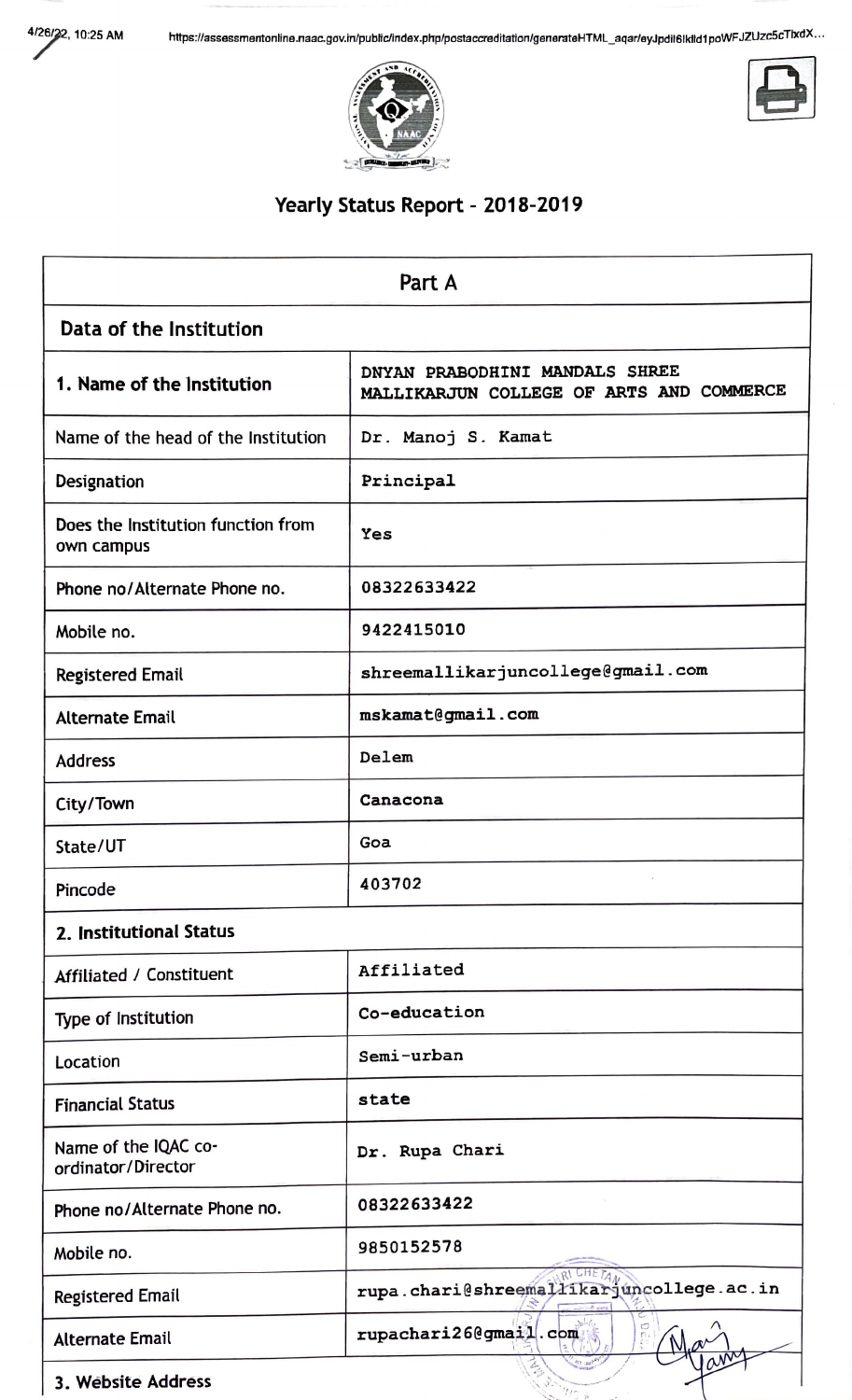| Web-link of the AQAR: (Previous<br>Academic Year)                        | https://shreemallikarjuncollege.ac.in/wp-<br>content/uploads/2021/12/New-AQAR-2017-<br><u>18.pdf</u> |
|--------------------------------------------------------------------------|------------------------------------------------------------------------------------------------------|
| 4. Whether Academic Calendar<br>prepared during the year                 | Yes                                                                                                  |
| if yes, whether it is uploaded in the<br>institutional website: Weblink: | https://shreemallikarjuncollege.ac.in/wp-<br>content/uploads/2021/12/2018-19-<br>Calender.pdf        |
| E. Accrodistion Dotaile                                                  |                                                                                                      |

Τ

### **5. Accrediation Details**

| Cycle | Grade | <b>CGPA</b><br><b>Year of Accrediation</b> |                  |                   | Validity           |
|-------|-------|--------------------------------------------|------------------|-------------------|--------------------|
|       |       | <b>Period From</b>                         | <b>Period To</b> |                   |                    |
|       | B     | 2.81                                       | 2015             | $01 - May - 2015$ | $30 - Appr - 2020$ |

# **6. Date of Establishment of IQAC 02-May-2015**

# **7. Internal Quality Assurance System**

| Quality initiatives by IQAC during the year for promoting quality culture         |                                          |                                             |  |
|-----------------------------------------------------------------------------------|------------------------------------------|---------------------------------------------|--|
| Item /Title of the quality initiative by IQAC                                     |                                          | Number of<br>participants/<br>beneficiaries |  |
| Harmony through CREDIT : Celebrating Religious<br>Diversity (Religious Festivals) | $05 -$<br>$Nov-$<br>2018<br>$\mathbf{1}$ | 600                                         |  |
| Harmony through CREDIT : Celebrating Religious<br>Diversity (Religious Festivals) | $19 -$<br>Dec-<br>2018<br>$\mathbf{1}$   | 600                                         |  |
| Graduation Day Graduation Day                                                     | $08 -$<br>Apr-<br>2019<br>$\mathbf{1}$   | 150                                         |  |
| Placement Brochure (Soft and Hard Format)                                         | $08 -$<br>Apr-<br>2019<br>$\mathbf{1}$   | 517                                         |  |
| Department Newsletters (half yearly & yearly)                                     | $12 -$<br>Jan-<br>2019<br>$\mathbf{1}$   | 500                                         |  |
| Adoption of Service Learning Method                                               | $19 -$<br>Feb-<br>2019<br>1              | 525                                         |  |
| Multi-Channel Approach for Feedback from<br>Stakeholders                          | $12 -$<br>Jan-<br>2019<br>$\mathbf{1}$   | 517                                         |  |

**[View](https://assessmentonline.naac.gov.in/public/Postacc/Quality_Initiatives/5336_Quality_Initiatives.pdf) File**

**8. Provide the list of funds by Central/ State Government-**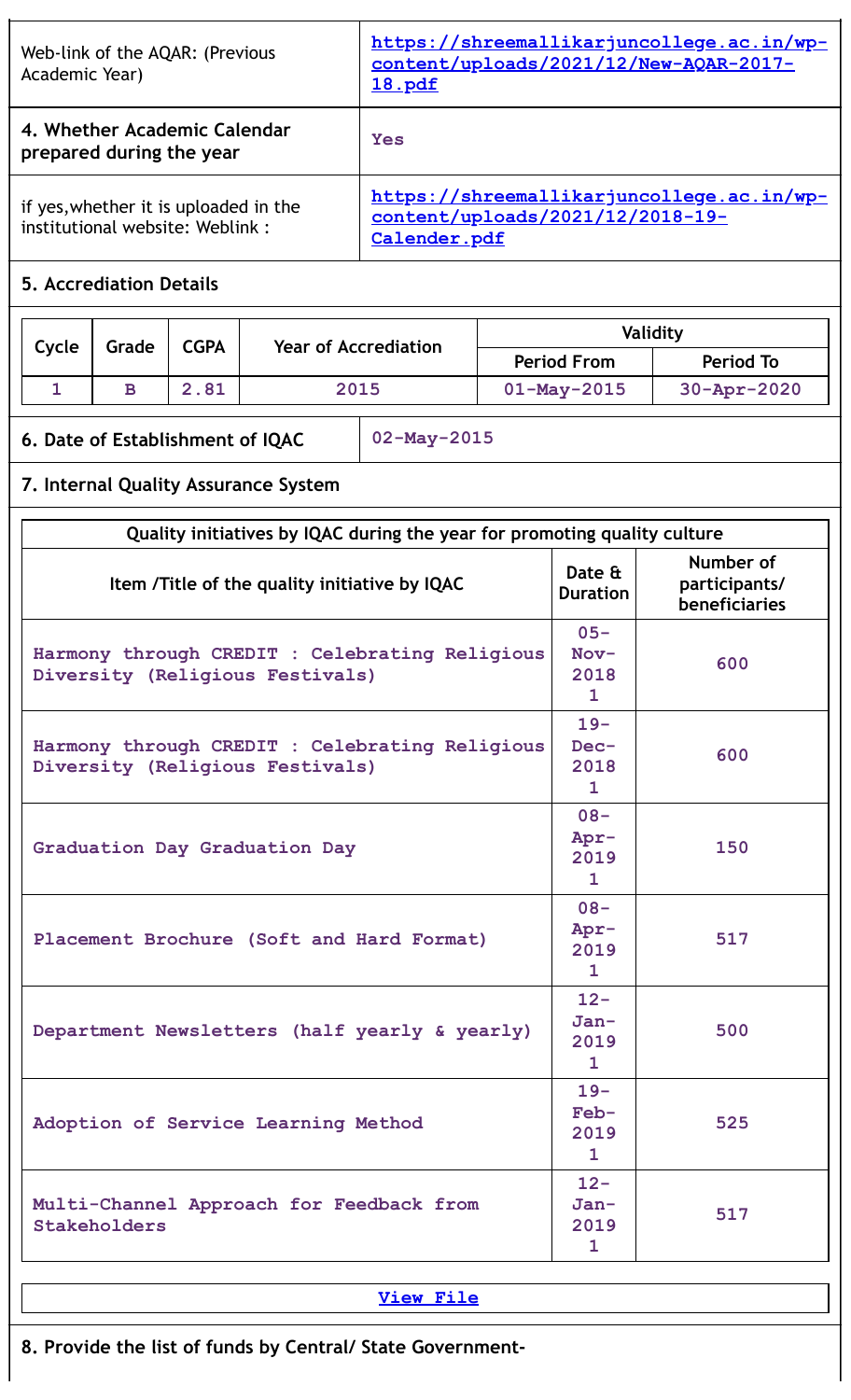# **UGC/CSIR/DST/DBT/ICMR/TEQIP/World Bank/CPE of UGC etc.**

| Institution/Department/Faculty                                                                                                                                       | <b>Scheme</b>   | <b>Funding Agency</b>                                                 | Year of award with<br>duration | <b>Amount</b> |  |  |
|----------------------------------------------------------------------------------------------------------------------------------------------------------------------|-----------------|-----------------------------------------------------------------------|--------------------------------|---------------|--|--|
| Konkani                                                                                                                                                              | <b>Research</b> | Shenoy Goembab<br>Yadstik                                             | 2019<br>1                      | 50000         |  |  |
|                                                                                                                                                                      |                 | No Files Uploaded !!!                                                 |                                |               |  |  |
| 9. Whether composition of IQAC as<br>per latest NAAC guidelines:                                                                                                     |                 | Yes                                                                   |                                |               |  |  |
| Upload latest notification of formation<br>of IQAC                                                                                                                   |                 | <b>View File</b>                                                      |                                |               |  |  |
| 10. Number of IQAC meetings held<br>during the year:                                                                                                                 |                 | 8                                                                     |                                |               |  |  |
| The minutes of IQAC meeting and<br>compliances to the decisions have been<br>uploaded on the institutional website                                                   |                 | Yes                                                                   |                                |               |  |  |
| Upload the minutes of meeting and<br>action taken report                                                                                                             |                 | <b>View File</b>                                                      |                                |               |  |  |
| 11. Whether IQAC received funding<br>from any of the funding agency to<br>support its activities during the year?                                                    |                 | <b>No</b>                                                             |                                |               |  |  |
| 12. Significant contributions made by IQAC during the current year (maximum five bullets)                                                                            |                 |                                                                       |                                |               |  |  |
| MAAST- (Mingling Alternately All Stakeholders Together: Parent<br>Appreciation Day, Alumni Meet, Graduation Day, Open House, Industry<br>Academia Interaction)       |                 |                                                                       |                                |               |  |  |
| QUALITY WITHOUT COMPROMISE: (SOP, Course Outline, Auditing, Policies for<br>Prospects)                                                                               |                 |                                                                       |                                |               |  |  |
| TOWARDS BUILDING A BETTER BRAND: Eagle Mascot, College Anthem, College<br>Flag, Partnering with Press                                                                |                 |                                                                       |                                |               |  |  |
| OUTCOME -BASED OR COMPETENCYBASED LEARNING (with outcomes instead of<br>Objectives for CBCS)                                                                         |                 |                                                                       |                                |               |  |  |
| SERVICE LEARNING- (as a student -centric method with Extension &<br>Community Orientation)                                                                           |                 |                                                                       |                                |               |  |  |
| <b>View File</b>                                                                                                                                                     |                 |                                                                       |                                |               |  |  |
| 13. Plan of action chalked out by the IQAC in the beginning of the academic year towards<br>Quality Enhancement and outcome achieved by the end of the academic year |                 |                                                                       |                                |               |  |  |
| <b>Plan of Action</b>                                                                                                                                                |                 |                                                                       | <b>Achivements/Outcomes</b>    |               |  |  |
| Certificate Course                                                                                                                                                   |                 | Platform for Value Based, Entrepreneurship<br>& Employability Courses |                                |               |  |  |
| Service Learning                                                                                                                                                     |                 | Lessened disquiets of Society                                         |                                |               |  |  |
| Newspaper Reporting                                                                                                                                                  |                 | Publicity in General & Documentation of<br>the activity               |                                |               |  |  |

**MOU Collaboration Outputs in Academic & Social activities**

T

 $\mathsf{I}$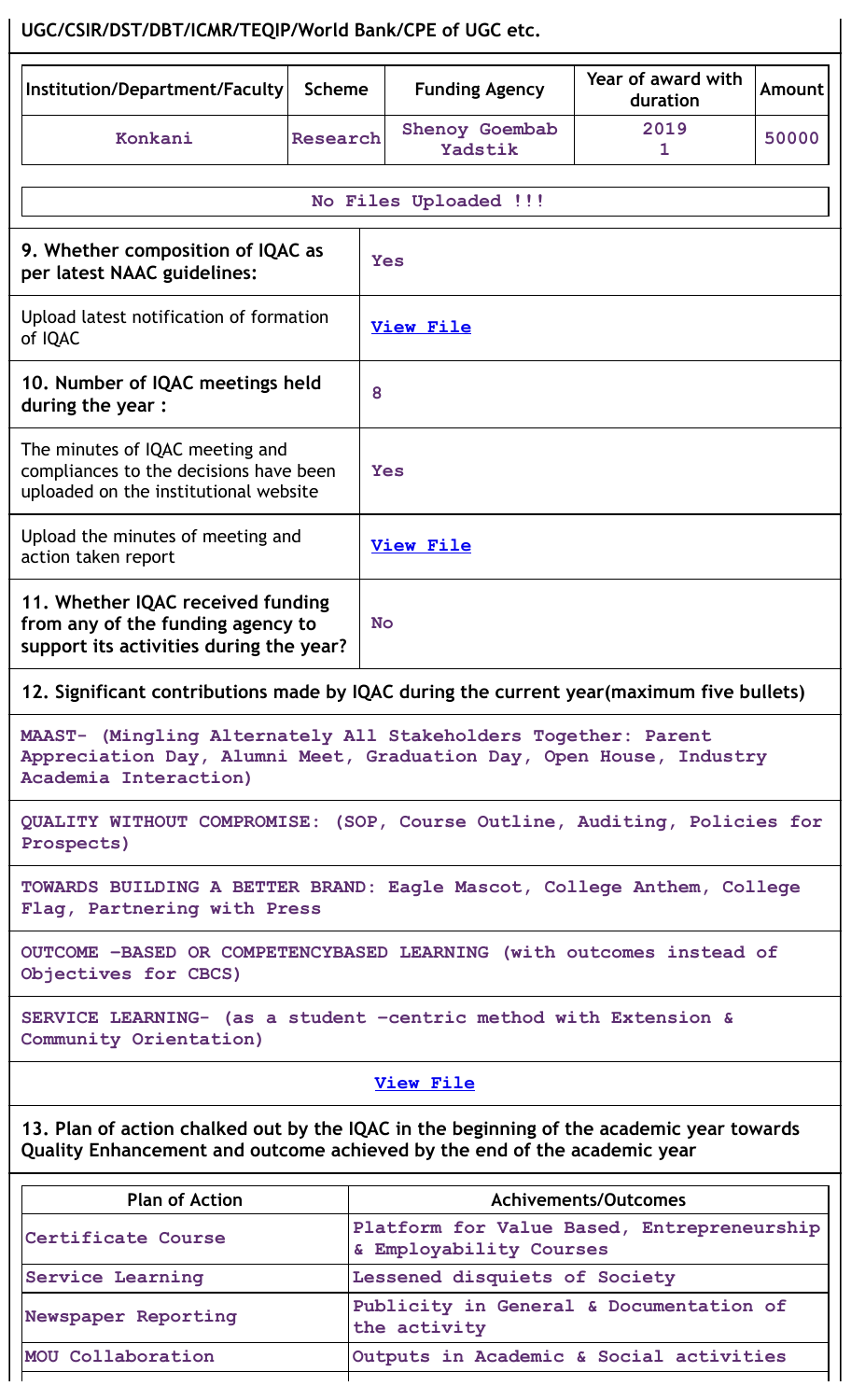| Graduation Day (Principal<br>Discretionary Awards) | Students identification in academic &<br>extra curricular activities     |
|----------------------------------------------------|--------------------------------------------------------------------------|
| Parent Appreciation Day                            | Successful attendance of Parents                                         |
| Celebrations of Religious<br><b>Days</b>           | To honour every religion & to create sense<br>of harmony & Togetherness. |
| Standardization of Practice                        | Internalization & Institutionalization                                   |
| Placement Broshure                                 | Comprehensive profile of students was<br>placed before Industry Academia |
| <b>Branding Exercise</b>                           | Building of appreciations in unique form                                 |

| 14. Whether AQAR was placed before |
|------------------------------------|
| statutory body?                    |

**Yes**

Τ

| <b>Name of Statutory Body</b>                                                                                           | <b>Meeting Date</b>                                                                                                                                    |
|-------------------------------------------------------------------------------------------------------------------------|--------------------------------------------------------------------------------------------------------------------------------------------------------|
| <b>College Management</b>                                                                                               | $16 - Dec - 2019$                                                                                                                                      |
| 15. Whether NAAC/or any other<br>accredited body(s) visited IQAC or<br>interacted with it to assess the<br>functioning? | N <sub>O</sub>                                                                                                                                         |
| 16. Whether institutional data<br>submitted to AISHE:                                                                   | Yes                                                                                                                                                    |
| Year of Submission                                                                                                      | 2019                                                                                                                                                   |
| Date of Submission                                                                                                      | $25 - Ju1 - 2019$                                                                                                                                      |
| 17. Does the Institution have<br><b>Management Information System?</b>                                                  | Yes                                                                                                                                                    |
| If yes, give a brief descripiton and a list<br>of modules currently operational<br>(maximum 500 words)                  | The College has Management Information<br>System with Students, Library, Faculty,<br>Results, Admin, Finance Events and online<br>Managements Modules. |

| Part B                                                                                                                                                                                                                                                                                                                                                                                                                                                                                                                                                                                                                                                                                                                                                                                                                                                                                                                                                                                                                                                                              |
|-------------------------------------------------------------------------------------------------------------------------------------------------------------------------------------------------------------------------------------------------------------------------------------------------------------------------------------------------------------------------------------------------------------------------------------------------------------------------------------------------------------------------------------------------------------------------------------------------------------------------------------------------------------------------------------------------------------------------------------------------------------------------------------------------------------------------------------------------------------------------------------------------------------------------------------------------------------------------------------------------------------------------------------------------------------------------------------|
| <b>CRITERION I - CURRICULAR ASPECTS</b>                                                                                                                                                                                                                                                                                                                                                                                                                                                                                                                                                                                                                                                                                                                                                                                                                                                                                                                                                                                                                                             |
| 1.1 - Curriculum Planning and Implementation                                                                                                                                                                                                                                                                                                                                                                                                                                                                                                                                                                                                                                                                                                                                                                                                                                                                                                                                                                                                                                        |
| 1.1.1 - Institution has the mechanism for well planned curriculum delivery and documentation. Explain                                                                                                                                                                                                                                                                                                                                                                                                                                                                                                                                                                                                                                                                                                                                                                                                                                                                                                                                                                               |
| The Institution is affiliated to Goa University. The Curriculum of the C<br>by the Goa University. The College Academic Calendar consists of commence<br>working date, teaching periods, dates for conduction of the Internal As<br>extra co- curricular activities. The Principal of the institution cor<br>regularly with the Heads of Departments to develop various strategies<br>implementation of the curriculum. First year students are given an Inter<br>Program. Each Department exclusively has set of Vision and Mission,<br>Educational Objectives (PEO) and Program Outcomes (PO) are scripted fo<br>Course In-charge, plans & delivers the course contents, takes care of de<br>Objectives & outcomes. Subject teacher prepares Teaching Plan, identifyi<br>developing the teaching materials and aids, ascertaining the content :<br>relevant to the course scheduling and executing remedial classes for wea<br>course in charge prepares the course file which contains academic calend<br>and implementation. Monitoring is done by the Principal as it is to be |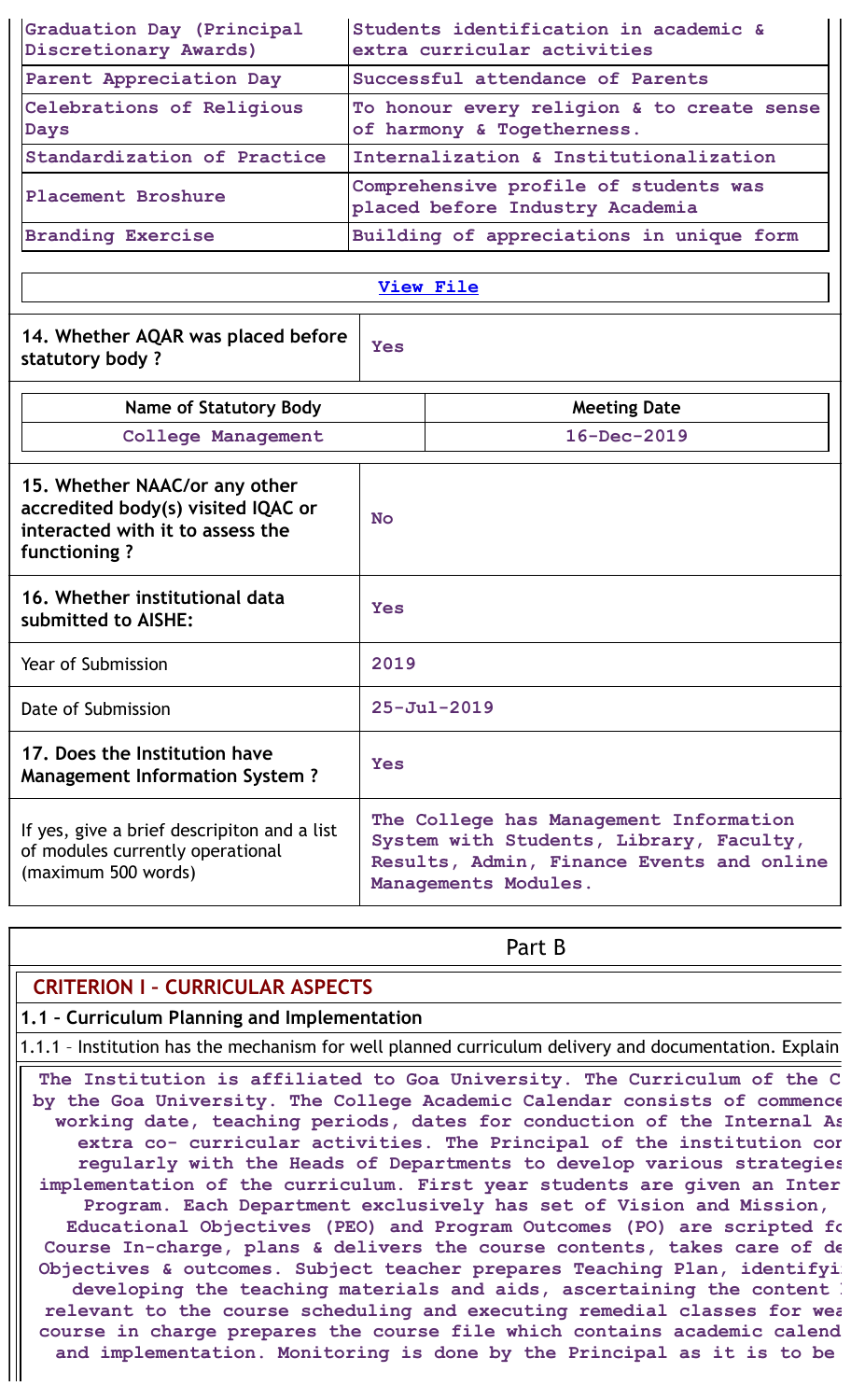**Principal. Seminar hall and ICT enabled classrooms are provided to th faculty. Innovative and student-centric teaching techniques such as g experiential learning and problem solving methods are used to ensure curriculum. The college organizes Workshops, field trips and Guest Lectu Industry-Academia interface among students and faculty members on a Industrial visits and field trips are arranged for the students to be f industry process to study in the curriculum. The institute also encourage the industries for better training in core fields and bridging the gap b and industry.College takes the feedback from students, faculty and oth regarding curriculum and its implementation and also introduces Value a students are continuously evaluated through home assignments, presentatio etc.**

| 1.1.2 - Certificate/ Diploma Courses introduced during the academic year |                                  |                                 |                 |                                  |
|--------------------------------------------------------------------------|----------------------------------|---------------------------------|-----------------|----------------------------------|
| Certificate                                                              | <b>Diploma</b><br><b>Courses</b> | Dates of<br><b>Introduction</b> | <b>Duration</b> | Focus on<br>employability/entrep |
| Civic Education CS01 (30 Hrs)                                            | <b>Nil</b>                       | 16/08/2018                      | 30              | Value addit                      |
| Film Making CK01 (30 Hrs)                                                | <b>Nil</b>                       | 27/12/2018                      | 30              | Employabili                      |
| Travel and Tourism CG03<br>(30Hrs)                                       | Nil                              | 10/01/2019                      | 30              | Employabili                      |
| Research Methodology CSEL01<br>(30Hrs)                                   | Nil                              | 16/07/2018                      | 30              | Employabili                      |
| <b>Basics of Library Science</b><br>CM01 (2017-18) (30 Hrs)              | <b>Nil</b>                       | 15/06/2018                      | 30              | Employabili                      |

### **1.2 – Academic Flexibility**

1.2.1 – New programmes/courses introduced during the academic year

| <b>Programme/Course</b> | <b>Programme Specialization</b> | Dates |
|-------------------------|---------------------------------|-------|
| BSc                     | General                         |       |

**[View](https://assessmentonline.naac.gov.in/public/Postacc/Program_introduced/5336_Program_introduced_1648542659.xlsx) File**

1.2.2 – Programmes in which Choice Based Credit System (CBCS)/Elective course system implemented a (if applicable) during the academic year.

| Name of programmes adopting CBCS   Programme Specialization   Date of implementation of CBCS |         |          |
|----------------------------------------------------------------------------------------------|---------|----------|
| <b>BA</b>                                                                                    | General | 15/06/20 |
| <b>BCom</b>                                                                                  | General | 15/06/20 |
| <b>BSc</b>                                                                                   | General | 19/06/20 |

1.2.3 – Students enrolled in Certificate/ Diploma Courses introduced during the year

|                    | <b>Certificate</b> | Dipl |
|--------------------|--------------------|------|
| Number of Students | <b>EO</b>          |      |

#### **1.3 – Curriculum Enrichment**

1.3.1 – Value-added courses imparting transferable and life skills offered during the year

| <b>Value Added Courses</b>           | <b>Date of Introduction</b> | <b>Number</b> |
|--------------------------------------|-----------------------------|---------------|
| Civic Education (CS01) 30 Hrs        | 16/08/2018                  |               |
| Research Methodology (CSEL01) 30 Hrs | 16/07/2018                  |               |
| Public Speaking (CENG02) 30 Hrs      | 01/02/2019                  |               |
| Library Science (CM01) 30 Hrs        | 15/06/2018                  |               |
| First Aid (CSP01) 30 Hrs             | 15/09/2018                  |               |

**[View](https://assessmentonline.naac.gov.in/public/Postacc/Value_added_courses/5336_Value_added_courses_1640663031.xlsx) File**

1.3.2 – Field Projects / Internships under taken during the year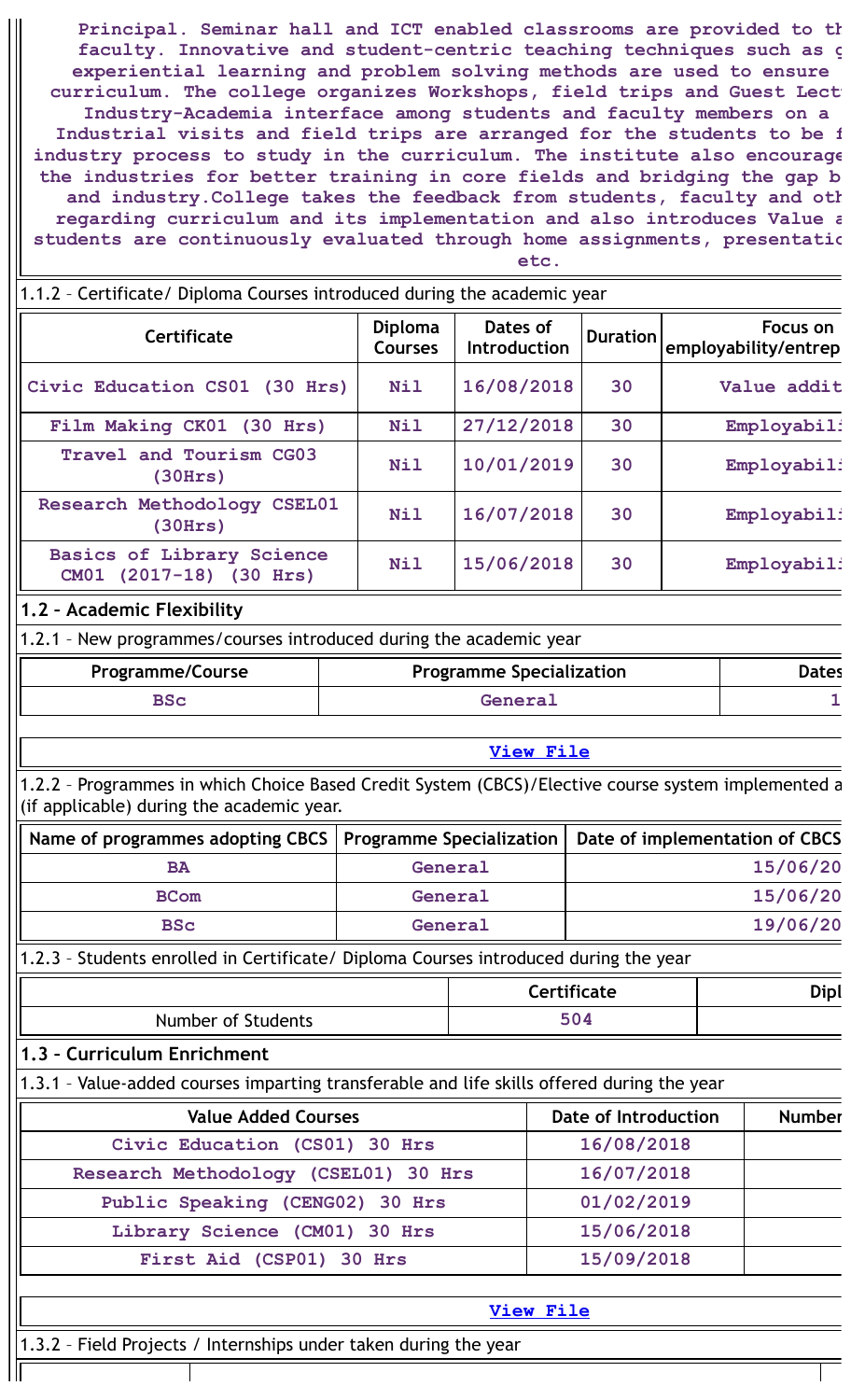| Project/Programme<br><b>Title</b> | <b>Programme Specialization</b>                                                                                          |  |  |  |
|-----------------------------------|--------------------------------------------------------------------------------------------------------------------------|--|--|--|
| <b>BA</b>                         | Antiquities of the Past: A Case Study of the Historical<br>remnants of Canacona                                          |  |  |  |
| <b>BCom</b>                       | Perception and Awareness of Customers and Retailers<br>towards cashless transactions: A Case Study of Canacona<br>Taluka |  |  |  |
| <b>BCom</b>                       | A Study on Consumer Preference towards Maruti Suzuki<br>and Hyundai Car in Canacona                                      |  |  |  |
| <b>BA</b>                         | A Study on Mushroom Cultivation : M/s Zuari & farms<br>Pvt. Ltd. in Canacona                                             |  |  |  |
| <b>BA</b>                         | Chilli Cultivation in Canacona - Problems and Prospects                                                                  |  |  |  |
| <b>BA</b>                         | Fishing activities in Canacona - Problems and Prospects                                                                  |  |  |  |
| <b>BA</b>                         | Agri - culture : A study of Agrarian Heritage                                                                            |  |  |  |
| <b>BA</b>                         | "A Comparative study of Dairy Farming at Gaondongrim<br>and Khotigaon"                                                   |  |  |  |
| <b>BA</b>                         | Emergence of Vermi Compost Farming in Canacona                                                                           |  |  |  |
| <b>BA</b>                         | Shree Mallikarjun Devasthan: Epitome of the History,<br>Ethos and Traditons of Canacona                                  |  |  |  |

### **1.4 – Feedback System**

1.4.1 – Whether structured feedback received from all the stakeholders.

Students

**Teachers** 

Employers

Alumni

Parents

1.4.2 – How the feedback obtained is being analyzed and utilized for overall development of the institu words)

### **Feedback Obtained**

**College follows 360-degree Feedback by obtaining feedback from obtained f stakeholders viz Students, Teachers, Employers, Alumni and Parents. Feedb is collected as Students Satisfaction Survey and Students Feedback on Cur Feedback from Students. For Teachers, collected as Faculty Evaluation by Curriculum Feedback by Faculty. Feedback from Employer on Curriculum. Fee collected as feedback on Curriculum and General Feedback. And lastly feed is collected as feedback on Curriculum and General Feedback. Feedback obt stakeholder is analysed through proper mechanism and the same is discusse Meeting. Similarly, our teachers share and discuss the suggestions given stakeholders during workshop/trainings conducted by Goa University and af from time to time. Since the curriculum is framed at University, the inst have any authority to make any changes. But we enrich curriculum by makin oriented and interesting field trips, field visits, experiential learning are conducted by the respective course faculties at institutional level. presentations, debates, quiz, talent search exams are organised by the co departments to make the students participative learners and also to build qualities among them.**

## **CRITERION II – TEACHING- LEARNING AND EVALUATION**

### **2.1 – Student Enrolment and Profile**

2.1.1 – Demand Ratio during the year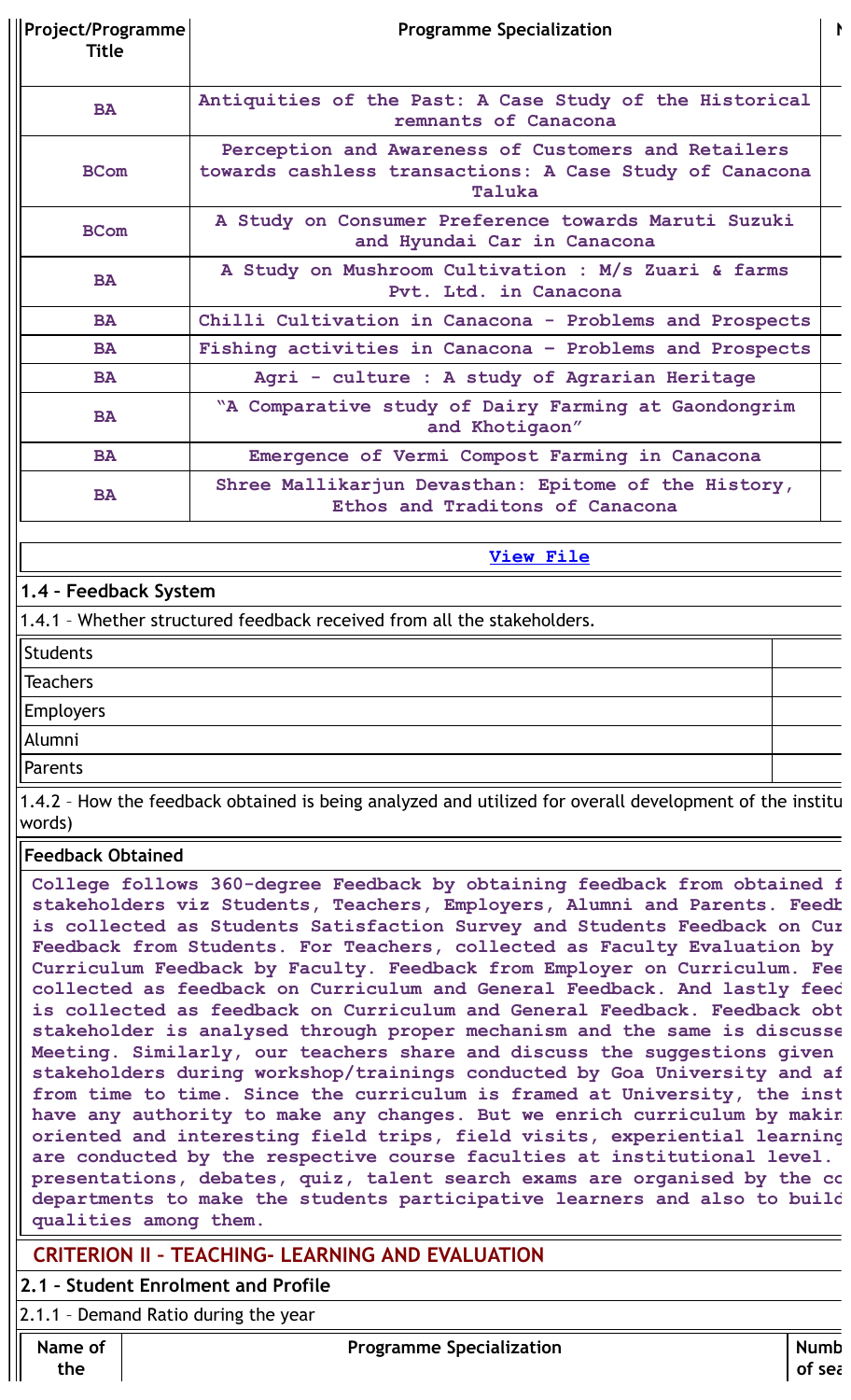| Programme   |                                                                                                                                                                                                                                                                                                                                                                                                                                                                                                                                                                                                                                                                                                                                                                                                                                                                                                                                                                                                                                                                                                                                                                                                                                                                                                                                                                                                                                                                                                                                                                                                                                                                                                                                                                                                                                                                                                                                                                                                                                                                                                                                                                                                                                                                                                                                                                                                                                                                                                                                                                                                                                                                                                                                                                    |                                                              |                                                                                                        |                                                                                         |                  |                                                                                |                                     |             | availal                             |
|-------------|--------------------------------------------------------------------------------------------------------------------------------------------------------------------------------------------------------------------------------------------------------------------------------------------------------------------------------------------------------------------------------------------------------------------------------------------------------------------------------------------------------------------------------------------------------------------------------------------------------------------------------------------------------------------------------------------------------------------------------------------------------------------------------------------------------------------------------------------------------------------------------------------------------------------------------------------------------------------------------------------------------------------------------------------------------------------------------------------------------------------------------------------------------------------------------------------------------------------------------------------------------------------------------------------------------------------------------------------------------------------------------------------------------------------------------------------------------------------------------------------------------------------------------------------------------------------------------------------------------------------------------------------------------------------------------------------------------------------------------------------------------------------------------------------------------------------------------------------------------------------------------------------------------------------------------------------------------------------------------------------------------------------------------------------------------------------------------------------------------------------------------------------------------------------------------------------------------------------------------------------------------------------------------------------------------------------------------------------------------------------------------------------------------------------------------------------------------------------------------------------------------------------------------------------------------------------------------------------------------------------------------------------------------------------------------------------------------------------------------------------------------------------|--------------------------------------------------------------|--------------------------------------------------------------------------------------------------------|-----------------------------------------------------------------------------------------|------------------|--------------------------------------------------------------------------------|-------------------------------------|-------------|-------------------------------------|
| <b>BSc</b>  |                                                                                                                                                                                                                                                                                                                                                                                                                                                                                                                                                                                                                                                                                                                                                                                                                                                                                                                                                                                                                                                                                                                                                                                                                                                                                                                                                                                                                                                                                                                                                                                                                                                                                                                                                                                                                                                                                                                                                                                                                                                                                                                                                                                                                                                                                                                                                                                                                                                                                                                                                                                                                                                                                                                                                                    |                                                              | Chemistry                                                                                              |                                                                                         |                  |                                                                                |                                     |             | 80                                  |
| <b>BCom</b> |                                                                                                                                                                                                                                                                                                                                                                                                                                                                                                                                                                                                                                                                                                                                                                                                                                                                                                                                                                                                                                                                                                                                                                                                                                                                                                                                                                                                                                                                                                                                                                                                                                                                                                                                                                                                                                                                                                                                                                                                                                                                                                                                                                                                                                                                                                                                                                                                                                                                                                                                                                                                                                                                                                                                                                    |                                                              |                                                                                                        | <b>Accounting, Cost Accounting</b>                                                      |                  |                                                                                |                                     |             | 180                                 |
| <b>BA</b>   |                                                                                                                                                                                                                                                                                                                                                                                                                                                                                                                                                                                                                                                                                                                                                                                                                                                                                                                                                                                                                                                                                                                                                                                                                                                                                                                                                                                                                                                                                                                                                                                                                                                                                                                                                                                                                                                                                                                                                                                                                                                                                                                                                                                                                                                                                                                                                                                                                                                                                                                                                                                                                                                                                                                                                                    |                                                              | Economics, Geography, Sociology, History, Hindi, Marathi, Konkani                                      |                                                                                         |                  |                                                                                |                                     |             | 360                                 |
|             |                                                                                                                                                                                                                                                                                                                                                                                                                                                                                                                                                                                                                                                                                                                                                                                                                                                                                                                                                                                                                                                                                                                                                                                                                                                                                                                                                                                                                                                                                                                                                                                                                                                                                                                                                                                                                                                                                                                                                                                                                                                                                                                                                                                                                                                                                                                                                                                                                                                                                                                                                                                                                                                                                                                                                                    |                                                              |                                                                                                        |                                                                                         | <b>View File</b> |                                                                                |                                     |             |                                     |
|             |                                                                                                                                                                                                                                                                                                                                                                                                                                                                                                                                                                                                                                                                                                                                                                                                                                                                                                                                                                                                                                                                                                                                                                                                                                                                                                                                                                                                                                                                                                                                                                                                                                                                                                                                                                                                                                                                                                                                                                                                                                                                                                                                                                                                                                                                                                                                                                                                                                                                                                                                                                                                                                                                                                                                                                    | 2.2 - Catering to Student Diversity                          |                                                                                                        |                                                                                         |                  |                                                                                |                                     |             |                                     |
|             |                                                                                                                                                                                                                                                                                                                                                                                                                                                                                                                                                                                                                                                                                                                                                                                                                                                                                                                                                                                                                                                                                                                                                                                                                                                                                                                                                                                                                                                                                                                                                                                                                                                                                                                                                                                                                                                                                                                                                                                                                                                                                                                                                                                                                                                                                                                                                                                                                                                                                                                                                                                                                                                                                                                                                                    |                                                              | 2.2.1 - Student - Full time teacher ratio (current year data)                                          |                                                                                         |                  |                                                                                |                                     |             |                                     |
| Year        |                                                                                                                                                                                                                                                                                                                                                                                                                                                                                                                                                                                                                                                                                                                                                                                                                                                                                                                                                                                                                                                                                                                                                                                                                                                                                                                                                                                                                                                                                                                                                                                                                                                                                                                                                                                                                                                                                                                                                                                                                                                                                                                                                                                                                                                                                                                                                                                                                                                                                                                                                                                                                                                                                                                                                                    | Number of<br>students enrolled<br>in the institution<br>(UG) | Number of<br>students enrolled<br>in the institution<br>(PG)                                           | Number of fulltime teachers<br>available in the institution<br>teaching only UG courses |                  | Number of fulltime teac<br>available in the institut<br>teaching only PG cours |                                     |             |                                     |
| 2018        |                                                                                                                                                                                                                                                                                                                                                                                                                                                                                                                                                                                                                                                                                                                                                                                                                                                                                                                                                                                                                                                                                                                                                                                                                                                                                                                                                                                                                                                                                                                                                                                                                                                                                                                                                                                                                                                                                                                                                                                                                                                                                                                                                                                                                                                                                                                                                                                                                                                                                                                                                                                                                                                                                                                                                                    | 517                                                          | <b>Nill</b>                                                                                            |                                                                                         | 26               |                                                                                |                                     | <b>Nill</b> |                                     |
|             |                                                                                                                                                                                                                                                                                                                                                                                                                                                                                                                                                                                                                                                                                                                                                                                                                                                                                                                                                                                                                                                                                                                                                                                                                                                                                                                                                                                                                                                                                                                                                                                                                                                                                                                                                                                                                                                                                                                                                                                                                                                                                                                                                                                                                                                                                                                                                                                                                                                                                                                                                                                                                                                                                                                                                                    | 2.3 - Teaching - Learning Process                            |                                                                                                        |                                                                                         |                  |                                                                                |                                     |             |                                     |
|             |                                                                                                                                                                                                                                                                                                                                                                                                                                                                                                                                                                                                                                                                                                                                                                                                                                                                                                                                                                                                                                                                                                                                                                                                                                                                                                                                                                                                                                                                                                                                                                                                                                                                                                                                                                                                                                                                                                                                                                                                                                                                                                                                                                                                                                                                                                                                                                                                                                                                                                                                                                                                                                                                                                                                                                    | etc. (current year data)                                     | 2.3.1 - Percentage of teachers using ICT for effective teaching with Learning Management Systems (LMS) |                                                                                         |                  |                                                                                |                                     |             |                                     |
|             | Number of<br><b>Teachers on</b><br>Roll                                                                                                                                                                                                                                                                                                                                                                                                                                                                                                                                                                                                                                                                                                                                                                                                                                                                                                                                                                                                                                                                                                                                                                                                                                                                                                                                                                                                                                                                                                                                                                                                                                                                                                                                                                                                                                                                                                                                                                                                                                                                                                                                                                                                                                                                                                                                                                                                                                                                                                                                                                                                                                                                                                                            |                                                              | Number of teachers using<br>ICT (LMS, e-Resources)                                                     | <b>ICT Tools and</b><br>resources<br>available                                          |                  |                                                                                | Number of ICT<br>enabled Classrooms |             | <b>Number</b><br>smart<br>classroor |
|             | 39                                                                                                                                                                                                                                                                                                                                                                                                                                                                                                                                                                                                                                                                                                                                                                                                                                                                                                                                                                                                                                                                                                                                                                                                                                                                                                                                                                                                                                                                                                                                                                                                                                                                                                                                                                                                                                                                                                                                                                                                                                                                                                                                                                                                                                                                                                                                                                                                                                                                                                                                                                                                                                                                                                                                                                 |                                                              | 35                                                                                                     | 16                                                                                      |                  |                                                                                | 15                                  |             | 1                                   |
|             |                                                                                                                                                                                                                                                                                                                                                                                                                                                                                                                                                                                                                                                                                                                                                                                                                                                                                                                                                                                                                                                                                                                                                                                                                                                                                                                                                                                                                                                                                                                                                                                                                                                                                                                                                                                                                                                                                                                                                                                                                                                                                                                                                                                                                                                                                                                                                                                                                                                                                                                                                                                                                                                                                                                                                                    |                                                              |                                                                                                        | View File of ICT Tools and resources                                                    |                  |                                                                                |                                     |             |                                     |
|             |                                                                                                                                                                                                                                                                                                                                                                                                                                                                                                                                                                                                                                                                                                                                                                                                                                                                                                                                                                                                                                                                                                                                                                                                                                                                                                                                                                                                                                                                                                                                                                                                                                                                                                                                                                                                                                                                                                                                                                                                                                                                                                                                                                                                                                                                                                                                                                                                                                                                                                                                                                                                                                                                                                                                                                    |                                                              |                                                                                                        |                                                                                         |                  |                                                                                |                                     |             |                                     |
|             |                                                                                                                                                                                                                                                                                                                                                                                                                                                                                                                                                                                                                                                                                                                                                                                                                                                                                                                                                                                                                                                                                                                                                                                                                                                                                                                                                                                                                                                                                                                                                                                                                                                                                                                                                                                                                                                                                                                                                                                                                                                                                                                                                                                                                                                                                                                                                                                                                                                                                                                                                                                                                                                                                                                                                                    |                                                              |                                                                                                        | View File of E-resources and techniques used                                            |                  |                                                                                |                                     |             |                                     |
|             |                                                                                                                                                                                                                                                                                                                                                                                                                                                                                                                                                                                                                                                                                                                                                                                                                                                                                                                                                                                                                                                                                                                                                                                                                                                                                                                                                                                                                                                                                                                                                                                                                                                                                                                                                                                                                                                                                                                                                                                                                                                                                                                                                                                                                                                                                                                                                                                                                                                                                                                                                                                                                                                                                                                                                                    |                                                              |                                                                                                        |                                                                                         |                  |                                                                                |                                     |             |                                     |
|             | 2.3.2 - Students mentoring system available in the institution? Give details. (maximum 500 words)<br>Mentoring is a process, which is intended to help and support students to manage their own learnin<br>maximize the potential, develop their skills, improve performance and become the person they wan<br>Mentoring Committee was headed by Ms. Padmavati Tubachi, Mr Britto Baretto and Gaurish Desai. I<br>academic year, Our College students were divided into various groups. Each group consists of on an<br>(Mentees) under the guidance of a Teaching Faculty (Mentor) orientation was conducted for all the<br>mentoring to create awareness about mentoring along with the library orientation program on 25/06/.<br>newly appointed teachers on 18/07/2017, the another orientation was conducted for mentees of I<br>Dr. Jagmohan Singh and Shri sandesh sawant on 11/07/2018 along with mentees. The yearlong progr<br>Coordinator to all the Mentors as well as Mentees. All mentors organised various programmes as p<br>respective mentees All Mentors maintained details of Mentees such as Name, Class, Address, Contact I<br>Parents Occupation, Data wise Meet held issues. Uniformity in maintaining details were observed by<br>new concept of Zero Hour was introduced in the same academic year. It means one day in the week w<br>College Mentors could meet their Mentees and understand the issue and Mentees could meet their M<br>various issues and The Mentor Mentees also meet in the campus depending on need and availability. I<br>attendance of the respective group soon after the meet and submitted in College Office. At the enc<br>report was submitted by coordinator. In the academic year 2018-2019, total number of Mentees was 51<br>and relationship structure affect the amount of psychosocial support, career guidance, role modelling<br>occurs in the mentoring relationships in which the protégés and mentors engaged". Mentoring is a pro<br>communication and is relationship-based and Mentoring is a process for the informal transmission of k<br>and the psycho-social support perceived by the recipient as relevant to work, career, or professional<br>entails informal communication, usually face-to-face and during a sustained period of time, between a<br>to have greater relevant knowledge, wisdom. Mentoring is a learning relationship, generally focuse<br>development. The primary purpose is to drive personal growth building skills, knowledge and underst<br>coaching skills in their conversations, but usually the mentor role is wider than that of a coach and man<br>making connections and sharing experiences. Hence to inculcate the spirit of competition and motivat |                                                              |                                                                                                        |                                                                                         |                  |                                                                                |                                     |             |                                     |
|             |                                                                                                                                                                                                                                                                                                                                                                                                                                                                                                                                                                                                                                                                                                                                                                                                                                                                                                                                                                                                                                                                                                                                                                                                                                                                                                                                                                                                                                                                                                                                                                                                                                                                                                                                                                                                                                                                                                                                                                                                                                                                                                                                                                                                                                                                                                                                                                                                                                                                                                                                                                                                                                                                                                                                                                    |                                                              | Number of students enrolled in the institution                                                         |                                                                                         |                  |                                                                                | Number of fulltime teachers         |             | $\mathbf{I}$                        |
|             |                                                                                                                                                                                                                                                                                                                                                                                                                                                                                                                                                                                                                                                                                                                                                                                                                                                                                                                                                                                                                                                                                                                                                                                                                                                                                                                                                                                                                                                                                                                                                                                                                                                                                                                                                                                                                                                                                                                                                                                                                                                                                                                                                                                                                                                                                                                                                                                                                                                                                                                                                                                                                                                                                                                                                                    |                                                              | 517                                                                                                    |                                                                                         |                  |                                                                                | 26                                  |             |                                     |
|             | 2.4 - Teacher Profile and Quality                                                                                                                                                                                                                                                                                                                                                                                                                                                                                                                                                                                                                                                                                                                                                                                                                                                                                                                                                                                                                                                                                                                                                                                                                                                                                                                                                                                                                                                                                                                                                                                                                                                                                                                                                                                                                                                                                                                                                                                                                                                                                                                                                                                                                                                                                                                                                                                                                                                                                                                                                                                                                                                                                                                                  |                                                              |                                                                                                        |                                                                                         |                  |                                                                                |                                     |             |                                     |

2.4.1 - Number of full time teachers appointed during the year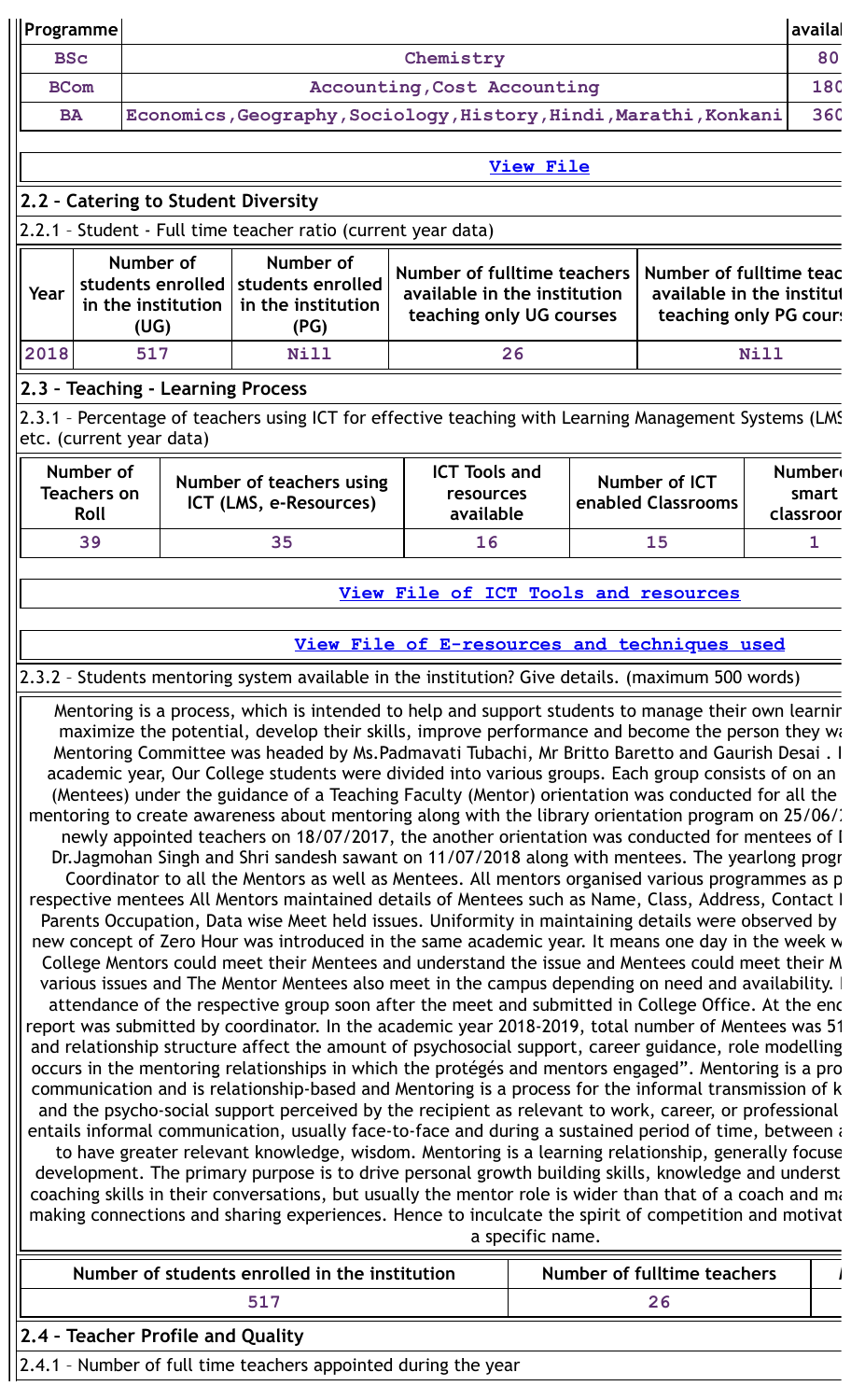|                                                                                                                                                                                                                                                                                                            | No. of sanctioned<br>positions                                                                                                                                       |                           | No. of filled<br>positions | <b>Vacant</b><br>positions                                  | Positions filled during the current<br>year |                                                                                                           |  |  |
|------------------------------------------------------------------------------------------------------------------------------------------------------------------------------------------------------------------------------------------------------------------------------------------------------------|----------------------------------------------------------------------------------------------------------------------------------------------------------------------|---------------------------|----------------------------|-------------------------------------------------------------|---------------------------------------------|-----------------------------------------------------------------------------------------------------------|--|--|
|                                                                                                                                                                                                                                                                                                            | 9                                                                                                                                                                    |                           | $\mathbf{9}$               | Nill                                                        |                                             | 9                                                                                                         |  |  |
|                                                                                                                                                                                                                                                                                                            | 2.4.2 - Honours and recognition received by teachers (received awards, recognition, fellowships at Stat<br>level from Government, recognised bodies during the year) |                           |                            |                                                             |                                             |                                                                                                           |  |  |
| Year of<br>Award                                                                                                                                                                                                                                                                                           | Name of the award<br>Name of full time teachers receiving awards from<br><b>Designation</b><br>state level, national level, international level<br>from Government   |                           |                            |                                                             |                                             |                                                                                                           |  |  |
| 2018                                                                                                                                                                                                                                                                                                       |                                                                                                                                                                      |                           | Dr. Pramada Desai          |                                                             | <b>Associate</b><br>Professor               | Margao Scł<br>Contribution<br>edu                                                                         |  |  |
| 2018                                                                                                                                                                                                                                                                                                       |                                                                                                                                                                      | Dr. Manoj Kamat           |                            |                                                             | Principal                                   | <b>Best Colum</b>                                                                                         |  |  |
| 2018                                                                                                                                                                                                                                                                                                       |                                                                                                                                                                      | Dr.                       | Purnanand Chari            |                                                             | Assistant<br>Professor                      | Dalit Seva Sar                                                                                            |  |  |
|                                                                                                                                                                                                                                                                                                            |                                                                                                                                                                      |                           |                            | <b>View File</b>                                            |                                             |                                                                                                           |  |  |
|                                                                                                                                                                                                                                                                                                            | 2.5 - Evaluation Process and Reforms                                                                                                                                 |                           |                            |                                                             |                                             |                                                                                                           |  |  |
|                                                                                                                                                                                                                                                                                                            |                                                                                                                                                                      |                           |                            |                                                             |                                             | 2.5.1 - Number of days from the date of semester-end/ year- end examination till the declaration of re    |  |  |
| <b>Name</b>                                                                                                                                                                                                                                                                                                | Programme   Programme   Semester /  <br>Code                                                                                                                         | year                      |                            | Last date of the last semester-end/<br>year-end examination |                                             | Date of declaration of<br>year-end                                                                        |  |  |
| <b>BCom</b>                                                                                                                                                                                                                                                                                                | Commerce<br>002                                                                                                                                                      | II                        |                            | 15/04/2019                                                  |                                             | 31/0                                                                                                      |  |  |
| <b>BCom</b>                                                                                                                                                                                                                                                                                                | Commerce<br>002                                                                                                                                                      | $\boldsymbol{\mathrm{v}}$ |                            | 19/10/2019                                                  | 10/0                                        |                                                                                                           |  |  |
| <b>BCom</b>                                                                                                                                                                                                                                                                                                | Commerce<br>002                                                                                                                                                      | III                       |                            | 19/10/2018                                                  |                                             | 04/0                                                                                                      |  |  |
| <b>BCom</b>                                                                                                                                                                                                                                                                                                | Commerce<br>002                                                                                                                                                      | T.                        |                            | 19/10/2018                                                  |                                             | 04/0                                                                                                      |  |  |
| <b>BA</b>                                                                                                                                                                                                                                                                                                  | Arts 001                                                                                                                                                             | VI                        |                            | 15/04/2019                                                  |                                             | 19/0                                                                                                      |  |  |
| <b>BA</b>                                                                                                                                                                                                                                                                                                  | Arts 001                                                                                                                                                             | IV                        |                            | 15/04/2019                                                  |                                             | 31/0                                                                                                      |  |  |
| <b>BA</b>                                                                                                                                                                                                                                                                                                  | Arts 001                                                                                                                                                             | II                        |                            | 15/04/2019                                                  |                                             | 31/0!                                                                                                     |  |  |
| <b>BA</b>                                                                                                                                                                                                                                                                                                  | Arts 001                                                                                                                                                             | $\mathbf v$               |                            | 19/10/2018                                                  |                                             | 10/0                                                                                                      |  |  |
| <b>BA</b>                                                                                                                                                                                                                                                                                                  | Arts 001                                                                                                                                                             | III                       |                            | 19/10/2018                                                  |                                             | 04/0                                                                                                      |  |  |
| <b>BA</b>                                                                                                                                                                                                                                                                                                  | Arts 001                                                                                                                                                             | I                         |                            | 19/10/2018                                                  |                                             | 04/0                                                                                                      |  |  |
|                                                                                                                                                                                                                                                                                                            | <b>View File</b>                                                                                                                                                     |                           |                            |                                                             |                                             |                                                                                                           |  |  |
|                                                                                                                                                                                                                                                                                                            |                                                                                                                                                                      |                           |                            |                                                             |                                             | 2.5.2 - Reforms initiated on Continuous Internal Evaluation(CIE) system at the institutional level (250 w |  |  |
| CHOICE BASED CREDIT SYSTEM resulted in Continuous Internal Evaluation (CI<br>Semester Examination (ISA) as well as Semester End Examination (SEE) with<br>turned into Grades and Courses having Credits. REFORM AT THE INSTITU<br>CENTRALIZED ISA resulted in seriousness, practicality and uniformity. E- |                                                                                                                                                                      |                           |                            |                                                             |                                             |                                                                                                           |  |  |

**QUESTION BANKS/ EARLIER QUESTION papers helps in planning, preparation MODEL ANSWER PAPERS enables learners to gauge their performance against FLEXIBLE METHODOLOGY: Written Test, Group Discussion, Presentation, So Digital Story Telling (DST), Skits, Role Plays, E-Mail, WhatsApp, RTI L Blog Creation, Surveys are some of the exciting and engaging methods tha performance of students. They are more focussed with communication, le working, decision- making skills being practised and polished. OPEN AND S MECHANISM: leads to transparency, integrity and responsibility on the par credibility and faith in the evaluation process on part of the Assesses This practice maintaining a record of top 5 scoring individuals assists**

**OPEN FORUM: The practice enables every student to view his or her an performance as well as discuss his or her doubts. ASSESSMENT RUBRICS: In the learner and the evaluator with respect to the gradating pattern aim objective assessment to the extent possible. ADOPTION OF BLOOM's REVISED**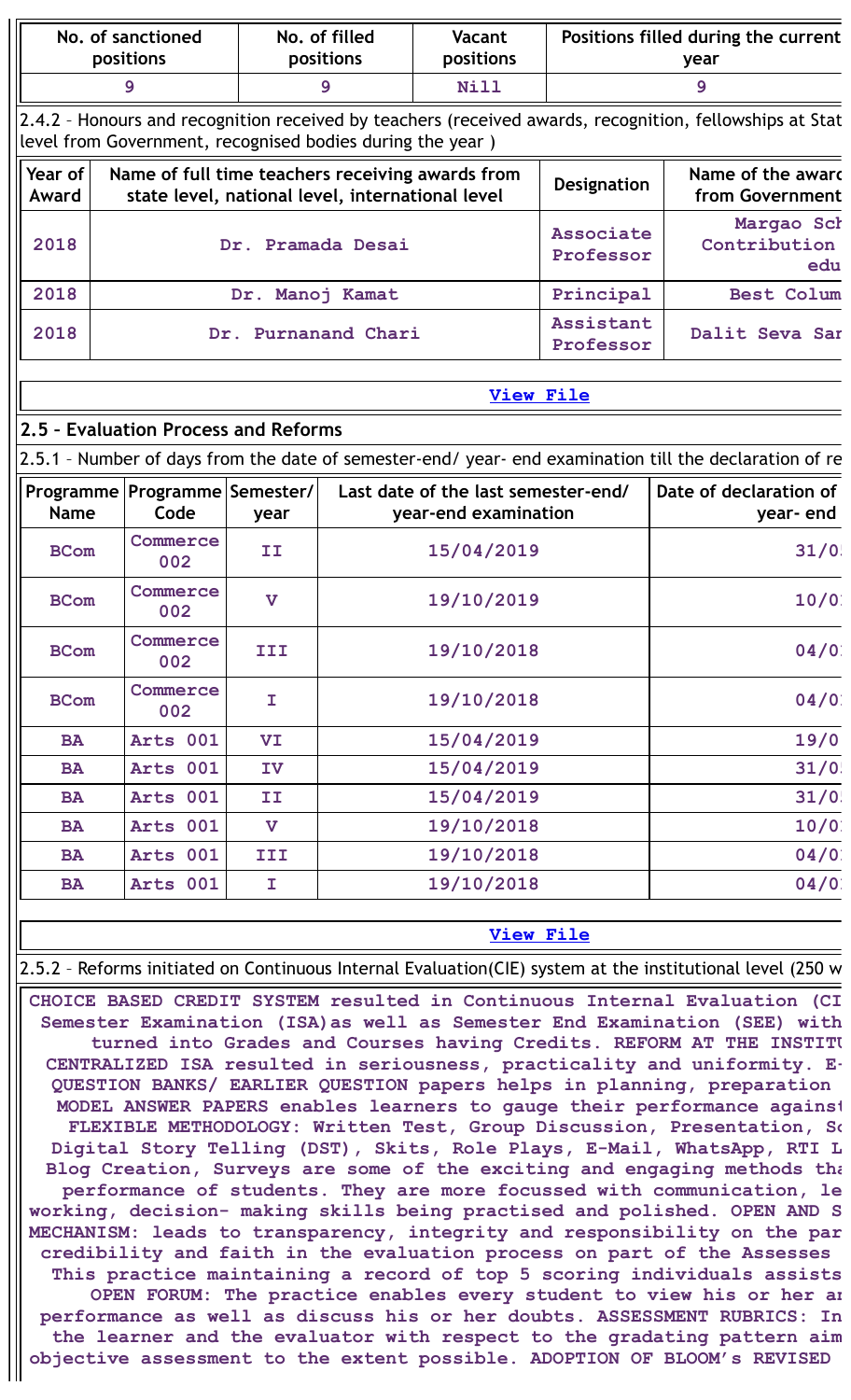**the transition of a learner from a Lower Order Thinking Skills (LOTS) Thinking Skills (HOTS). The Question –Papers, too, reflect the same. University pattern.**

2.5.3 – Academic calendar prepared and adhered for conduct of Examination and other related matters

**Academic Year 2018-2019 commenced from 19/06/2018 thereafter semester I, (Intra Semester Assessment) Examinations scheduled on 20/07/2018 and cont and ISA II (Intra Semester Assessment II) Examinations scheduled on 22/09 enable the students who have missed ISA I and II to enable them ISA (Intr Assessment) III scheduled after one week of ISA II. Preparatory Holidays students thereafter Semester End Examinations of FY/SY B.A/ B.COM/B.Sc. o (I,III,V)for year 2018-2019 was planned on 19/10/2018 and commenced on 19 B.A/ B.COM Odd semester (I,III,V)End examinations started from 19/10/2018 Examinations results of FY/SY B.A/ B.COM/B.Sc were declared on 04/01/2019 Examinations results were declared on 10/01/2019. The classes for Second, semester commenced on 04/12/2018. Thereafter First ISA I (Intra Semester Examinations of semester II, IV, VI scheduled on 15/01/2019 and continued ISA II (Intra Semester Assessment II) Examinations scheduled on 15/03/201 enable the students who have missed ISA I and II to enable them ISA (Intr Assessment) III scheduled after one week of ISA II. Thereafter Semester E FY/SY B.A/ B.COM/B.SC of Even Semester (II, IV, VI) for year 2018-2019 co 15/04/2019 to 02/05/2019 and TY BA/BCOM Exams commenced from15/04/2019 to Results of FY/SY BA/B.COM/B.Sc were declared on 31/05/2019 and results of were declared on 19/06/2019. Supplementary Examinations were conducted af of results of semester II IV examination. Students who have backlogs of a papers of semester I,II,III,IV are eligible to appear for supplementary E supplementary Examinations for the year 2018-2019 commenced from 10/06/20 of supplementary Exam was declared on 30/06/2019.**

### **2.6 – Student Performance and Learning Outcomes**

2.6.1 – Program outcomes, program specific outcomes and course outcomes for all programs offered by and displayed in website of the institution (to provide the weblink)

**[https://shreemallikarjuncollege.ac.in/wp-content/uploads/2021/12/CBCS-C](https://shreemallikarjuncollege.ac.in/wp-content/uploads/2021/12/CBCS-Combined-PO-PSO-CO.pdf) CO.pdf**

2.6.2 – Pass percentage of students

| Code            | Programme Programme <br><b>Name</b> | Programme<br>Specialization | Number of students appeared in the<br>final year examination | Number of student<br>final year exan |
|-----------------|-------------------------------------|-----------------------------|--------------------------------------------------------------|--------------------------------------|
| Commerce<br>002 | <b>BCom</b>                         | <b>NA</b>                   | 40                                                           | 24                                   |
| Arts 001        | <b>BA</b>                           | <b>NA</b>                   | 106                                                          | 78                                   |

**2.7 – Student Satisfaction Survey**

2.7.1 - Student Satisfaction Survey (SSS) on overall institutional performance (Institution may design the and details be provided as weblink)

### **[https://shreemallikarjuncollege.ac.in/wp-content/uploads/2021/12/F](https://shreemallikarjuncollege.ac.in/wp-content/uploads/2021/12/FA-18-19.pdf)**

**CRITERION III – RESEARCH, INNOVATIONS AND EXTENSION**

### **3.1 – Resource Mobilization for Research**

| 3.1.1 - Research funds sanctioned and received from various agencies, industry and other organisations |  |                                                                                                   |       |  |  |
|--------------------------------------------------------------------------------------------------------|--|---------------------------------------------------------------------------------------------------|-------|--|--|
|                                                                                                        |  | Nature of the Project   Duration   Name of the funding agency   Total grant sanctioned   Amount r |       |  |  |
| Minor Projects                                                                                         |  | Goam Bab Yadistik                                                                                 | 50000 |  |  |

| MINOL Projects | GOAM BAD IAQISTIK |  |
|----------------|-------------------|--|
|                |                   |  |
|                |                   |  |

#### **[View](https://assessmentonline.naac.gov.in/public/Postacc/Research_Fund/5336_Research_Fund_1639635827.xlsx) File**

**[View](https://assessmentonline.naac.gov.in/public/Postacc/Pass_percentage/5336_Pass_percentage_1639637802.xlsx) File**

### **3.2 – Innovation Ecosystem**

3.2.1 - Workshops/Seminars Conducted on Intellectual Property Rights (IPR) and Industry-Academia Inno the year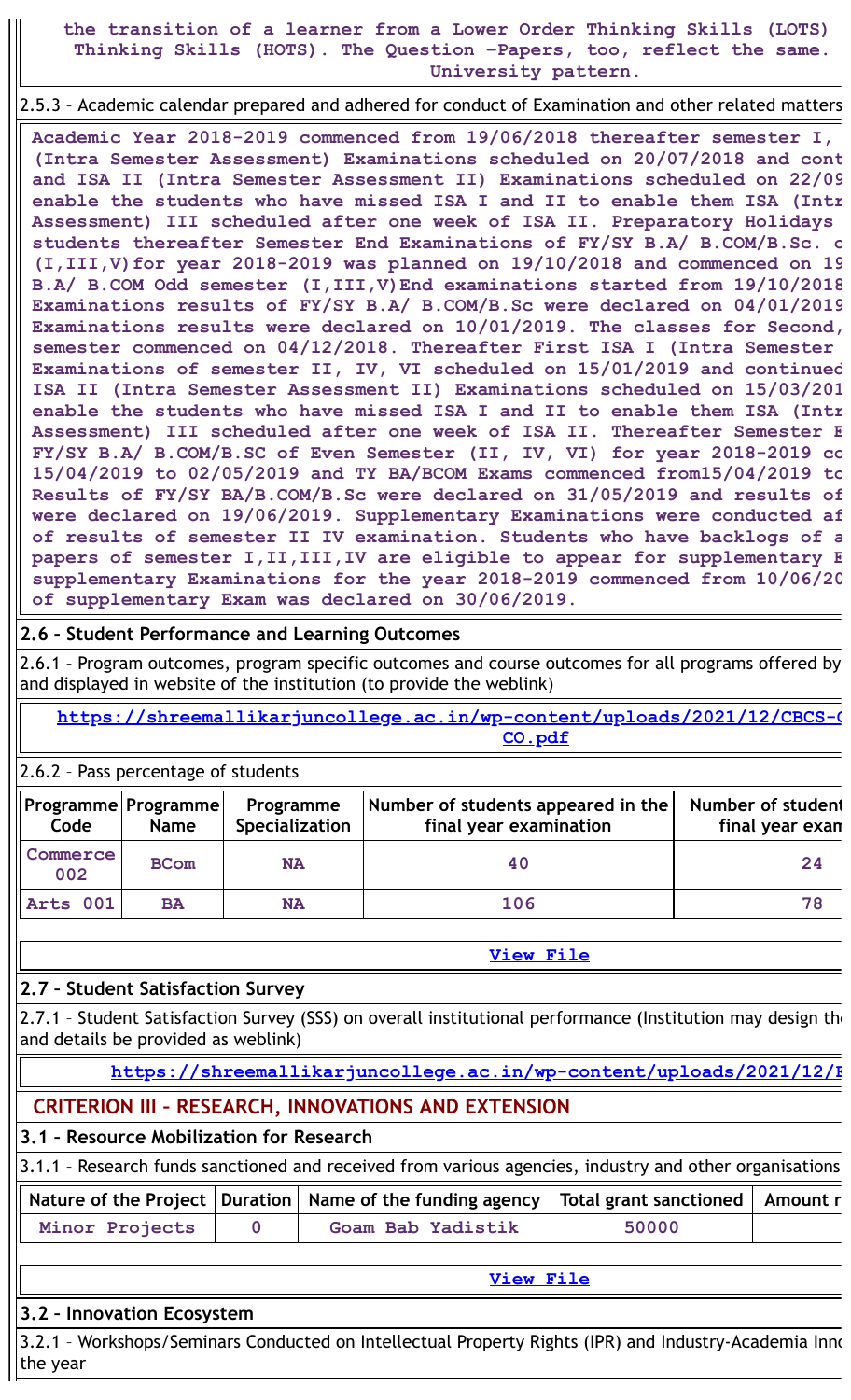| Title of workshop/seminar                                                                            |                                               |                                                                             |                                                                  | Name of the Dept.                              |                                                |                  |  |
|------------------------------------------------------------------------------------------------------|-----------------------------------------------|-----------------------------------------------------------------------------|------------------------------------------------------------------|------------------------------------------------|------------------------------------------------|------------------|--|
|                                                                                                      | Workshop on Generating Invoice using MS Excel |                                                                             |                                                                  |                                                | Department of Mai<br><b>Information Techno</b> |                  |  |
|                                                                                                      |                                               | Seminar on Financial Services and Forex for<br>entrepreneurship development |                                                                  | Department of Econd                            |                                                |                  |  |
| Workshop on Audio Editing for careers in Film                                                        |                                               | industry                                                                    |                                                                  | Department of Mai<br><b>Information Techno</b> |                                                |                  |  |
| Workshop on Merging Excel Application Program to                                                     |                                               |                                                                             |                                                                  | Department of Mai                              |                                                |                  |  |
|                                                                                                      |                                               | word Application Program                                                    |                                                                  |                                                | <b>Information Techno</b>                      |                  |  |
| Workshop on Data Analysis: projects related to                                                       |                                               | Industries                                                                  |                                                                  | Department of Mai<br><b>Information Techno</b> |                                                |                  |  |
| Camera Edit Techniques for careers in Film industry                                                  |                                               |                                                                             |                                                                  | Department of Konl                             |                                                |                  |  |
|                                                                                                      |                                               | Intellectual Property Rights                                                |                                                                  |                                                | <b>IQAC</b>                                    |                  |  |
|                                                                                                      |                                               | Types of Intellectual Property Rights                                       |                                                                  |                                                | <b>IQAC</b>                                    |                  |  |
| Workshop on green business and Entrepreneurship                                                      |                                               |                                                                             |                                                                  |                                                | Botany                                         |                  |  |
| 3.2.2 - Awards for Innovation won by Institution/Teachers/Research scholars/Students during the year |                                               |                                                                             |                                                                  |                                                |                                                |                  |  |
| Title of the innovation                                                                              |                                               | Name of<br>Awardee                                                          | <b>Awarding Agency</b>                                           |                                                |                                                | Date of<br>award |  |
| Ramesh Veluskar Kavya<br>Puraskar                                                                    |                                               | Dr.<br>Purnanand<br>Chari                                                   | Litro Cultural Institution<br>(Ukte Malab)                       |                                                | 15/11/20                                       |                  |  |
| Best Columnist Award                                                                                 |                                               | Dr. Manoj<br>Kamat                                                          | Gomantak Media                                                   |                                                | 06/01/20                                       |                  |  |
| Best Paper Presenter<br>Award                                                                        |                                               | Dr. Arvind<br>N. Haldankar                                                  | Karnataka Sociology<br>Association Kannada<br>University, Hampi. |                                                | 01/09/20                                       |                  |  |
| Best College in Goa<br>for Extension<br><b>Services</b>                                              |                                               | <b>Shree</b><br>Mallikarjun<br>College                                      | The International Association<br>of Lions Club                   |                                                | 30/03/20                                       |                  |  |
|                                                                                                      |                                               |                                                                             | <u>View File</u>                                                 |                                                |                                                |                  |  |
| 3.2.3 - No. of Incubation centre created, start-ups incubated on campus during the year              |                                               |                                                                             |                                                                  |                                                |                                                |                  |  |
| <b>Incubation Center</b>                                                                             | <b>Name</b>                                   | Sponsered By                                                                | Name of the Start-up                                             | <b>Nature of Start-up</b>                      |                                                | D                |  |
|                                                                                                      |                                               |                                                                             | No Data Entered/Not Applicable !!!                               |                                                |                                                |                  |  |
|                                                                                                      |                                               |                                                                             | No file uploaded.                                                |                                                |                                                |                  |  |
| 3.3 - Research Publications and Awards                                                               |                                               |                                                                             |                                                                  |                                                |                                                |                  |  |
| 3.3.1 - Incentive to the teachers who receive recognition/awards                                     |                                               |                                                                             |                                                                  |                                                |                                                |                  |  |
| <b>State</b>                                                                                         |                                               | <b>National</b>                                                             |                                                                  |                                                | Internation                                    |                  |  |
|                                                                                                      |                                               |                                                                             | No Data Entered/Not Applicable !!!                               |                                                |                                                |                  |  |
| 3.3.2 - Ph. Ds awarded during the year (applicable for PG College, Research Center)                  |                                               |                                                                             |                                                                  |                                                |                                                |                  |  |
|                                                                                                      |                                               | Name of the Department                                                      |                                                                  | Number of PhD's Av                             |                                                |                  |  |
|                                                                                                      |                                               |                                                                             | No Data Entered/Not Applicable !!!                               |                                                |                                                |                  |  |
| 3.3.3 - Research Publications in the Journals notified on UGC website during the year                |                                               |                                                                             |                                                                  |                                                |                                                |                  |  |
| Type                                                                                                 |                                               | <b>Department</b>                                                           | <b>Number of Publication</b>                                     |                                                | Average Imp                                    |                  |  |
| National                                                                                             |                                               | Commerce                                                                    | 7                                                                |                                                |                                                |                  |  |
| National                                                                                             |                                               | Sociology                                                                   | $\overline{2}$                                                   |                                                |                                                |                  |  |
| National                                                                                             | Hindi<br>$\mathbf{1}$                         |                                                                             |                                                                  |                                                |                                                |                  |  |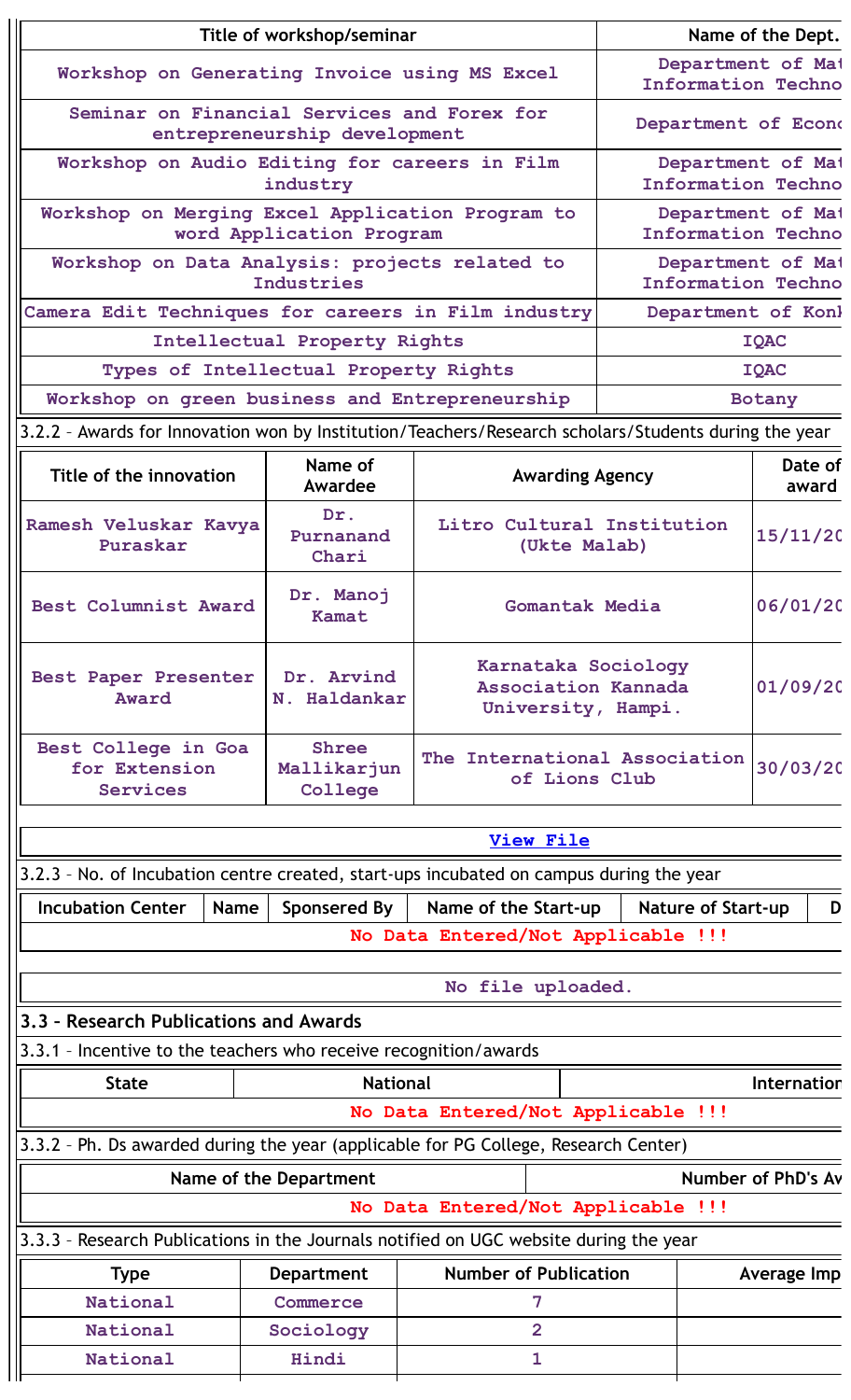| National                                                                                                           | Konkani                                    | 3                                                                                                       |                              |                          |
|--------------------------------------------------------------------------------------------------------------------|--------------------------------------------|---------------------------------------------------------------------------------------------------------|------------------------------|--------------------------|
| National                                                                                                           | Library                                    | 1                                                                                                       |                              |                          |
| International                                                                                                      | Sociology                                  | 3                                                                                                       |                              |                          |
| International                                                                                                      | Hindi                                      | 1                                                                                                       |                              |                          |
| International                                                                                                      | Konkani                                    | 5                                                                                                       |                              |                          |
| International                                                                                                      | Geography                                  | 5                                                                                                       |                              |                          |
| International                                                                                                      | Library                                    | $\overline{2}$                                                                                          |                              |                          |
|                                                                                                                    |                                            |                                                                                                         |                              |                          |
|                                                                                                                    |                                            | <b>View File</b>                                                                                        |                              |                          |
| per Teacher during the year                                                                                        |                                            | 3.3.4 - Books and Chapters in edited Volumes / Books published, and papers in National/International C  |                              |                          |
| <b>Department</b>                                                                                                  |                                            |                                                                                                         | <b>Number of Publication</b> |                          |
| Konkani                                                                                                            |                                            |                                                                                                         | 1                            |                          |
| Hindi                                                                                                              |                                            |                                                                                                         | 1                            |                          |
| History                                                                                                            |                                            |                                                                                                         | $\overline{2}$               |                          |
| Geography                                                                                                          |                                            |                                                                                                         | 1                            |                          |
|                                                                                                                    |                                            | <b>View File</b>                                                                                        |                              |                          |
|                                                                                                                    |                                            | 3.3.5 - Bibliometrics of the publications during the last Academic year based on average citation index |                              |                          |
| or PubMed/ Indian Citation Index                                                                                   |                                            |                                                                                                         |                              |                          |
| Title of the Paper                                                                                                 | Name of<br><b>Author</b>                   | Title of journal                                                                                        | Year of<br>publication       | <b>Citation</b><br>Index |
| Inclusive Growth of<br>India: Role of<br><b>Commerce Education</b><br>$(72 - 77)$                                  | Dr.<br>Sucheta<br><b>Naik</b>              | Journal of Modern<br>Management and<br>Entrepreneurship Vol.09                                          | 2019                         | 2.72                     |
| "Indigenous Health<br>Care Systems and the Arvind N.<br>Velip Tribe of                                             | Dr.<br>Haldankar                           | International Journal of<br>Research and Analytical<br>Reviews (IJRAR)"                                 | 2019                         | <b>Nill</b>              |
| "Negotiating Tribal<br>Livelihood through<br>hunting: The case of<br>Goa                                           | Dr.<br>Arvind N.<br>Haldankar              | "International Journal of<br>Research and Analytical<br>Reviews (IJRAR)"                                | 2019                         | Nill                     |
| Impact of IPO<br><b>Pricing Mechanisms</b><br>on Short and Long-<br>run Returns in<br>India: an empirical<br>study | Kedar<br>Phadke,<br>Dr. Manoj<br>Kamat     | International Journal of<br>Management Studies                                                          | 2019                         | Nill                     |
| <b>Integrating Morality</b><br>and Ethics in<br>Accounting                                                         | Kamat<br>Manasvi<br>and<br>Kamat,<br>Manoj | Multidisciplinary<br>International Education<br><b>Research Journal</b>                                 | 2018                         | 5.18                     |
| Changing Composition<br>of India's Economy                                                                         | Kamat<br>Manasvi<br>and<br>Kamat,<br>Manoj | <b>UGC Journal</b><br>No: 48818, Multidisciplinary<br>International Education<br>Research Journal       | 2018                         | Nill                     |
| "Corporate Social<br>Responsibility and                                                                            | Dr.<br>Arvind N.                           | Man in India"                                                                                           | 2019                         | <b>Nill</b>              |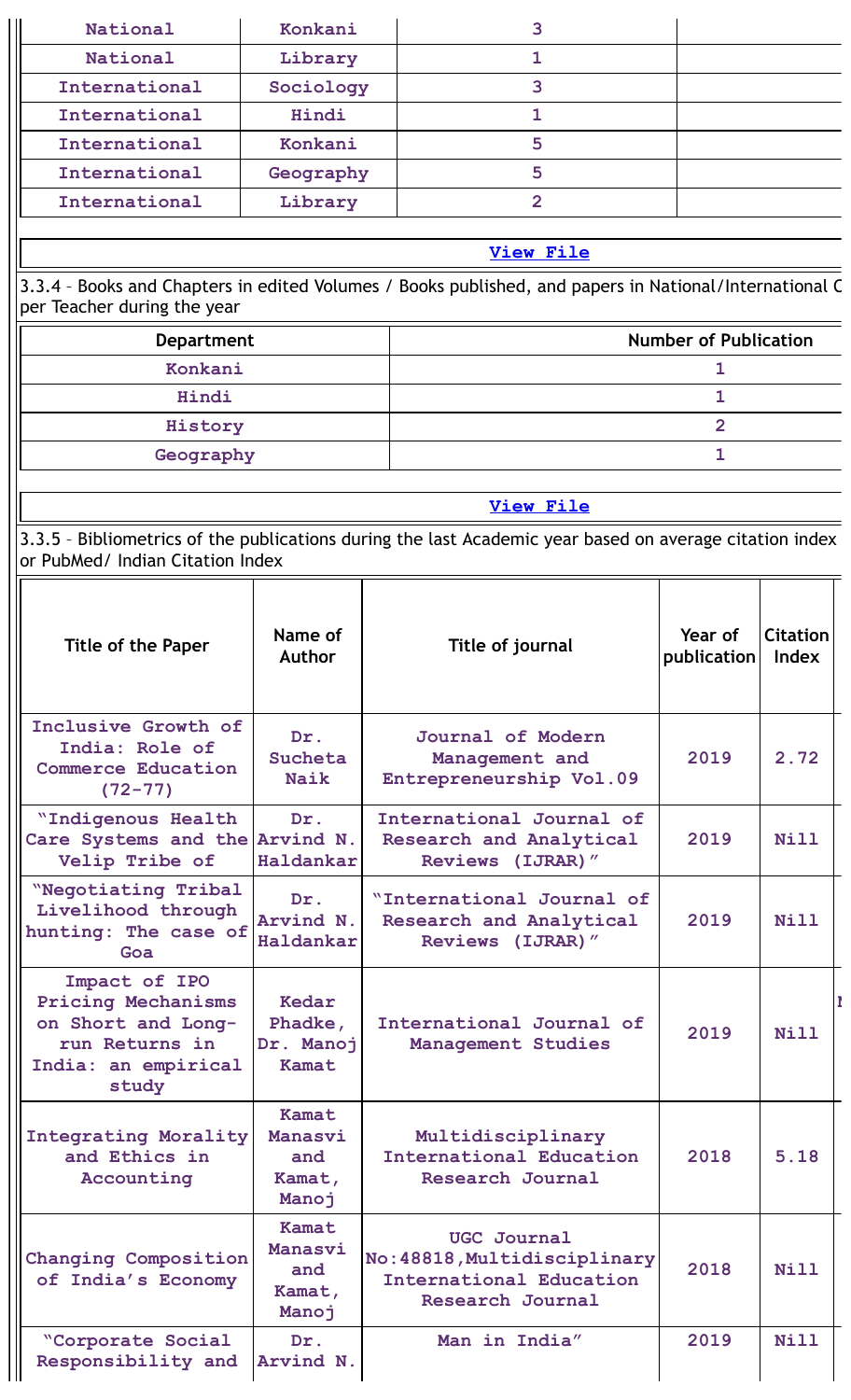| the rise of SHG's<br>among the tribals of<br>Goa"                                                                                           | Haldankar                                  |                                                                                                              |                                |             |
|---------------------------------------------------------------------------------------------------------------------------------------------|--------------------------------------------|--------------------------------------------------------------------------------------------------------------|--------------------------------|-------------|
| Saavod: Continuity<br>of a Tribal Agrarian Arvind N.<br>Tradition in Goa'                                                                   | Dr.<br>Haldankar                           | International Journal of<br>Research in Engineering,<br>IT and social sciences                               |                                | Nill        |
| <b>Agrarian Practices</b><br>Among the Velips<br>Tribes In Goa:<br>Discourse on Change                                                      | Dr.<br>Arvind N.<br>Haldankar              | Journal of engineering<br>technologies and<br>innovative research                                            | 2019                           | Nill        |
| Advertisement-<br>impact on buying<br>behavior of<br>consumer: A case<br>study of Canacona<br>Taluka                                        | Dr.<br>Sucheta<br>Naik                     | <b>AJANTA An International</b><br>Multidisciplinary<br>Quarterly Research Journal                            | 2019                           | 5.5         |
|                                                                                                                                             |                                            | <b>View File</b>                                                                                             |                                |             |
|                                                                                                                                             |                                            | 3.3.6 - h-Index of the Institutional Publications during the year. (based on Scopus/ Web of science)         |                                |             |
| <b>Title of the Paper</b>                                                                                                                   | Name of<br><b>Author</b>                   | Title of journal                                                                                             | Year of<br>publication $index$ | h-          |
| Advertisement- impact<br>on buying behavior of<br>consumer: A case study<br>of Canacona Taluka                                              | Dr.<br>Sucheta<br>Naik                     | <b>AJANTA An International</b><br>Multidisciplinary<br>Quarterly Research Journal                            | 2019                           | Nill        |
| <b>Agrarian Practices</b><br>Among the Velips<br>Tribes In Goa:<br>Discourse on Change"                                                     | Dr.<br>Arvind N.<br>Haldankar              | Journal of engineering<br>technologies and<br>innovative research                                            | 2019                           | Nill        |
| Impact of IPO Pricing<br>Mechanisms on Short<br>and Long-run Returns<br>in India: an empirical<br>study                                     | Kedar<br>Phadke,<br>Dr. Manoj<br>Kamat     | International Journal of<br>Management Studies                                                               | 2019                           | 6           |
| Measurement and<br>Comparison of Credit<br><b>Risk Management</b><br>Practice of Public and<br>Private Banks Using<br><b>Lending Ratios</b> | Verlekar<br>R. and<br>Kamat<br>Manoj S.    | International Journal of<br>Management Studies                                                               | 2018                           | 6           |
| <b>Integrating Morality</b><br>and Ethics in<br>Accounting                                                                                  | Kamat<br>Manasvi<br>and<br>Kamat,<br>Manoj | Multidisciplinary<br><b>International Education</b><br>Research Journal                                      | 2018                           | 6           |
| Changing Composition<br>of India's Economy                                                                                                  | Kamat                                      | <b>UGC Journal</b><br>Dr. Manoj No: 48818, Multidisciplinary<br>International Education<br>Research Journal, | 2018                           | 6           |
| <i><b>"Corporate Social</b></i><br>Responsibility and the<br>rise of SHG's among<br>the tribals of Goa"                                     | Dr.<br>Arvind N.<br>Haldankar              | "Man in India"                                                                                               | 2019                           | <b>Nill</b> |
| <i><b>"Corporate Social</b></i>                                                                                                             | Dr.                                        | "Man in India                                                                                                | 2019                           | <b>Nill</b> |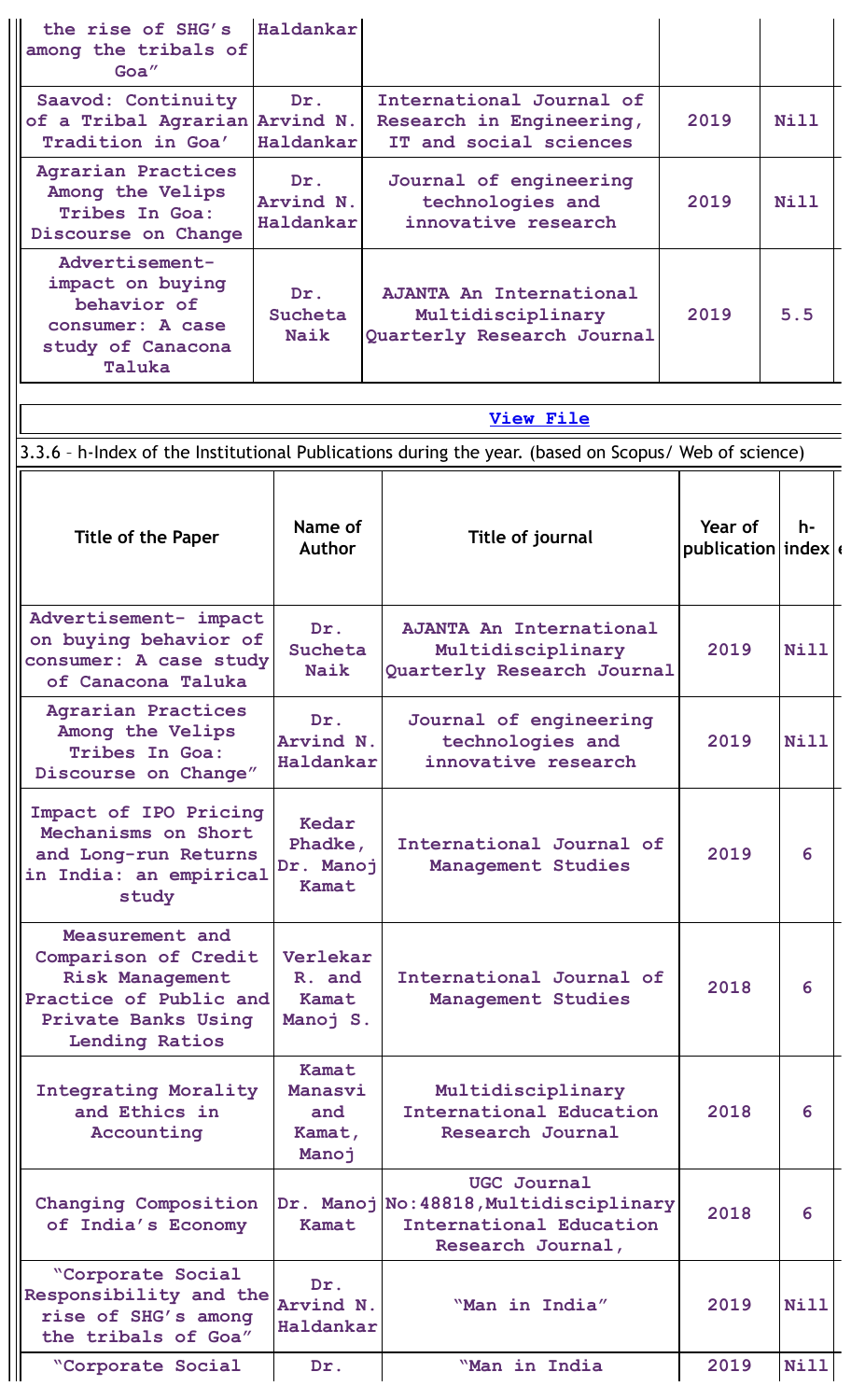| View File                                                                            |               |                 |  |  |  |  |
|--------------------------------------------------------------------------------------|---------------|-----------------|--|--|--|--|
| 3.3.7 - Faculty participation in Seminars/Conferences and Symposia during the year : |               |                 |  |  |  |  |
| <b>Number of Faculty</b>                                                             | International | <b>National</b> |  |  |  |  |
| Attended/Seminars/Workshops                                                          |               | 32              |  |  |  |  |
| Presented papers                                                                     | 6             | 12              |  |  |  |  |
| Resource persons                                                                     |               |                 |  |  |  |  |

### **3.4 – Extension Activities**

3.4.1 – Number of extension and outreach programmes conducted in collaboration with industry, comm Government Organisations through NSS/NCC/Red cross/Youth Red Cross (YRC) etc., during the year

| Title of the activities                                                | Organising unit/agency/<br>collaborating agency                | Number of teachers<br>participated in such<br>activities |
|------------------------------------------------------------------------|----------------------------------------------------------------|----------------------------------------------------------|
| Pot Hole Filling on National<br>Highway                                | <b>NSS Unit</b>                                                | $\overline{2}$                                           |
| Awareness on solid waste<br>management                                 | NSS Unit Solid Waste<br>Management Cell, Canacona              | 5                                                        |
| Flood relief fund collection<br>(Kerala)                               | NSS Unit/ CM'S Relief<br>Fund                                  | 3                                                        |
| Participated in the activity<br>of 'Senior Citizen Forum's<br>activity | Senior Citizen Forum                                           | 3                                                        |
| Participated in 'Swatch<br>Bharat Rally' (2nd October)                 | NSS/ NCC)                                                      | 3                                                        |
| Aurora                                                                 | Dept. of Geography                                             | 4                                                        |
| International Yoga Day<br>celebration                                  | NSS Unit and Patanjali<br>Yog Pratisthan, Canacona<br>Division | 4                                                        |
| Swachh Bharat Pakhwada                                                 | Campus Cleaning                                                | 8                                                        |
| <b>Eye Donation Awareness</b><br>Programme                             | NSS Unit SAKSHAM Goa                                           | $\overline{2}$                                           |
| Rally against plastic menace                                           | NSS Unit                                                       | 5                                                        |

|--|

|  |  | 3.4.2 - Awards and recognition received for extension activities from Government and other recognized |  |  |
|--|--|-------------------------------------------------------------------------------------------------------|--|--|
|  |  |                                                                                                       |  |  |
|  |  |                                                                                                       |  |  |

| Name of the activity                                 | <b>Award/Recognition</b>            | <b>Awarding Bodies</b>                         |
|------------------------------------------------------|-------------------------------------|------------------------------------------------|
| Rashtra Ekta Ki Awaz                                 | Extension<br>Service                | Canacona Kalakar Sangh                         |
| Voice Over for National<br>Project $-$ OM CD         | <b>Extension</b><br>Service         | Radhika Productions- Mysore                    |
| Best College in Goa for<br><b>Extension Services</b> | <b>Extension</b><br><b>Services</b> | The International Association<br>of Lions Club |

### **[View](https://assessmentonline.naac.gov.in/public/Postacc/Awards_for_extension/5336_Awards_for_extension_1639648069.xlsx) File**

3.4.3 - Students participating in extension activities with Government Organisations, Non-Government ( programmes such as Swachh Bharat, Aids Awareness, Gender Issue, etc. during the year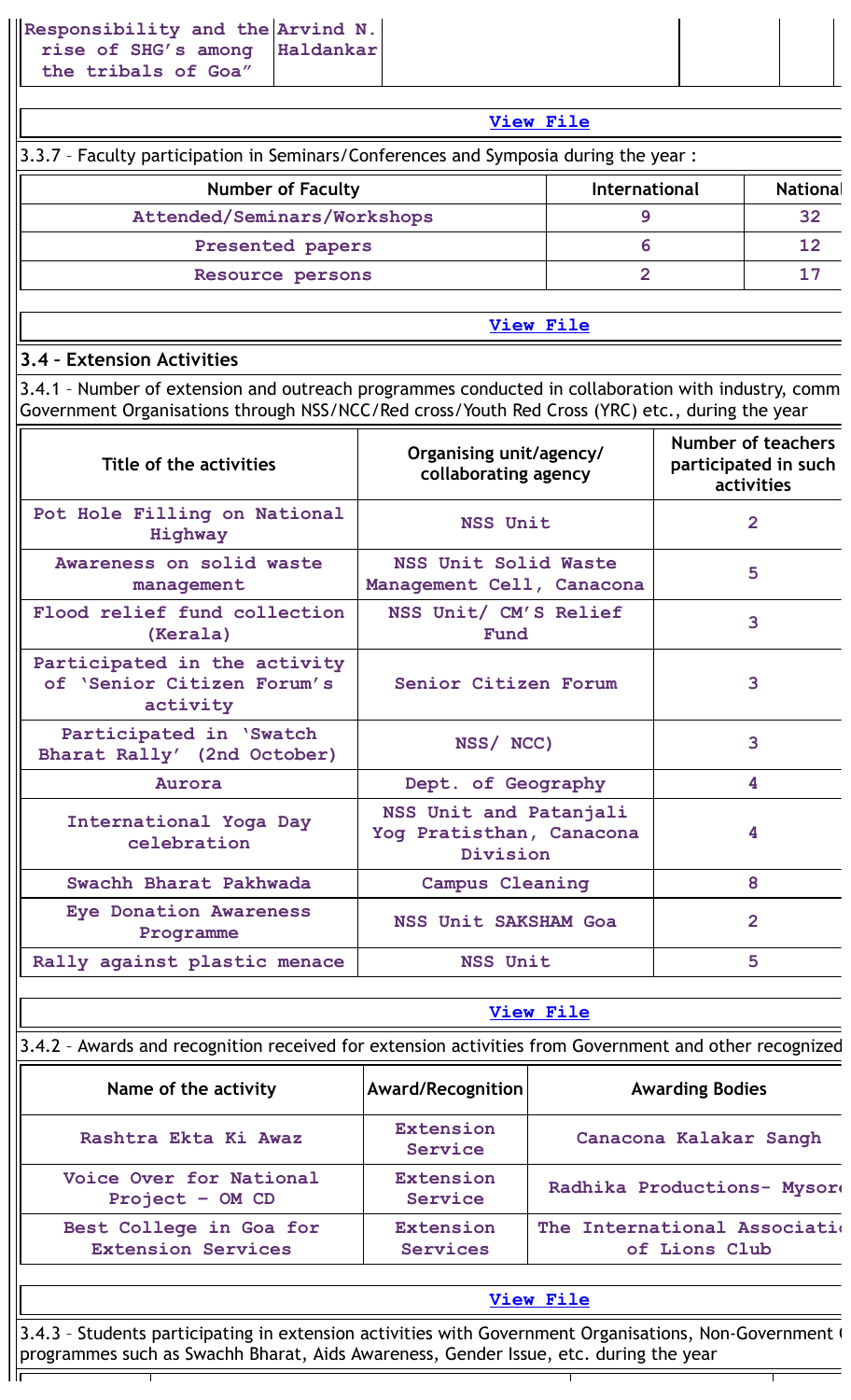| Name of the<br>scheme                          | Organising unit/Agency/collaborating agency                                                                                | Name of the activity                                            | <b>Numt</b><br>teac<br>particip<br>such a |
|------------------------------------------------|----------------------------------------------------------------------------------------------------------------------------|-----------------------------------------------------------------|-------------------------------------------|
| Poshan<br>Pakhwada                             | <b>NSS Unit</b>                                                                                                            | Nutritional<br>Charts display<br>Awareness talk on<br>nutrition |                                           |
| <b>Ek Bharat</b><br>Shreshtha<br><b>Bharat</b> | Nehru Yuva Kendra Sangathan in<br>association with Ministry of Youth<br>Affairs and Sports, Govt. of India,<br>(Jharkhand) | Inter-State Youth<br><b>Exchange</b><br>programme               |                                           |
| Swachh<br><b>Bharat</b><br>Pakhwada            | <b>NSS Unit</b>                                                                                                            | Swachhta rally at<br>Vavurla, Quepem                            |                                           |
| Swachh<br><b>Bharat</b><br>Pakhwada            | NSS Unit                                                                                                                   | College campus,<br>classroom and<br>ground                      | $\{$                                      |
| Swachh<br><b>Bharat</b><br>Pakhwada            | <b>NSS Unit</b>                                                                                                            | Administering of<br>Swachhta shapath                            |                                           |
| Swachh<br><b>Bharat</b><br>Pakhwada            | <b>NSS Unit</b>                                                                                                            | Tree plantation<br>cleaning                                     |                                           |
| <b>HIV/AIDS</b><br><b>Awareness</b>            | NSS Unit GSACS (RRC)                                                                                                       | Talk on Zero<br>infection                                       |                                           |
| Ek Bharat<br>Shreshtha<br><b>Bharat</b>        | Directorate of Sports Youth Affairs,<br>Panjim                                                                             | <b>Adventure Camp</b>                                           |                                           |
| Save Girl<br>Child                             | Office of the District Appropriate<br>Authority and District Magistrate (PC<br>- PNDT Act), South Goa                      | Workshop on<br>Declining Sex<br>Ratio                           |                                           |
| Youth<br>Empowerment                           | Amritananda University, Amritapuri<br>Campus, Kollem Keral                                                                 | Indian Leadership<br><b>Training Summit</b>                     |                                           |

# **3.5 – Collaborations**

3.5.1 - Number of Collaborative activities for research, faculty exchange, student exchange during the

| <b>Nature of activity</b>                                                          | Participant                    | Source of financ              |
|------------------------------------------------------------------------------------|--------------------------------|-------------------------------|
| Prof. Alberto Gomes Emeritus Professor<br>lecture (La Trobe University, Australia) | 60                             | Collec                        |
| Orientation for medical camp Chetana Health<br>Clinic                              | 25                             | Collec                        |
| Workshop on 'Introduction To Study Design<br>Sangath                               | 30                             | Sangai                        |
| Workshop on 'Gender Awareness' Sangath                                             | 24                             | Sangat                        |
| Visit of Swedish Students                                                          | 24                             | Chowgule C                    |
| Workshop on Suicide Prevention- Sangath                                            | 40                             | sangat                        |
| Dr. Arvind N. Haldankar lecture on 'Livelihood<br>Strategies of Tribals in Goa'    | 30                             | Colleg                        |
| Khandola College                                                                   | <b>TYBA</b><br><b>Students</b> | Local Spo                     |
| "Konkani Literature And Journals From Karanataka                                   | 100                            | Aashawadi P1                  |
| One Day Workshop On ' Avenues In Hindi Language                                    | 50                             | Oil Natura<br>Corporation, Be |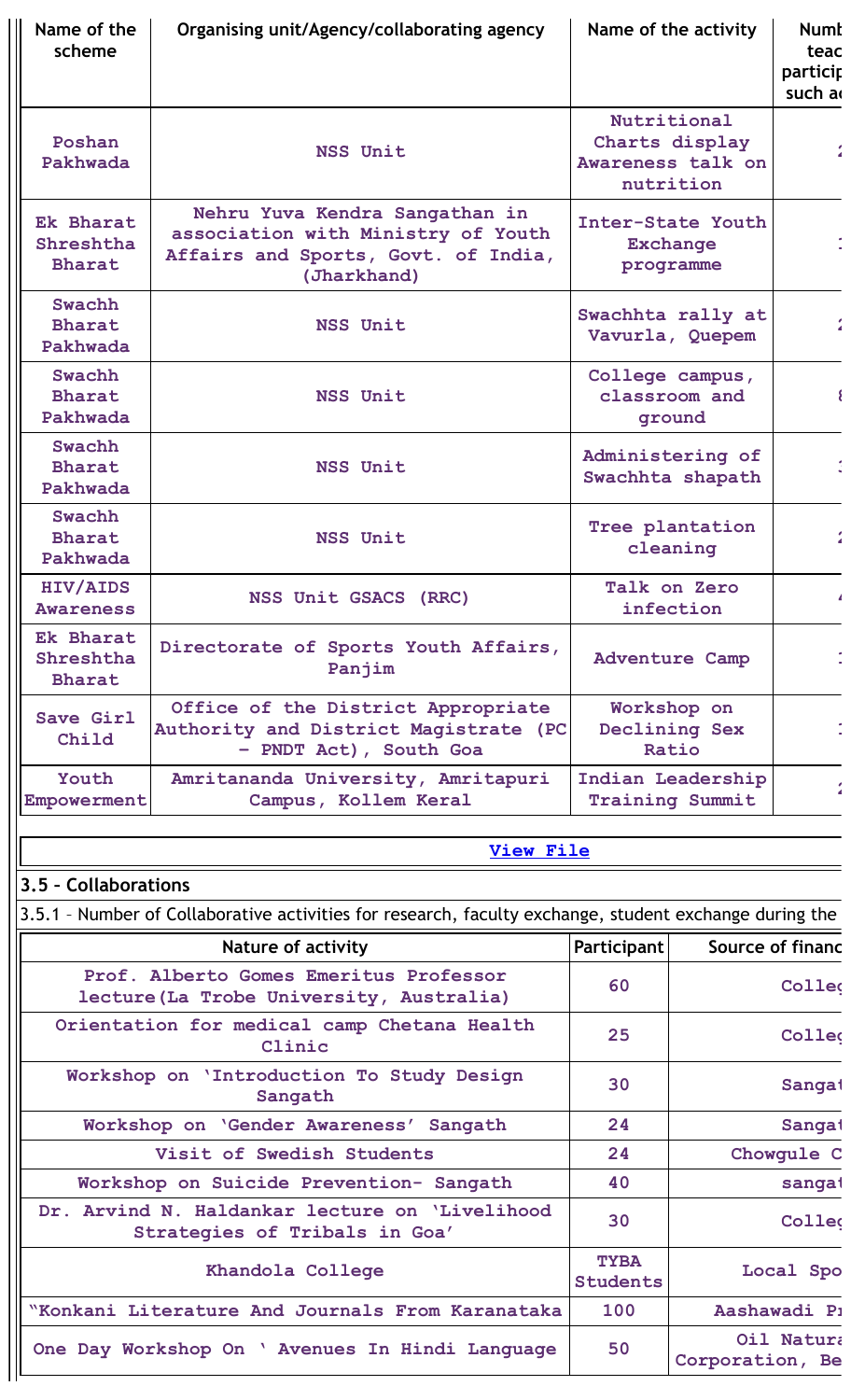3.5.2 – Linkages with institutions/industries for internship, on-the- job training, project work, sharing o during the year

| Nature of<br>linkage    | Title of the linkage                                                                        | Name of the partnering institution/<br>industry /research lab with contact details | <b>Duration</b><br><b>From</b> |
|-------------------------|---------------------------------------------------------------------------------------------|------------------------------------------------------------------------------------|--------------------------------|
| <b>MOU</b>              | Project work                                                                                | Dr. Elizabeth Vencotexa Naique<br>Desai Memorial Trust                             | $17/01/2019$ :                 |
| <b>MOU</b>              | Job training                                                                                | Lions Club of Canacona and Lions<br>Club International                             | 19/01/2019                     |
| <b>MOU</b>              | Project work                                                                                | Centre for Environment and<br>Economic Development CEED New<br>Delhi               | $28/12/2018$ :                 |
| <b>MOU</b>              | Sharing of<br>research<br>facilities                                                        | $22/02/2019$ :<br>Aashawadi Prakashan                                              |                                |
| <b>MOU</b>              | Sharing of<br>research<br>facilities                                                        | Maniben Nanawati Womens College,<br>Pune                                           | $16/01/2019$ :                 |
| <b>MOU</b>              | Sharing of<br>research<br>facilities                                                        | Govt. College, Khandola                                                            | $01/11/2018$ :                 |
| <b>MOU</b>              | Sharing of<br>Parvatibai Chowgule College,<br>research<br>Margao (Autonomous)<br>facilities |                                                                                    | $01/03/2018$ :                 |
| Internship              | Tourism<br>Management                                                                       | Tubki Restaurant/ Pallolem Beach<br>Resort                                         | $01/02/2019$ :                 |
| Internship<br>Programme | Internship<br>Programme                                                                     | Goa State Co-operative Bank                                                        | $08/11/2018$ :                 |
| Internship<br>Programme | Internship<br>Programme                                                                     | Goa State Co-operative Bank                                                        | $06/03/2019$ :                 |

### **[View](https://assessmentonline.naac.gov.in/public/Postacc/Linkages/5336_Linkages_1640663459.xlsx) File**

3.5.3 – MoUs signed with institutions of national, international importance, other universities, industrie during the year

| Organisation                                                                   | Date of MoU<br>signed | <b>Purpose/Activities</b>                                                                                              |
|--------------------------------------------------------------------------------|-----------------------|------------------------------------------------------------------------------------------------------------------------|
| Parvatibai Chowgule College,<br>Margao (Autonomous)                            | 01/03/2018            | <b>Exchange Programs</b>                                                                                               |
| Govt.College, Khandola<br>(Geography0 Nov 2018 Enhance<br>Academic Programs 20 | 01/11/2018            | Enhance Academic Programs                                                                                              |
| Aashawadi Prakashan (Konkani)                                                  | 22/02/2019            | Aashawadi Prakashan (Konkan<br>22nd February, 2019 Student<br><b>Faculty Exchange 100</b>                              |
| Maniben Nanawati Woman's College,<br>Vile Parle-Mumbai (Hindi                  | 16/01/2019            | Maniben Nanawati Woman's Coll<br>Vile Parle-Mumbai (Hindi) 1<br>January, 2019 Workshops/<br>Seminars/ Guest Lectures 1 |
| Parvatibai Chowgule College<br>(Sociology)                                     | 01/03/2019            | Intellectual Partaking                                                                                                 |
| Centre of Environment and<br>Economic Development (CEED) New                   | 28/12/2018            | Participation                                                                                                          |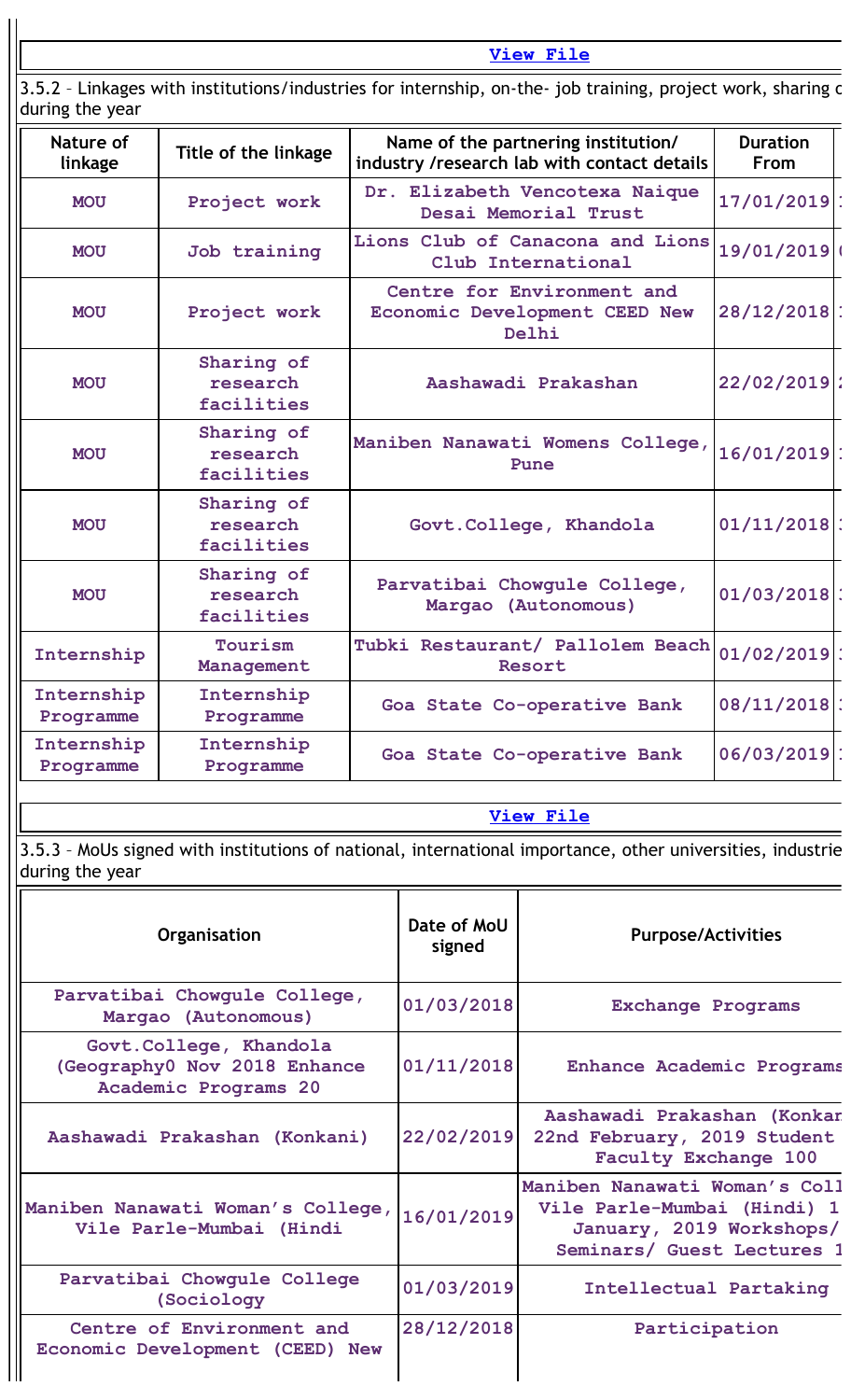| Delhi                                                                                                                     |                    |      |                                       |                  |           |                                                            |                |
|---------------------------------------------------------------------------------------------------------------------------|--------------------|------|---------------------------------------|------------------|-----------|------------------------------------------------------------|----------------|
| Post Graduate Center In<br>Economics, S.M.B.S.T. College,                                                                 |                    |      | 09/01/2019                            |                  |           | Student Exchange/ Faculty<br>Development/ Research Innovat |                |
| Dr. Elizabeth Vencotexa Naique<br>Desai Memorial Trust                                                                    |                    |      | 17/01/2019                            |                  |           | Community Development Initia                               |                |
| Shikshan Prasarak Sansthas<br>Sangamner Nagarpalika Arts, D.<br>Malpani Commerce And B.N. Sarda<br><b>Science College</b> |                    |      | 10/01/2019                            |                  |           | Administrative Exchange Prog                               |                |
| Lions Club NGO                                                                                                            |                    |      | 19/01/2019                            |                  |           | Institutional Social<br>Responsibility                     |                |
|                                                                                                                           |                    |      |                                       | <b>View File</b> |           |                                                            |                |
| <b>CRITERION IV - INFRASTRUCTURE AND LEARNING RESOURCES</b>                                                               |                    |      |                                       |                  |           |                                                            |                |
| 4.1 - Physical Facilities                                                                                                 |                    |      |                                       |                  |           |                                                            |                |
| 4.1.1 - Budget allocation, excluding salary for infrastructure augmentation during the year                               |                    |      |                                       |                  |           |                                                            |                |
| <b>Budget utilized for infrastruc</b><br>Budget allocated for infrastructure augmentation                                 |                    |      |                                       |                  |           |                                                            |                |
| 10.69<br>6.73                                                                                                             |                    |      |                                       |                  |           |                                                            |                |
| 4.1.2 - Details of augmentation in infrastructure facilities during the year                                              |                    |      |                                       |                  |           |                                                            |                |
|                                                                                                                           |                    |      | <b>Facilities</b>                     |                  |           |                                                            |                |
| Number of important equipments purchased (Greater than 1-0 lakh) during t                                                 |                    |      | current year                          |                  |           |                                                            |                |
|                                                                                                                           |                    |      | Video Centre                          |                  |           |                                                            |                |
|                                                                                                                           |                    |      | Seminar halls with ICT facilities     |                  |           |                                                            |                |
|                                                                                                                           |                    |      | Classrooms with LCD facilities        |                  |           |                                                            |                |
|                                                                                                                           |                    |      | Seminar Halls                         |                  |           |                                                            |                |
|                                                                                                                           |                    |      | <b>Campus Area</b>                    |                  |           |                                                            |                |
|                                                                                                                           |                    |      | Class rooms                           |                  |           |                                                            |                |
|                                                                                                                           |                    |      | Laboratories                          |                  |           |                                                            |                |
|                                                                                                                           |                    |      |                                       | <b>View File</b> |           |                                                            |                |
| 4.2 - Library as a Learning Resource                                                                                      |                    |      |                                       |                  |           |                                                            |                |
| 4.2.1 - Library is automated {Integrated Library Management System (ILMS)}                                                |                    |      |                                       |                  |           |                                                            |                |
| Name of the ILMS software                                                                                                 |                    |      |                                       |                  |           | Nature of automation (fully or patially)                   | Versio         |
| <b>SMS</b>                                                                                                                |                    |      |                                       |                  | Partially |                                                            | $\mathbf{1}$   |
| Institute Management Software                                                                                             |                    |      |                                       |                  | Partially |                                                            | 1              |
| 4.2.2 - Library Services                                                                                                  |                    |      |                                       |                  |           |                                                            |                |
| <b>Library Service Type</b>                                                                                               |                    |      | <b>Existing</b>                       |                  |           | <b>Newly Added</b>                                         |                |
| <b>Text Books</b>                                                                                                         |                    | 1313 | 147020                                |                  | 238       | 80147                                                      | 15             |
| <b>Reference Books</b>                                                                                                    |                    | 9818 | 2590783                               |                  | 476       | 19798                                                      | 102            |
| CD & Video                                                                                                                |                    | 152  | 12536                                 |                  | 39        | 1020                                                       | 1 <sup>5</sup> |
|                                                                                                                           |                    |      |                                       |                  |           |                                                            |                |
| View File<br>4.2.3 - E-content developed by teachers such as: e-PG- Pathshala, CEC (under e-PG- Pathshala CEC (Und        |                    |      |                                       |                  |           |                                                            |                |
| other MOOCs platform NPTEL/NMEICT/any other Government initiatives & institutional (Learning Manag                        |                    |      |                                       |                  |           |                                                            |                |
| Name of the Teacher                                                                                                       | Name of the Module |      | Platform on which module is developed |                  |           |                                                            | Date o         |
|                                                                                                                           |                    |      | No Data Entered/Not Applicable !!!    |                  |           |                                                            |                |
|                                                                                                                           |                    |      |                                       |                  |           |                                                            |                |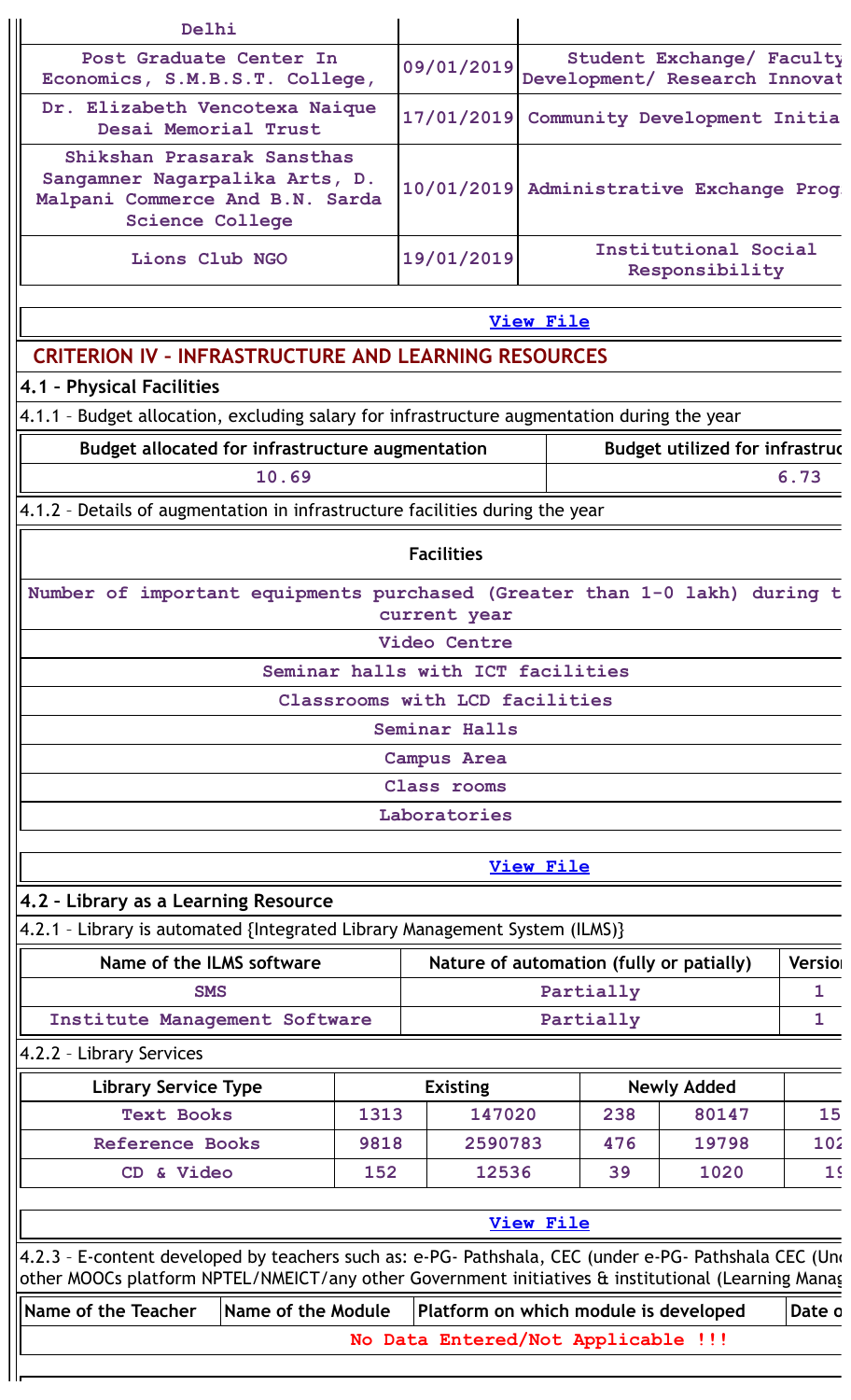**4.3 – IT Infrastructure**

# 4.3.1 – Technology Upgradation (overall)

| <b>Type</b>  | <b>Total</b><br><b>Computers</b> | Computer<br>Lab | Internet | <b>Browsing</b><br>centers | Computer<br><b>Centers</b> |   | Office   Departments | Ava |
|--------------|----------------------------------|-----------------|----------|----------------------------|----------------------------|---|----------------------|-----|
| Existing     | 44                               |                 | 44       |                            |                            | о |                      |     |
| <b>Added</b> |                                  |                 |          |                            |                            |   |                      |     |
| Total        | 45                               |                 | 45       |                            |                            |   |                      |     |

4.3.2 – Bandwidth available of internet connection in the Institution (Leased line)

**No Data Entered/Not Applicable !!!**

4.3.3 – Facility for e-content

Name of the e-content development facility | Provide the link of the videos and media centre **No Data Entered/Not Applicable !!!**

# **4.4 – Maintenance of Campus Infrastructure**

4.4.1 – Expenditure incurred on maintenance of physical facilities and academic support facilities, excl during the year

| <b>Assigned Budget on</b><br>academic facilities | <b>Expenditure incurred on</b><br>Assigned budget on<br>physical facilities<br>maintenance of academic facilities |     | Exper<br>maintena |
|--------------------------------------------------|-------------------------------------------------------------------------------------------------------------------|-----|-------------------|
| 0.8                                              | 0.73                                                                                                              | 3.2 |                   |

4.4.2 – Procedures and policies for maintaining and utilizing physical, academic and support facilities complex, computers, classrooms etc. (maximum 500 words) (information to be available in institutiona

**Procedure: The maintenance of infrastructure and learning resources is committee comprising of teaching, non-teaching and MTS for maintenance furniture and laboratories. Classrooms and Laboratories are taken care b MTS. In case of repairs work, the same is registered in the complaint r maintained in the office. These complaints are attended on priority basis arises by the clerk. Maintenance of Physical Facilities: The service electrician and computer technicians are used as per the requirements. C under CCTV surveillance. Replacing Bulbs/ tube lights/fans, repairing removal of blocked drains are taken care by the multi-tasking staff. Ma facilities: Head of IT, Lab Assistant and supporting Staff monitor and facilities like computers, servers and LCDs. In case of any problems with it is reported to the concerned clerk. The college seeks the help of the who rectifies the problem. Maintenance of Electronic equipment is outsou of Laboratories: Stock registers are maintained by the each laboratory f User's log book is maintained to keep track of the usage of equipment regarding repairs and maintenance is entered in the register. Maintena Accession Registers for books, Periodicals, newspapers, CD and other read maintained in the library. Different registers like Student visitor regis register, Ex student visitor register, Staff Book issue register, CD iss maintained for the usage of Library utilization. Stock checking is done of old syllabus, torned books are removed from the active collection and to make the space for new arrivals. Latest edition of the Periodicals are magazine rack and old ones are kept inside the cabinet. Newspapers for months are kept in the library. Newspapers previous to 6 months are given to make Newspaper bags and remaining ones are disposed off and money coll deposited in the college office. Library attendant does dusting and prope reading materials in the stock. Housekeeping staff does cleaning work of library. Sports facility: Gymkhana attendant maintenance the stock Housekeeping staff cleans the Gymkhana. Gymkhana attendant is entrusted w Equipment and regular cleaning, dusting. greasing, and painting.Gymkh maintenance the stock of Gymkhana. Housekeeping staff cleans the Gymkhan appointed on contract basis to maintain the college garden. Maintenance o amenities like sewage is done on regular basis.**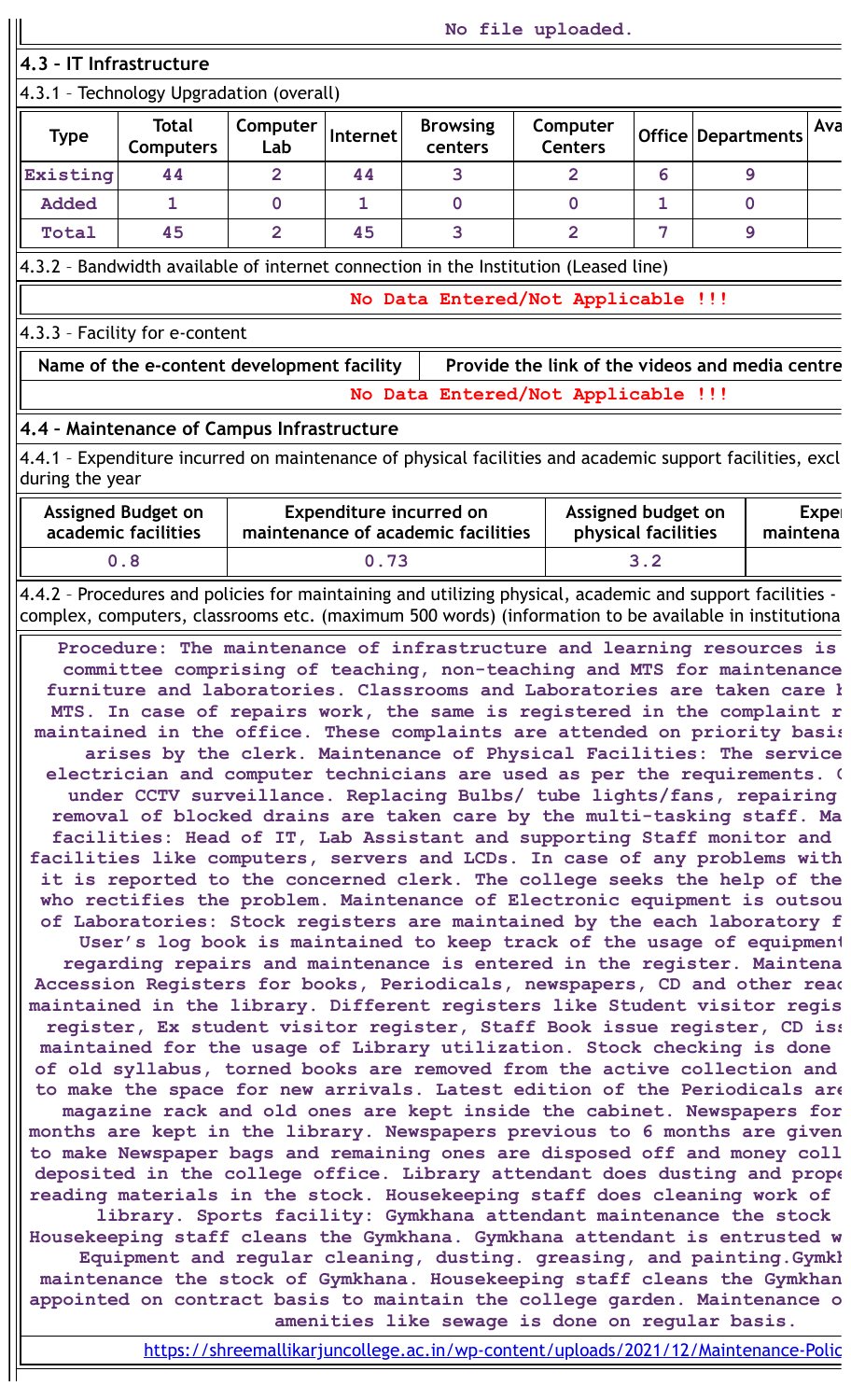|                                         | <b>CRITERION V - STUDENT SUPPORT AND PROGRESSION</b>                                                                                                                                            |           |                                                                          |                          |                                                                    |                                     |
|-----------------------------------------|-------------------------------------------------------------------------------------------------------------------------------------------------------------------------------------------------|-----------|--------------------------------------------------------------------------|--------------------------|--------------------------------------------------------------------|-------------------------------------|
|                                         | 5.1 - Student Support<br>5.1.1 - Scholarships and Financial Support                                                                                                                             |           |                                                                          |                          |                                                                    |                                     |
|                                         |                                                                                                                                                                                                 |           |                                                                          |                          |                                                                    |                                     |
|                                         |                                                                                                                                                                                                 |           |                                                                          | Name/Title of the scheme |                                                                    |                                     |
|                                         | Financial Support from<br>institution                                                                                                                                                           |           |                                                                          | <b>Student Aid Fund</b>  |                                                                    |                                     |
|                                         | Financial Support from<br>Other Sources                                                                                                                                                         |           |                                                                          |                          |                                                                    |                                     |
|                                         | Gagan Bharari Scheme to ST students (Various<br>a) National<br>schemes uploaded in the EXCEL )                                                                                                  |           |                                                                          |                          |                                                                    |                                     |
|                                         | b) International                                                                                                                                                                                |           |                                                                          | Nill                     |                                                                    |                                     |
|                                         |                                                                                                                                                                                                 |           | <b>View File</b>                                                         |                          |                                                                    |                                     |
|                                         | 5.1.2 - Number of capability enhancement and development schemes such as Soft skill development, Re<br>Language lab, Bridge courses, Yoga, Meditation, Personal Counselling and Mentoring etc., |           |                                                                          |                          |                                                                    |                                     |
|                                         |                                                                                                                                                                                                 |           | Name of the capability enhancement scheme                                |                          | Date of<br>implemetation students                                  | <b>Number</b><br>of<br>enrolled     |
| <b>Counselling Sessions</b>             |                                                                                                                                                                                                 |           |                                                                          |                          | 01/06/2018                                                         | 130                                 |
| Yoga for Mindfullness and Concentration |                                                                                                                                                                                                 |           |                                                                          |                          | 11/07/2018                                                         | 62                                  |
|                                         | Learning from Great Leaders- Through Programs 'What                                                                                                                                             |           | can Today's Generation learn from Shivaji'                               |                          | 20/02/2019                                                         | 38                                  |
|                                         | Communication Skill through interview (Audio-Video                                                                                                                                              |           | Aids Practicals)                                                         |                          | 04/09/2018                                                         | 15                                  |
|                                         | Leadership Quality, Writing Skills, Creativity through<br>participation in ' Shekoti Sahitya Sammelan' (<br>Students sharing stage with famous Writers, Writing                                 |           | <b>Presenting Poems)</b>                                                 |                          | 20/01/2019                                                         | 27                                  |
|                                         | Creative Thinking Poetry Writing through the Workshop                                                                                                                                           |           | ' Kaviteche Aakalan aani Adhyapan'                                       |                          | 21/02/2019                                                         | 30                                  |
|                                         |                                                                                                                                                                                                 | Yoga      |                                                                          |                          | 21/06/2018                                                         | 104                                 |
|                                         |                                                                                                                                                                                                 | Mentoring |                                                                          |                          | 11/07/2018                                                         | 20                                  |
|                                         |                                                                                                                                                                                                 |           | Compering Workshop Sneh Milan                                            |                          | 23/10/2018                                                         | 15                                  |
|                                         |                                                                                                                                                                                                 |           | <b>View File</b>                                                         |                          |                                                                    |                                     |
| year                                    | 5.1.3 - Students benefited by guidance for competitive examinations and career counselling offered by                                                                                           |           |                                                                          |                          |                                                                    |                                     |
| Year                                    | Name of the scheme                                                                                                                                                                              |           | <b>Number of benefited</b><br>students for<br>competitive<br>examination |                          | Number of benefited<br>students by career<br>counseling activities | <b>Number</b><br>who hav<br>the cor |
| 2018                                    | Guest Lecture on<br>Careers in History<br>(1st September 2018)                                                                                                                                  |           | <b>Nill</b>                                                              |                          | 58                                                                 | N                                   |
|                                         |                                                                                                                                                                                                 |           |                                                                          |                          |                                                                    |                                     |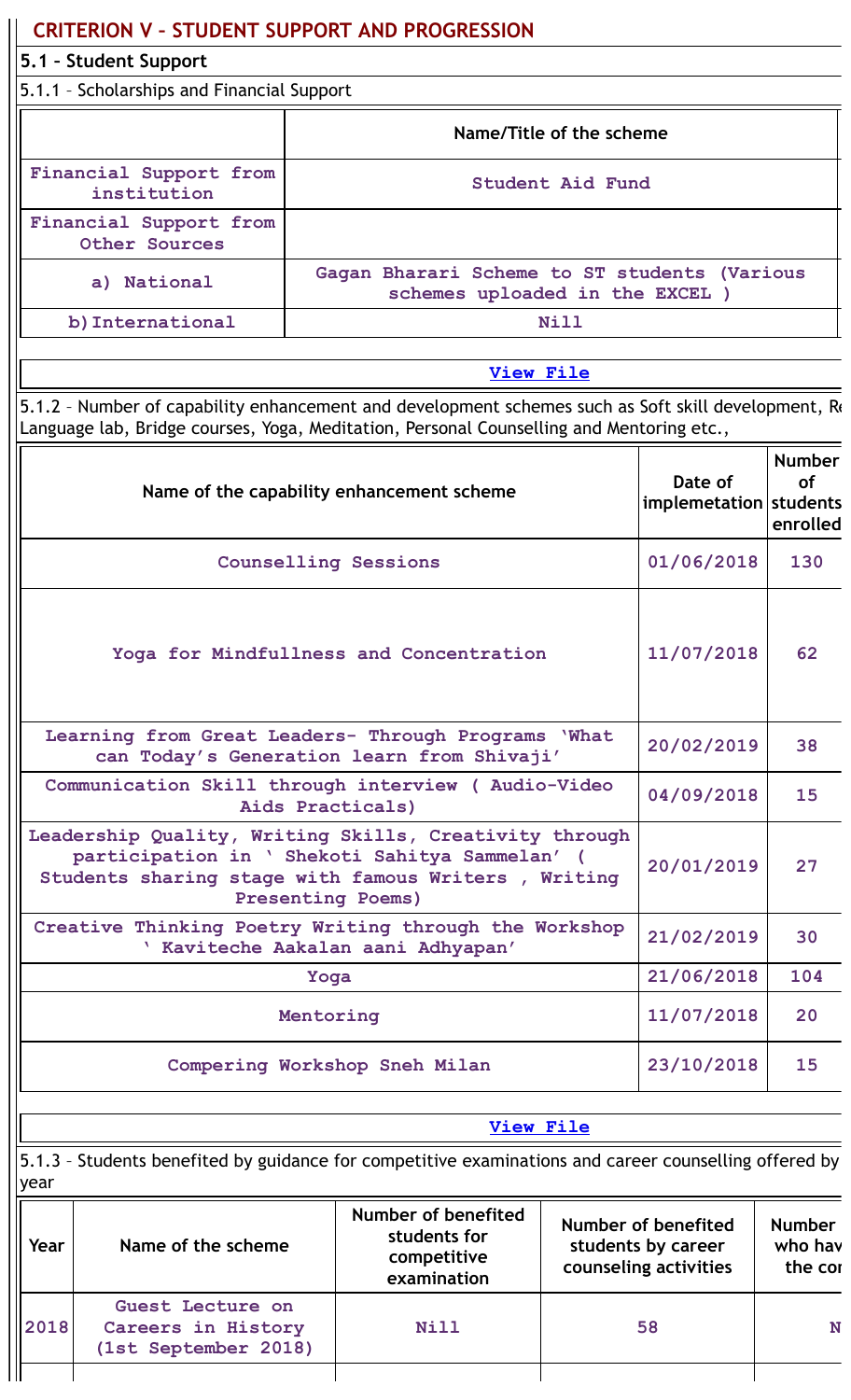| 2018 |                                                                             | Workshop on Careers in<br>Commerce                                                                                                                                                     |                                                                                  | <b>Nill</b> |                                |                                                                                                                                                                                                                                                                                      | 60                                        |                         | N                             |  |
|------|-----------------------------------------------------------------------------|----------------------------------------------------------------------------------------------------------------------------------------------------------------------------------------|----------------------------------------------------------------------------------|-------------|--------------------------------|--------------------------------------------------------------------------------------------------------------------------------------------------------------------------------------------------------------------------------------------------------------------------------------|-------------------------------------------|-------------------------|-------------------------------|--|
| 2018 |                                                                             | One Day Workshop on<br>Employability Skills<br>(Hindi)                                                                                                                                 |                                                                                  | Nill        |                                |                                                                                                                                                                                                                                                                                      | 30                                        |                         | N                             |  |
| 2018 | Workshop on<br>Preparation for<br><b>Banking Exam</b>                       |                                                                                                                                                                                        |                                                                                  | 20          |                                |                                                                                                                                                                                                                                                                                      | Nill                                      |                         | N                             |  |
|      |                                                                             |                                                                                                                                                                                        |                                                                                  |             |                                | <b>View File</b>                                                                                                                                                                                                                                                                     |                                           |                         |                               |  |
|      |                                                                             | 5.1.4 - Institutional mechanism for transparency, timely redressal of student grievances, Prevention of :                                                                              |                                                                                  |             |                                |                                                                                                                                                                                                                                                                                      |                                           |                         |                               |  |
|      |                                                                             | ragging cases during the year                                                                                                                                                          |                                                                                  |             |                                |                                                                                                                                                                                                                                                                                      |                                           |                         |                               |  |
|      |                                                                             | <b>Total grievances received</b>                                                                                                                                                       |                                                                                  |             | Number of grievances redressed |                                                                                                                                                                                                                                                                                      |                                           | Avg. number of days for |                               |  |
|      | 1.                                                                          |                                                                                                                                                                                        |                                                                                  | 1.          |                                |                                                                                                                                                                                                                                                                                      |                                           |                         | 53                            |  |
|      | 5.2 - Student Progression                                                   | 5.2.1 - Details of campus placement during the year                                                                                                                                    |                                                                                  |             |                                |                                                                                                                                                                                                                                                                                      |                                           |                         |                               |  |
|      |                                                                             | On campus                                                                                                                                                                              |                                                                                  |             |                                |                                                                                                                                                                                                                                                                                      |                                           |                         | Off campus                    |  |
|      | <b>Nameof</b><br>organizations<br>visited                                   |                                                                                                                                                                                        | Number of students<br>participated                                               |             | Number of<br>stduents placed   |                                                                                                                                                                                                                                                                                      | <b>Nameof</b><br>organizations<br>visited |                         | Number of stud<br>participate |  |
|      | <b>NA</b>                                                                   | Nill                                                                                                                                                                                   |                                                                                  |             | Nill                           |                                                                                                                                                                                                                                                                                      | <b>HDFC Bank</b>                          |                         | 1                             |  |
|      |                                                                             |                                                                                                                                                                                        |                                                                                  |             |                                | <b>View File</b>                                                                                                                                                                                                                                                                     |                                           |                         |                               |  |
|      |                                                                             | 5.2.2 - Student progression to higher education in percentage during the year                                                                                                          |                                                                                  |             |                                |                                                                                                                                                                                                                                                                                      |                                           |                         |                               |  |
| Year | <b>Number</b><br>of<br>students<br>enrolling<br>into<br>higher<br>education | Programme<br>graduated<br>from                                                                                                                                                         | <b>Depratment</b><br>graduated from                                              |             |                                |                                                                                                                                                                                                                                                                                      | Name of institution joined                |                         | <b>Name</b>                   |  |
| 2018 | 63                                                                          | B.A./B.Com                                                                                                                                                                             | Konkani/Hindi/<br>Marathi/<br>Sociology/<br>Geography/<br>Economics/<br>Commerce | History/    |                                | Goa University/Nirmala<br>Institute of Education/ Dr.<br>Dada Vaidya College of<br>Education/ Pragati Womens<br>College, Pernem/ Shaikh<br>College of Education/<br>Karnataka University/ Mumbai<br>University/Govt. College of<br>Khandola/ Parvatibai<br>Chowgule, College/ Pune U |                                           |                         | M.A.<br>B.Ed.                 |  |
|      |                                                                             |                                                                                                                                                                                        |                                                                                  |             |                                | <b>View File</b>                                                                                                                                                                                                                                                                     |                                           |                         |                               |  |
|      |                                                                             | 5.2.3 - Students qualifying in state/ national/ international level examinations during the year<br>(eg:NET/SET/SLET/GATE/GMAT/CAT/GRE/TOFEL/Civil Services/State Government Services) |                                                                                  |             |                                |                                                                                                                                                                                                                                                                                      |                                           |                         |                               |  |
|      | <b>Items</b>                                                                |                                                                                                                                                                                        |                                                                                  |             |                                |                                                                                                                                                                                                                                                                                      | Number of students selected/ qualifying   |                         |                               |  |
|      | <b>NET</b>                                                                  |                                                                                                                                                                                        |                                                                                  |             |                                | $\overline{2}$                                                                                                                                                                                                                                                                       |                                           |                         |                               |  |
|      |                                                                             |                                                                                                                                                                                        |                                                                                  |             |                                |                                                                                                                                                                                                                                                                                      |                                           |                         |                               |  |
|      |                                                                             | 5.2.4 - Sports and cultural activities / competitions organised at the institution level during the year                                                                               |                                                                                  |             |                                | <b>View File</b>                                                                                                                                                                                                                                                                     |                                           |                         |                               |  |
|      |                                                                             |                                                                                                                                                                                        | Activity                                                                         |             |                                |                                                                                                                                                                                                                                                                                      |                                           | Level                   |                               |  |
|      |                                                                             | Poster Making Competition on 18thJune Movement                                                                                                                                         |                                                                                  |             |                                |                                                                                                                                                                                                                                                                                      |                                           | Institutional           |                               |  |
|      |                                                                             | Speech Competition- to Celebrate Goa Revolution Day                                                                                                                                    |                                                                                  |             |                                |                                                                                                                                                                                                                                                                                      |                                           | Institutional           |                               |  |
|      |                                                                             |                                                                                                                                                                                        |                                                                                  |             |                                |                                                                                                                                                                                                                                                                                      |                                           |                         |                               |  |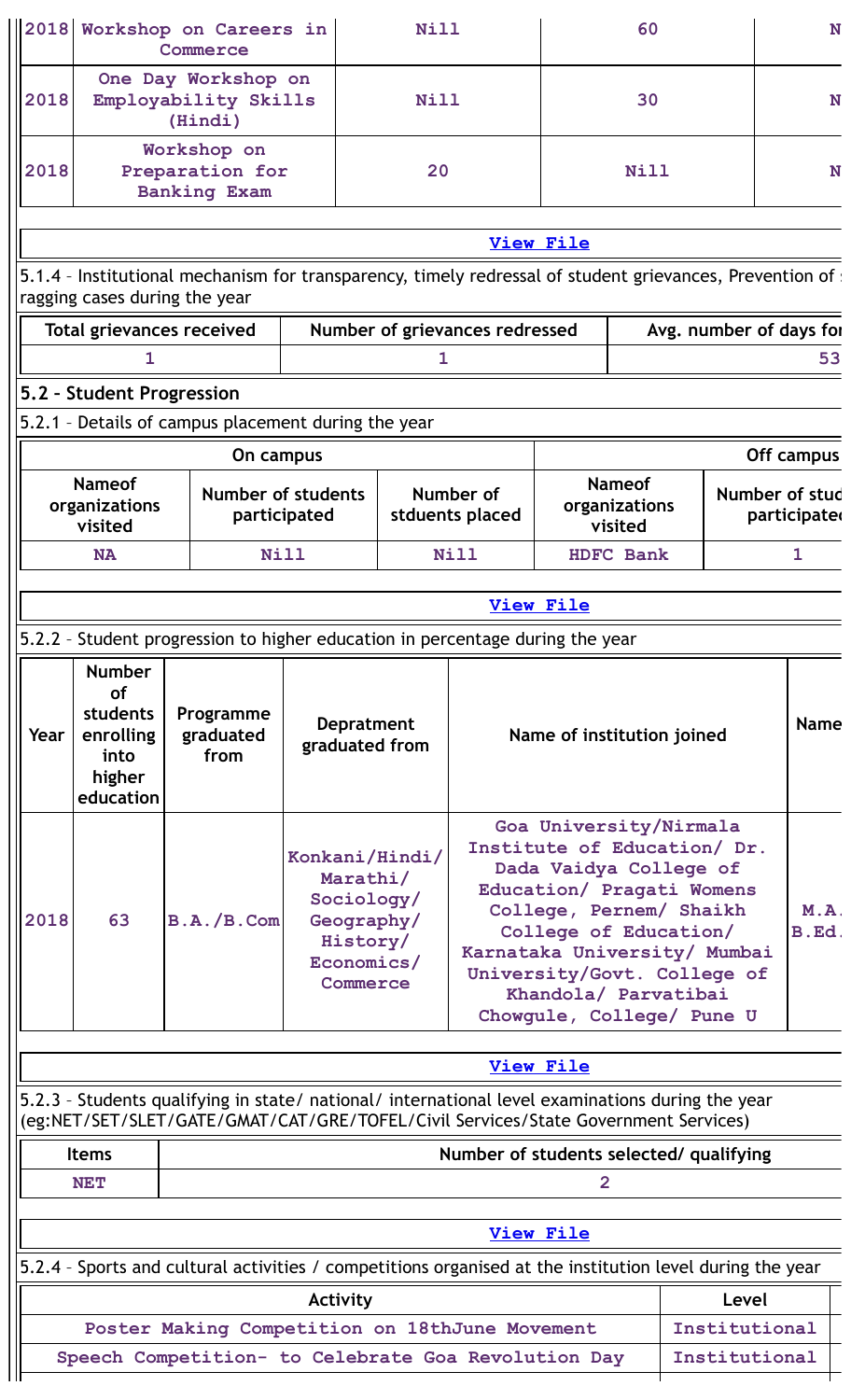| Quiz competition (Geography Department | Institutional |
|----------------------------------------|---------------|
| Matoli competition                     | Institutional |
| Quiz competition (Commerce Department) | Institutional |
| Essay Writing Competition              | Institutional |
| SMC Young Economist of the Year test   | Institutional |
| Photography Competition                | Institutional |
| Essay Writing Competition- Guru        | Institutional |
| Shivjayanti- Fancy Dress Competition   | Institutional |
|                                        |               |

### **5.3 – Student Participation and Activities**

5.3.1 – Number of awards/medals for outstanding performance in sports/cultural activities at national/ for a team event should be counted as one)

| Year | Name of the award/medal                                   | National/<br><b>Internaional</b> | Number of<br>awards for<br><b>Sports</b> | Number of<br>awards for<br>Cultural | Stu<br>nı |
|------|-----------------------------------------------------------|----------------------------------|------------------------------------------|-------------------------------------|-----------|
| 2018 | 26th Junior National Tennis<br>Ball Cricket Championship  | National                         | <b>Nill</b>                              | <b>Nill</b>                         | 201       |
| 2018 | All India Tennis Ball Cricket<br>Championship: GOLD medal | National                         | Nill                                     | Nill                                | 201       |
| 2018 | 30th West Zone Athletics<br>Championship : BRONZE medal   | National                         | <b>Nill</b>                              | <b>Nill</b>                         | 201       |
| 2018 | 30th West Zone Athletics<br>Championship : SILVER medal   | National                         | Nill                                     | Nill                                | 201       |
| 2018 | 30th West Zone Athletics<br>Championship : BRONZE medal   | National                         | <b>Nill</b>                              | Nill                                | 201       |
| 2018 | 30th West Zone Athletics<br>Championship : SILVER medal   | National                         | <b>Nill</b>                              | Nill                                | 201       |

#### **[View](https://assessmentonline.naac.gov.in/public/Postacc/awards_in_activities/5336_awards_in_activities_1640169865.xlsx) File**

5.3.2 – Activity of Student Council & representation of students on academic & administrative bodies/c institution (maximum 500 words)

**The student council plays a pivotal role in setting an example for the re in the institution. They will be motivated to do more beyond attending th are many different ways in which the student council can bring change in one, student leaders can influence others in bringing a positive cha personality. With the objective of inculcating the qualities of leadersh and responsibility in the students, the institution has an active student along with a strong representation of students in the academic and a bodies/committees. Various Members of the Student council such as** ⮚ **Gen Cultural Secretary** ⮚ **Sports Secretary** ⮚ **Lady Representative** ⮚ **Class rep elected by elections held through ballot according to the system of simpl The Student Council of the College is very active and dynamic. It conduc curricular activities competitions for the overall personality developmen and celebrates special days and festivals throughout the year. For exampl**

Student Council of the college organizes,  $\triangleright$  Fun Days- During the fun **competitions such as rangoli, mehndi, singing, dance, best out of waste, organised which gives an opportunity to the students to explore their hi Teachers Day** ⮚ **Elocution Competition** ⮚ **Patriotic Singing Competition, et of Independence Day, Republic Day, Goa liberation day. These activities the leadership and organizing skills of the students, which also helps t**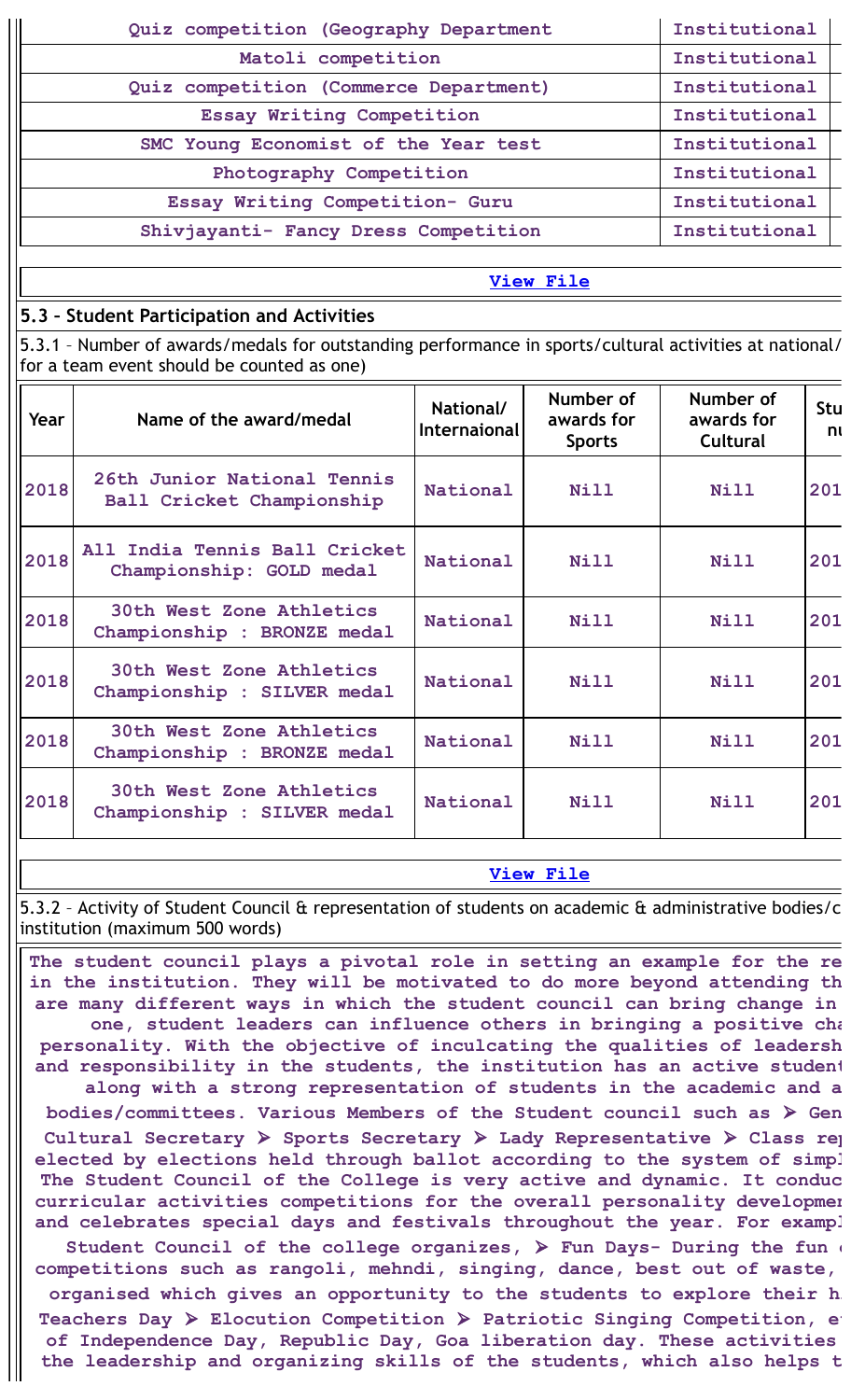**up responsibility. The activities and competitions conducted by the stude promoting and showcasing the talents, skills and creativity of the stude council also assists the faculty in organizing various events especially Gathering of the College. The Student Council through its active partici that the students have access to all the facilities required for their a curricular activities. Through their prompt action they try to redress t the students, or requirement if any, by bringing it to the notice of the of the College. There is an active representation and participation of important academic and administrative bodies and committees of the Coll students too have an active role in the working of the Institution. Re students can be found in the following Committees and Bodies.** ⮚ **IQAC Committee** ⮚ **Women Internal Complaint Committee (co-opted Member)** ⮚ **V committee** ⮚ **Gender Champions** ⮚ **Red Ribbon Club**

#### **5.4 – Alumni Engagement**

5.4.1 – Whether the institution has registered Alumni Association?

**No**

5.4.2 – No. of enrolled Alumni:

**2074**

5.4.3 – Alumni contribution during the year (in Rupees) :

**No Data Entered/Not Applicable !!!**

5.4.4 – Meetings/activities organized by Alumni Association :

**2**

### **CRITERION VI – GOVERNANCE, LEADERSHIP AND MANAGEMENT**

### **6.1 – Institutional Vision and Leadership**

6.1.1 – Mention two practices of decentralization and participative management during the last year (m

**Decentralization and Participative Management: EG. 1: Parents Apprec Participatory Management: An example to cite is the Parent's Appreciation College. The decision to this effect was taken in the Staff Council Mee January 2019 and the same was ratified in the Management body Meet. A faculty was appointed to overall handle the activity as Convener of th faculty in charge created committees to look into aspects of the functio created were which constituted the teaching faculty, non-teaching and th It was represented by both teaching and non-teaching faculty. In order t parents are in attendance, the Convener instructed the Mentoring Commit instruct all the Mentors to brief the mentees under them to brief them ab meet. It was planned as a regular PTA meet to brief parents about th initiates, its vision, mission and as a PR programme. It was also to serv Results were declared on the day. The Exam Committee had to ensure registration counter enabled to get records of the parents in attendance The Mentors also met parents of the mentees under them and also maintain This meet served as platform wherein Parents, Teachers, Students, Managem renowned people from society met on a single platform. It also served a outstanding students in parent's presence. Its main purpose identified wa parents for choosing the institute for child's education. Cultural commi entertainment programme. Discipline Committee had to maintain décor requi Students Council helped in the arrangement of the programme briefed by S charge. College Feedback committee got the feedback from the parents. It display the event- management skill. Eg. 2 Attendance Committee (Decen college Attendance committee was to keep watch on students' attendance make learning effective. The attendance committee was formed by the Prin faculty member was given charge as a Coordinator to look after an effect whole process. The Coordinator then conducted a meeting with the commi assigned the duty of class incharges to each committee member. Class prepared the monthly attendance sheets and made it available to all the With all teacher filling their monthly attendance, the final monthly att prepared and displayed on the notice board by class in charges for stu**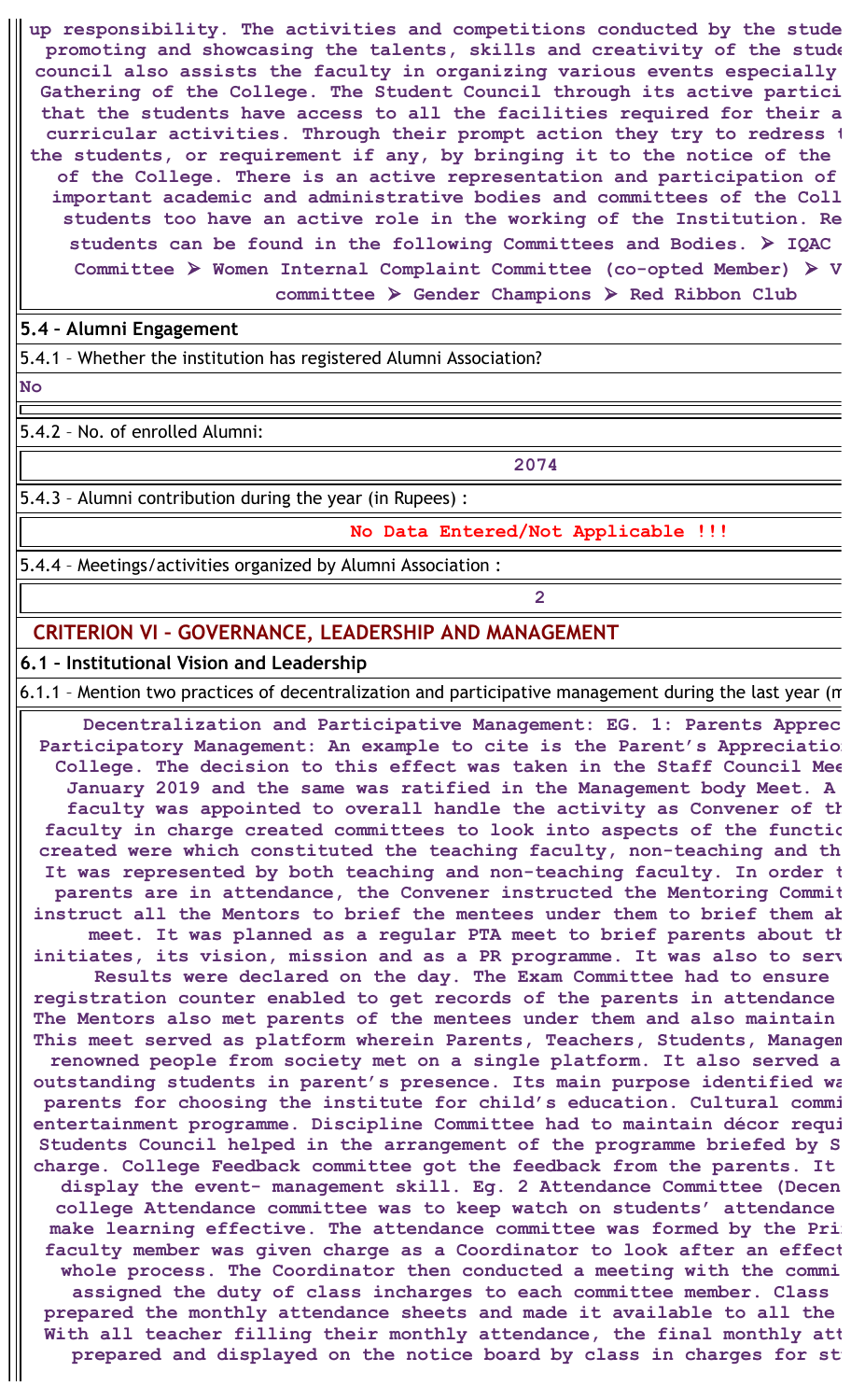**Defaulters were given warnings letters were sent to defaulter student's p the process was carried out for the whole semester. At the end of the se defaulter list was prepared and defaulter students were asked to meet Pr the parents to discuss the reasons to enter the defaulter list. Finally, was made available to the exam committee to debar**

6.1.2 – Does the institution have a Management Information System (MIS)?

 $\overline{\mathsf{r}}$ 

|                                 | <b>Yes</b>                                                                                                                                                                                                                                                                                                                                                                                                                                                                                                                                                                                                                                                                                                                                                         |
|---------------------------------|--------------------------------------------------------------------------------------------------------------------------------------------------------------------------------------------------------------------------------------------------------------------------------------------------------------------------------------------------------------------------------------------------------------------------------------------------------------------------------------------------------------------------------------------------------------------------------------------------------------------------------------------------------------------------------------------------------------------------------------------------------------------|
|                                 | 6.2 - Strategy Development and Deployment                                                                                                                                                                                                                                                                                                                                                                                                                                                                                                                                                                                                                                                                                                                          |
|                                 | 6.2.1 - Quality improvement strategies adopted by the institution for each of the following (with in 100                                                                                                                                                                                                                                                                                                                                                                                                                                                                                                                                                                                                                                                           |
| <b>Strategy Type</b>            | <b>Details</b>                                                                                                                                                                                                                                                                                                                                                                                                                                                                                                                                                                                                                                                                                                                                                     |
| Examination and<br>Evaluation   | A new Examination Committee was formed to take charge of<br>conduct and frame the rules for an effective conduct of<br>system. The Intra- Semester system was standardized. The<br>shown to the students enabling a transparency in the syst<br>answer books had to be submitted in time to enable the<br>declared on the due date. The mentoring committee counsell<br>their results. The parents met the mentors with respect to<br>at the time of the Parents Appreciation Me                                                                                                                                                                                                                                                                                   |
| <b>Teaching and</b><br>Learning | Teaching and Learning- The Workload distribution and ass<br>for the faculties in the department was the first task.<br>committee then ventured to frame the times schedule of<br>strict watch on the students' attendance is maintained k<br>Committee which has its aim to assist in the students atte<br>thereby assist learning. Pdf books were provided for th<br>assisted in planning the Teaching Learning Process. The.<br>took care of guest lectures, departmental activities, fie<br>movies and documentaries screening to aid teaching and<br>learning effective. Teacher's diaries kept record of the<br>CL/DL taken, reasons for not engaging the lectures<br>administrative and academic task undertaken by th                                       |
| Curriculum<br>Development       | With the view to enrich the Curriculum, Certificate course<br>Departments of Konkani, Hindi and Geography. Guest lect<br>faculty from industry sought to link subject learnt in<br>field. Curriculum evaluation was undertaken. Field visit<br>Internship Programme was launched by Department of Com<br>wherein knowledge on field was accrued by the student<br>objectives and Learning outcomes were devised by the depa<br>CBCS System was to be launched some of the faculty member<br>syllabus designing for their respective subjects. SOP fo<br>were put in place helping the department to chart their a<br>and the processes. The Sports Department with the view<br>values of Health and Fitness and its importance to all ha<br>FIT nation'-Programme. |
| Research and<br>Development     | The faculty members participated in Seminars/ Conferenc<br>National and International level and presented papers. S<br>were also published in the ISBN labelled books and journal<br>the TY level also engage in research project wherein t<br>encouraged to take up topic of field data based nature th<br>for career in research. Training in research is also p<br>students through proper organized programmes like 'Resear                                                                                                                                                                                                                                                                                                                                    |
| Admission of<br><b>Students</b> | Brochures and Prospectus provide information related t<br>programmes as well as the administrative process. Informat<br>the feeding institution related to the passing percentage<br>percentage is target. Banners are put out along wit<br>advertisement purpose. Departmental poster assists the nev<br>the subject to pursue. Admission Committee conduct the adm<br>also provide counselling to the students                                                                                                                                                                                                                                                                                                                                                   |
| Industry<br>Interaction /       | The Industry interaction is sought by inviting faculty fr<br>give talks to motivation, providing skill and orientatio                                                                                                                                                                                                                                                                                                                                                                                                                                                                                                                                                                                                                                              |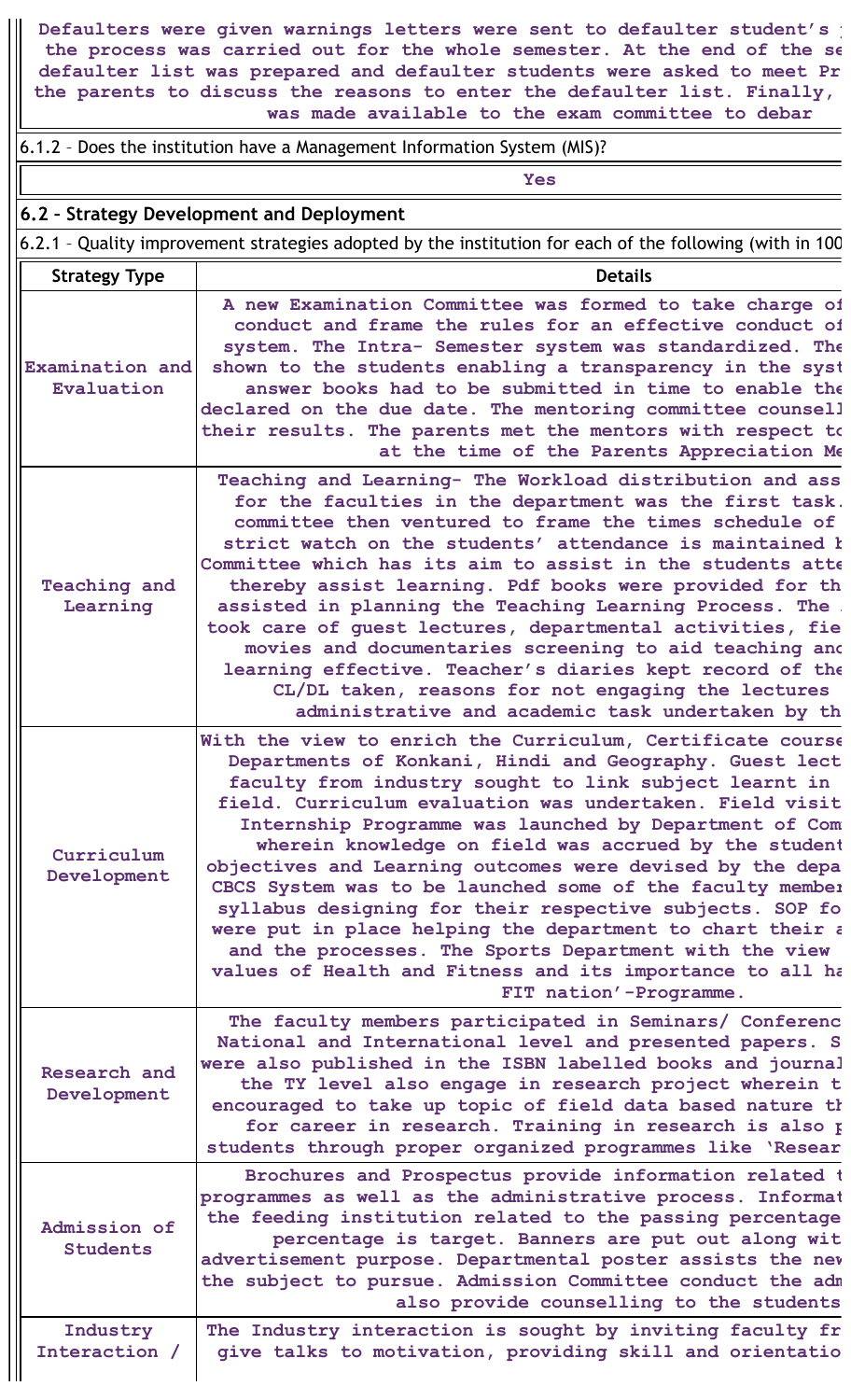|      | Collaboration                                                     | opportunities. Placement cell organizes campus interviews                                                                                                                                                                                                                                                     |                                                                                                                                                                                                                                                                                                                                                                                                                                                                                                                                                                                         | information related to the field and also help in caree<br>students. Also field visits are conducted to industry<br>practical knowledge of the field. The students are als<br>practical knowledge/learning by providing them with |  |  |  |  |  |
|------|-------------------------------------------------------------------|---------------------------------------------------------------------------------------------------------------------------------------------------------------------------------------------------------------------------------------------------------------------------------------------------------------|-----------------------------------------------------------------------------------------------------------------------------------------------------------------------------------------------------------------------------------------------------------------------------------------------------------------------------------------------------------------------------------------------------------------------------------------------------------------------------------------------------------------------------------------------------------------------------------------|-----------------------------------------------------------------------------------------------------------------------------------------------------------------------------------------------------------------------------------|--|--|--|--|--|
|      | <b>Human Resource</b><br>Management                               |                                                                                                                                                                                                                                                                                                               | employment opportunity to the student<br>The College committees are framed to involve and utilize<br>available to the maximum. HR related issues are discuss<br>Grievance committee related to the staff and the students<br>grievance cell forms the part of the grievance committee<br>lady faculty member. The anti- raging committee as well<br>Women cell deals with issues of women and also their empov<br>an event related to the college a senior member is appo<br>ordinator who then designs committees and distributes the<br>effective utilization of Human resource avail |                                                                                                                                                                                                                                   |  |  |  |  |  |
|      | Library, ICT<br>and Physical<br>Infrastructure<br>Instrumentation | Issue of Extra Library borrower's card on demand was init<br>initiated to keep the students updated on the new books a<br>library collection (Rare books, special collection), condu<br>services and activities have been incorporated in the Lik<br>orientations were conducted for the First Year students. |                                                                                                                                                                                                                                                                                                                                                                                                                                                                                                                                                                                         | reading. Monthly display of Book Jackets of Newly arrive<br>collection was created on Mahatma Gandhi, Dr. Abdul Kala<br>and Research Methodology and PDF Books. Formation of P<br>marked the important days.                      |  |  |  |  |  |
|      |                                                                   | 6.2.2 - Implementation of e-governance in areas of operations:                                                                                                                                                                                                                                                |                                                                                                                                                                                                                                                                                                                                                                                                                                                                                                                                                                                         |                                                                                                                                                                                                                                   |  |  |  |  |  |
|      |                                                                   | E-governace area                                                                                                                                                                                                                                                                                              |                                                                                                                                                                                                                                                                                                                                                                                                                                                                                                                                                                                         | <b>Details</b>                                                                                                                                                                                                                    |  |  |  |  |  |
|      |                                                                   | Planning and Development                                                                                                                                                                                                                                                                                      | College Management Syst                                                                                                                                                                                                                                                                                                                                                                                                                                                                                                                                                                 |                                                                                                                                                                                                                                   |  |  |  |  |  |
|      |                                                                   | Administration                                                                                                                                                                                                                                                                                                | Admission-onli                                                                                                                                                                                                                                                                                                                                                                                                                                                                                                                                                                          |                                                                                                                                                                                                                                   |  |  |  |  |  |
|      |                                                                   | <b>Finance and Accounts</b>                                                                                                                                                                                                                                                                                   | Tally ERP 9 with                                                                                                                                                                                                                                                                                                                                                                                                                                                                                                                                                                        |                                                                                                                                                                                                                                   |  |  |  |  |  |
|      |                                                                   | Student Admission and Support                                                                                                                                                                                                                                                                                 | Online payment of                                                                                                                                                                                                                                                                                                                                                                                                                                                                                                                                                                       |                                                                                                                                                                                                                                   |  |  |  |  |  |
|      |                                                                   | Examination                                                                                                                                                                                                                                                                                                   | Exam Software                                                                                                                                                                                                                                                                                                                                                                                                                                                                                                                                                                           |                                                                                                                                                                                                                                   |  |  |  |  |  |
|      |                                                                   | 6.3 - Faculty Empowerment Strategies                                                                                                                                                                                                                                                                          |                                                                                                                                                                                                                                                                                                                                                                                                                                                                                                                                                                                         |                                                                                                                                                                                                                                   |  |  |  |  |  |
|      | bodies during the year                                            | 6.3.1 - Teachers provided with financial support to attend conferences / workshops and towards membe                                                                                                                                                                                                          |                                                                                                                                                                                                                                                                                                                                                                                                                                                                                                                                                                                         |                                                                                                                                                                                                                                   |  |  |  |  |  |
| Year | Name of<br><b>Teacher</b>                                         | Name of conference/ workshop attended for<br>which financial support provided                                                                                                                                                                                                                                 |                                                                                                                                                                                                                                                                                                                                                                                                                                                                                                                                                                                         | Name of the professional bod<br>membership fee is pro                                                                                                                                                                             |  |  |  |  |  |
| 2018 | Mr.Vividh<br>Pawaskar                                             | 2 days National Seminar                                                                                                                                                                                                                                                                                       |                                                                                                                                                                                                                                                                                                                                                                                                                                                                                                                                                                                         | Govt. College of Arts<br>Borda, Margao- G                                                                                                                                                                                         |  |  |  |  |  |
| 2018 | Mrs.<br>Darshana<br>Pagi                                          | 2 days National Seminar                                                                                                                                                                                                                                                                                       |                                                                                                                                                                                                                                                                                                                                                                                                                                                                                                                                                                                         | Govt. College of Arts<br>Borda, Margao- G                                                                                                                                                                                         |  |  |  |  |  |
| 2018 | Dr.<br>Sucheta<br><b>Naik</b>                                     | 2 days National Seminar on<br>Consumer Behaviour                                                                                                                                                                                                                                                              |                                                                                                                                                                                                                                                                                                                                                                                                                                                                                                                                                                                         | Govt. College of Arts<br>Borda, Margao- G                                                                                                                                                                                         |  |  |  |  |  |
| 2018 | Dr.<br>Arvind<br>Haldankar                                        | XI National Sociological<br>Conference on Social Transition<br>issues Challenges                                                                                                                                                                                                                              |                                                                                                                                                                                                                                                                                                                                                                                                                                                                                                                                                                                         | Karnataka Sociology As<br>Dept. of Sociology, K<br>University, Ham                                                                                                                                                                |  |  |  |  |  |
| 2018 | Dr.<br>Arvind<br>Haldankar                                        | <b>International Conference</b>                                                                                                                                                                                                                                                                               |                                                                                                                                                                                                                                                                                                                                                                                                                                                                                                                                                                                         | Pilar College                                                                                                                                                                                                                     |  |  |  |  |  |
| 2018 | Mr.<br>Vividh<br>Pawaskar                                         | Seminar                                                                                                                                                                                                                                                                                                       |                                                                                                                                                                                                                                                                                                                                                                                                                                                                                                                                                                                         | G. V.M College, P                                                                                                                                                                                                                 |  |  |  |  |  |
| 2018 | Ms.<br><b>Kshama</b>                                              | Seminar                                                                                                                                                                                                                                                                                                       |                                                                                                                                                                                                                                                                                                                                                                                                                                                                                                                                                                                         | Govt. College Bo                                                                                                                                                                                                                  |  |  |  |  |  |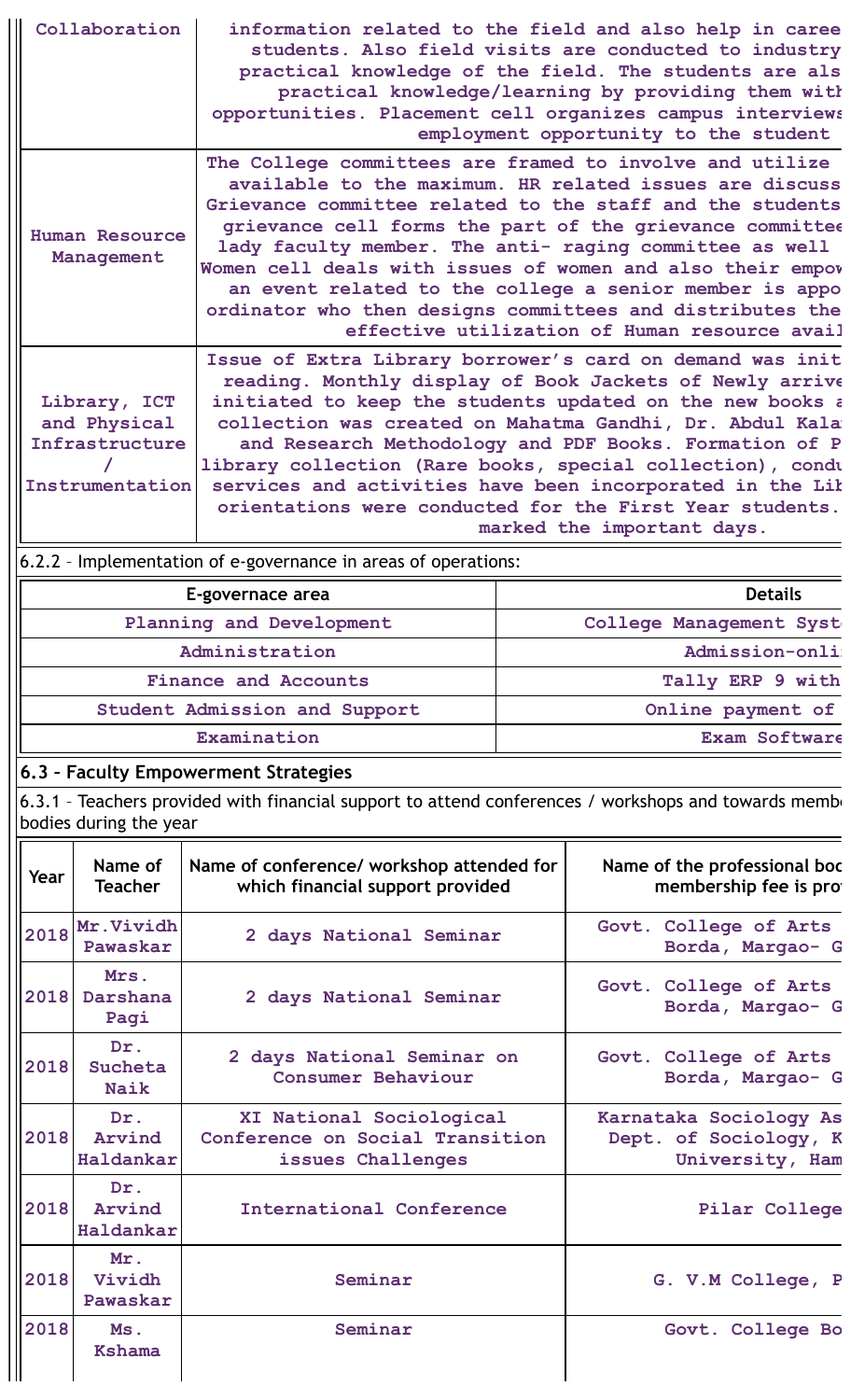|      | Desai                           |                                                                                                                                                                                                                                                                                                 |  |                                       |                                                                                                                                                                                                                                  |   |                                              |                                                                                                                                                                                             |             |
|------|---------------------------------|-------------------------------------------------------------------------------------------------------------------------------------------------------------------------------------------------------------------------------------------------------------------------------------------------|--|---------------------------------------|----------------------------------------------------------------------------------------------------------------------------------------------------------------------------------------------------------------------------------|---|----------------------------------------------|---------------------------------------------------------------------------------------------------------------------------------------------------------------------------------------------|-------------|
| 2018 | Dr. Rupa<br>Chari               |                                                                                                                                                                                                                                                                                                 |  | Seminar                               |                                                                                                                                                                                                                                  |   | Govt. College, Khandd<br>V. M. Salgaonkar Co |                                                                                                                                                                                             |             |
| 2018 | Ms.<br>Domitel<br><b>DSouza</b> |                                                                                                                                                                                                                                                                                                 |  | workshop on Research paper<br>writing |                                                                                                                                                                                                                                  |   |                                              |                                                                                                                                                                                             |             |
| 2018 | Mr. Savio<br>Leitao             |                                                                                                                                                                                                                                                                                                 |  | National Conference                   |                                                                                                                                                                                                                                  |   | Narayan Zantye College                       |                                                                                                                                                                                             |             |
|      |                                 |                                                                                                                                                                                                                                                                                                 |  |                                       | <b>View File</b>                                                                                                                                                                                                                 |   |                                              |                                                                                                                                                                                             |             |
|      |                                 | 6.3.2 - Number of professional development / administrative training programmes organized by the Col                                                                                                                                                                                            |  |                                       |                                                                                                                                                                                                                                  |   |                                              |                                                                                                                                                                                             |             |
|      | teaching staff during the year  |                                                                                                                                                                                                                                                                                                 |  |                                       |                                                                                                                                                                                                                                  |   |                                              |                                                                                                                                                                                             |             |
| Year |                                 | Title of the professional<br>development programme<br>organised for teaching staff                                                                                                                                                                                                              |  |                                       | Title of the administrative<br>training programme organised<br>for non-teaching staff                                                                                                                                            |   | From date                                    | <b>To Date</b>                                                                                                                                                                              |             |
| 2018 |                                 | FDP- Securities and<br>Exchange Bureau of<br>India                                                                                                                                                                                                                                              |  |                                       | FDP- Securities and<br>Exchange Bureau of<br>India                                                                                                                                                                               |   | 29/09/2018 29/09/2018                        |                                                                                                                                                                                             |             |
| 2018 |                                 | FDP on IPR                                                                                                                                                                                                                                                                                      |  |                                       | FDP on IPR                                                                                                                                                                                                                       |   | 16/10/2018 16/10/2020                        |                                                                                                                                                                                             |             |
| 2019 |                                 | Workshop on College<br>Management System                                                                                                                                                                                                                                                        |  |                                       | Workshop on College<br>Management System                                                                                                                                                                                         |   | 13/04/2019 13/04/2019                        |                                                                                                                                                                                             |             |
|      |                                 |                                                                                                                                                                                                                                                                                                 |  |                                       |                                                                                                                                                                                                                                  |   |                                              |                                                                                                                                                                                             |             |
|      |                                 |                                                                                                                                                                                                                                                                                                 |  |                                       | <b>View File</b>                                                                                                                                                                                                                 |   |                                              |                                                                                                                                                                                             |             |
|      |                                 | 6.3.3 - No. of teachers attending professional development programmes, viz., Orientation Programme,<br>Term Course, Faculty Development Programmes during the year                                                                                                                              |  |                                       |                                                                                                                                                                                                                                  |   |                                              |                                                                                                                                                                                             |             |
|      |                                 | Title of the professional development programme Number of teachers who attended                                                                                                                                                                                                                 |  |                                       |                                                                                                                                                                                                                                  |   |                                              | <b>From Date</b>                                                                                                                                                                            |             |
|      |                                 | Orientation Program                                                                                                                                                                                                                                                                             |  |                                       |                                                                                                                                                                                                                                  | ı |                                              | 02/01/2019                                                                                                                                                                                  |             |
|      |                                 |                                                                                                                                                                                                                                                                                                 |  |                                       |                                                                                                                                                                                                                                  |   |                                              |                                                                                                                                                                                             |             |
|      |                                 |                                                                                                                                                                                                                                                                                                 |  |                                       |                                                                                                                                                                                                                                  |   |                                              |                                                                                                                                                                                             |             |
|      |                                 |                                                                                                                                                                                                                                                                                                 |  |                                       | <b>View File</b>                                                                                                                                                                                                                 |   |                                              |                                                                                                                                                                                             |             |
|      | <b>Teaching</b>                 |                                                                                                                                                                                                                                                                                                 |  |                                       | 6.3.4 - Faculty and Staff recruitment (no. for permanent recruitment):                                                                                                                                                           |   |                                              |                                                                                                                                                                                             |             |
|      |                                 |                                                                                                                                                                                                                                                                                                 |  |                                       |                                                                                                                                                                                                                                  |   |                                              | Non-teaching                                                                                                                                                                                |             |
|      | Permanent                       |                                                                                                                                                                                                                                                                                                 |  | <b>Full Time</b>                      |                                                                                                                                                                                                                                  |   | Permanent                                    |                                                                                                                                                                                             |             |
|      | Nill                            |                                                                                                                                                                                                                                                                                                 |  | 9                                     |                                                                                                                                                                                                                                  |   | Nill                                         |                                                                                                                                                                                             |             |
|      | 6.3.5 - Welfare schemes for     |                                                                                                                                                                                                                                                                                                 |  |                                       |                                                                                                                                                                                                                                  |   |                                              |                                                                                                                                                                                             |             |
|      |                                 | <b>Teaching</b>                                                                                                                                                                                                                                                                                 |  |                                       | Non-teaching                                                                                                                                                                                                                     |   |                                              |                                                                                                                                                                                             | <b>Stud</b> |
|      |                                 | i. Leaves (Maternity,<br>Paternity, Adoption, Study<br>leave, Sabbatical leaves, CCL,<br>Medical reimbursement, CL, EL,<br>LTC, Reimbursement of children<br>education and compensatory<br>leaves) ii. Medical facility<br>(First aid service) iii.PF<br>loans iv. Insurance v. Health<br>camps |  |                                       | i. Leaves- Maternity,<br>Paternity, Adoption,<br>Study leave,<br>Sabbatical leaves, CCL<br>and compensatory<br>leaves, LTC,<br>Reimbursement of<br>children education,<br>medical reimbursement,<br>CL, EL). ii. Health<br>camps |   |                                              | i. Scholarships<br>Government Schemes,<br>and other organiza<br>for Economically !<br>iii. Girls common r<br>v. Book bank fac<br>sponsored by the<br>and the College.<br>Counselling. viii. |             |
|      |                                 | 6.4 - Financial Management and Resource Mobilization                                                                                                                                                                                                                                            |  |                                       |                                                                                                                                                                                                                                  |   |                                              |                                                                                                                                                                                             |             |
|      |                                 | 6.4.1 - Institution conducts internal and external financial audits regularly (with in 100 words each)                                                                                                                                                                                          |  |                                       |                                                                                                                                                                                                                                  |   |                                              |                                                                                                                                                                                             |             |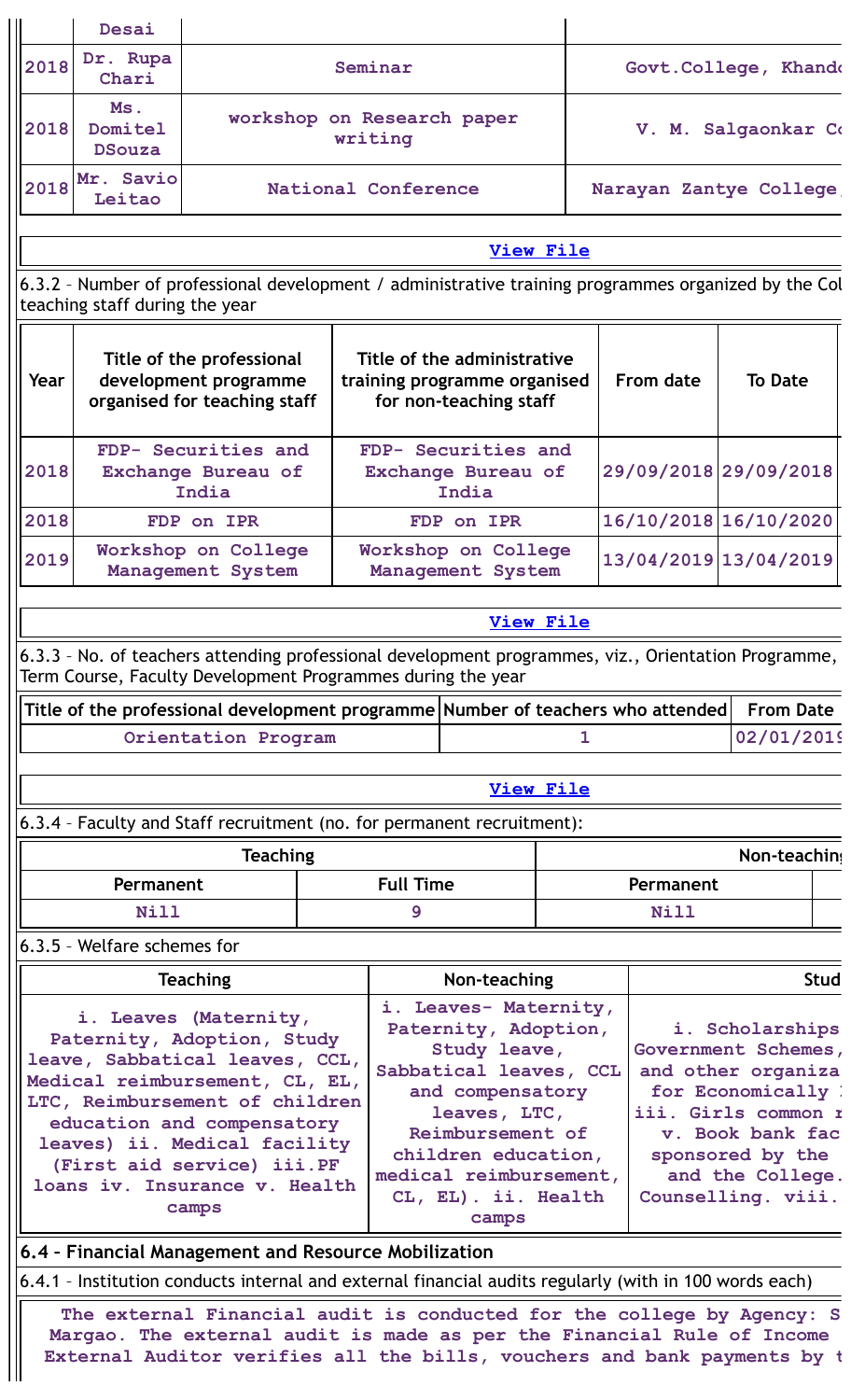**bank statements. The Auditor also looks into all the taxes collected/de GST, VAT) from suppliers' contractors and employees as per the Govern regulations and are correctly and timely deposited in government treasury to all the rules are upheld. The internal audit in the formal sense has n**

6.4.2 – Funds / Grants received from management, non-government bodies, individuals, philanthropies covered in Criterion III)

| Name of the non government funding agencies /individuals | <b>Funds/ Grnats recei</b> |
|----------------------------------------------------------|----------------------------|
| Management                                               | 1100000                    |

**[View](https://assessmentonline.naac.gov.in/public/Postacc/Funds_or_Grants/5336_Funds_or_Grants_1639981631.xlsx) File**

6.4.3 – Total corpus fund generated

**1207000**

### **6.5 – Internal Quality Assurance System**

6.5.1 – Whether Academic and Administrative Audit (AAA) has been done?

| <b>Audit Type</b> | <b>External</b> | In        |            |  |
|-------------------|-----------------|-----------|------------|--|
|                   | Yes/No          | Agency    | Yes/No     |  |
| Academic          | <b>No</b>       | <b>NA</b> | <b>Yes</b> |  |
| Administrative    | <b>No</b>       | <b>NA</b> | Yes        |  |

6.5.2 – Activities and support from the Parent – Teacher Association (at least three)

**Activities: 1. Reinstallation of PTA Parent Appreciation Event. 2. PTA events and activities. Support: 1. Participation of PTA members in colle celebrations (Staff Diwali Christmas Celebration, Eucharistic Celebrati celebration, participation in Seminars Annual day.)**

### 6.5.3 – Development programmes for support staff (at least three)

**1. FDP- Faculty Development Programme for Non- Teaching/ support staff. the Non- Teaching/ support staff. 3. Participation of Non- Teaching/ sup workshop on College Management System. 4. Training for Non-Te**

6.5.4 – Post Accreditation initiative(s) (mention at least three)

**1. Reinstalling Parent Teachers Association. 2. Signing of MOU's with var and Institutions. 3. College- Social linkages initiatives. 4. Library Commissioning of New NCC Unit for Girls 6. Addition of a Science Stream/ Infrastructure development other facilities provided-(provision of filt facility, PCs for each department, New computer Lab, Renovation of staf Herbal garden and campus beautification.)**

6.5.5 – Internal Quality Assurance System Details

a) Submission of Data for AISHE portal

b)Participation in NIRF

c)ISO certification

d)NBA or any other quality audit

### 6.5.6 – Number of Quality Initiatives undertaken during the year

| Year | Name of quality initiative by IQAC                                       | Date of<br>conducting<br><b>IQAC</b> | <b>Duration</b><br><b>From</b> |  |
|------|--------------------------------------------------------------------------|--------------------------------------|--------------------------------|--|
| 2018 | 'Aurora'- Inter-school Geography Event.                                  | 14/07/2018                           | 14/07/2018 1                   |  |
| 2018 | Celebration of International Disability<br>Awareness Day.                | 24/07/2018 24/07/2018 2              |                                |  |
| 2018 | Compering Workshop Sneh Milan                                            | 23/09/2018                           | 23/09/2018 2                   |  |
| 2018 | Medical camp for women in Gaondongrim in<br>association with Sangath NGO | 07/10/2018                           | 07/10/2018 0                   |  |
| 2018 | 3-Day Film Making Workshop                                               | 27/12/2018                           | 27/12/2018 2                   |  |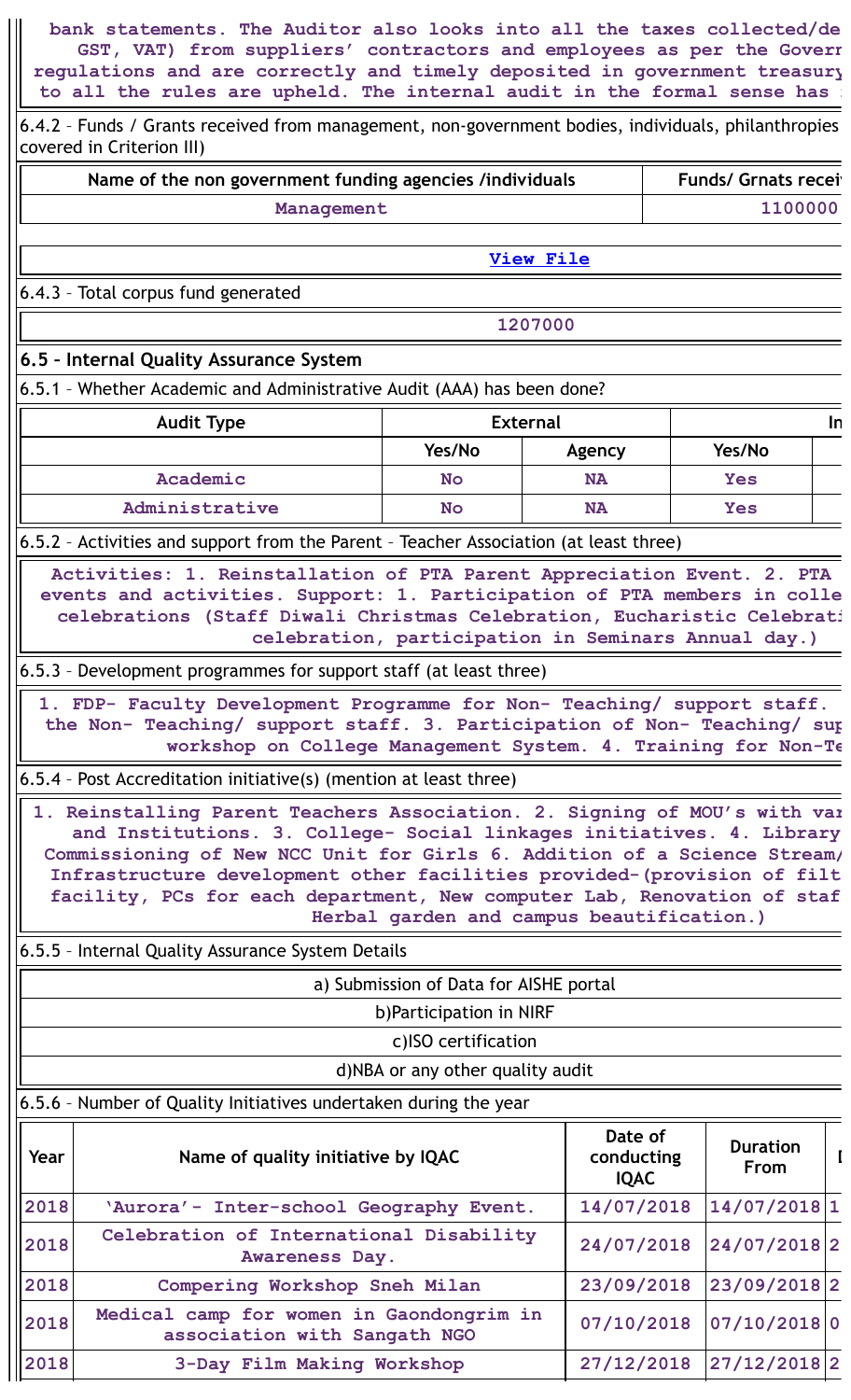| 2019<br>Parents Appreciation Day                                                                                                                                                                                                                   | 12/01/2019 12/01/2019 1 |                   |                   |              |
|----------------------------------------------------------------------------------------------------------------------------------------------------------------------------------------------------------------------------------------------------|-------------------------|-------------------|-------------------|--------------|
| One Day State Level Curriculum workshop on<br>2019<br>T.Y.B.A Geography                                                                                                                                                                            | 13/03/2019              |                   | $13/03/2019$ 1    |              |
| Lecture cum Consultation on women health<br>2019<br>for teenagers                                                                                                                                                                                  | 30/03/2019              |                   | 30/03/2019 3      |              |
| <b>View File</b>                                                                                                                                                                                                                                   |                         |                   |                   |              |
| <b>CRITERION VII - INSTITUTIONAL VALUES AND BEST PRACTICES</b>                                                                                                                                                                                     |                         |                   |                   |              |
| 7.1 - Institutional Values and Social Responsibilities                                                                                                                                                                                             |                         |                   |                   |              |
| 7.1.1 - Gender Equity (Number of gender equity promotion programmes organized by the institution du                                                                                                                                                |                         |                   |                   |              |
| Title of the programme                                                                                                                                                                                                                             |                         |                   | Period from       | P            |
|                                                                                                                                                                                                                                                    |                         |                   |                   |              |
| Inter- Collegiate Poster Competition Organized On The Theme<br>'Gender Equality' By Department Of Commerce Under The<br>Banner Of Anubhav 2019. (Commerce)                                                                                         |                         |                   | $18/01/2019$  18, |              |
| College In Association With Civic Club Lecture Delivered By<br>Mrs Savita Tavadkar On The Topic, Etiquettes In Everyday<br>Life (Sociology)                                                                                                        |                         |                   | $18/02/2019$  18, |              |
| Saheli & Sangath organized International Women's Day                                                                                                                                                                                               |                         |                   | 08/03/2019 08,    |              |
| Department Of Sociology In Collaboration With Sangath<br>Organized Workshop On 'Women Health For Teenagers' (<br>Lecture Cum Consultation) By Dr. Ruchika Vernekar,<br>Gynaecologist, Mother Care Hospital, Margao (Sociology)                     |                         | $30/03/2019$ 30,  |                   |              |
| Lecture On Gender Equity By Adv, Deepali Agrasani<br>(Sociology)                                                                                                                                                                                   |                         |                   | 05/04/2019 05     |              |
| Medical Camp by Chetana Health Clinic & SMC (Sociology)                                                                                                                                                                                            |                         |                   | 07/09/2018 07,    |              |
| Field Visit To Women Self-Help Group ( Shree Santeri Self<br>Help Group Gaval Khola) (Sociology)                                                                                                                                                   |                         | $12/10/2018$  12, |                   |              |
| Menstrual Health Camp Chetana Health Clinic & SMC<br>(Sociology)                                                                                                                                                                                   |                         |                   | $07/09/2018$ 07,  |              |
| One Day Workshop On Gender Awareness By Miss Prachi Prabhu,<br>Research Scholar At Advanced Centre For Women's, Studies,<br>Tata Institute Of Social Science, Mumbai - Organized By Smc<br>In Association With Mental Wellness Center. (Sociology) |                         |                   | $18/01/2019$  18, |              |
| 7.1.2 - Environmental Consciousness and Sustainability/Alternate Energy initiatives such as:                                                                                                                                                       |                         |                   |                   |              |
| Percentage of power requirement of the University met by the renewable energy                                                                                                                                                                      |                         |                   |                   |              |
| No Data Entered/Not Applicable !!!                                                                                                                                                                                                                 |                         |                   |                   |              |
| 7.1.3 - Differently abled (Divyangjan) friendliness                                                                                                                                                                                                |                         |                   |                   |              |
| <b>Item facilities</b>                                                                                                                                                                                                                             |                         |                   | Yes/No            | $\mathbb{N}$ |
| Physical facilities                                                                                                                                                                                                                                |                         |                   | <b>Yes</b>        |              |
| Provision for lift                                                                                                                                                                                                                                 |                         |                   | <b>No</b>         |              |
| Ramp/Rails                                                                                                                                                                                                                                         |                         |                   | <b>Yes</b>        |              |
| <b>Braille Software/facilities</b>                                                                                                                                                                                                                 |                         |                   | <b>Yes</b>        |              |
| Scribes for examination                                                                                                                                                                                                                            |                         |                   | <b>Yes</b>        |              |
| Special skill development for differently abled students                                                                                                                                                                                           |                         |                   | <b>No</b>         |              |
|                                                                                                                                                                                                                                                    |                         |                   | <b>No</b>         |              |
| Any other similar facility                                                                                                                                                                                                                         |                         |                   |                   |              |
| 7.1.4 - Inclusion and Situatedness<br>Number of<br>Number of<br><b>Duration</b><br>Year<br><b>Date</b>                                                                                                                                             | Name of initiative      |                   |                   |              |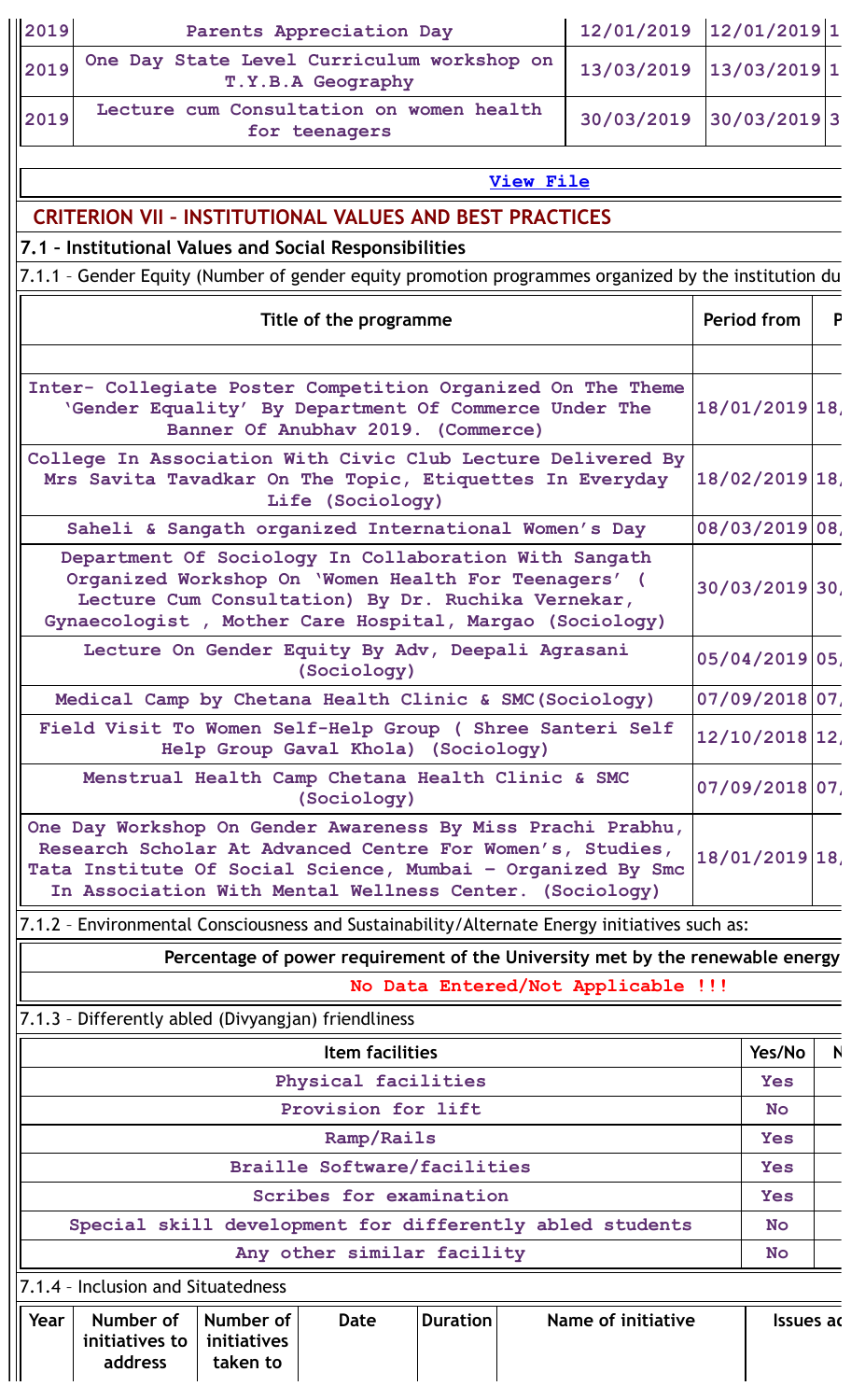|      | locational<br>advantages<br>and<br>disadvantages | engage<br>with and<br>contribute<br>to local<br>community |            |                |                                                                                                                                                                                                                                                                                                      |                                                                                                                                                |
|------|--------------------------------------------------|-----------------------------------------------------------|------------|----------------|------------------------------------------------------------------------------------------------------------------------------------------------------------------------------------------------------------------------------------------------------------------------------------------------------|------------------------------------------------------------------------------------------------------------------------------------------------|
| 2018 | $\mathbf{1}$                                     | $\mathbf{1}$                                              | 14/12/2018 | 4              | Geet Kantar<br>Competition (Konkani)                                                                                                                                                                                                                                                                 | Compet<br>organiz<br>Taluka<br>Inter-<br>Secor<br>School<br>Colle<br>proted<br>promote<br>Cult                                                 |
| 2018 | $\mathbf{1}$                                     | $\mathbf{1}$                                              | 23/06/2018 | 3              | Prof. Alberto Gomes,<br>Emeritus Professor at<br>La Trobe University,<br>Australia and the<br>Director of the<br>Dialogue, Empathetic<br><b>Engagement and Peace</b><br>building (DEEP)<br>Network presented a<br>lecture on the topic<br>"Lessons from the<br>Margins: Indigenous<br>Peace Ecology" | Dealt wi<br>pertinan<br>confrom<br>margin<br>grou                                                                                              |
| 2018 | $\mathbf{1}$                                     | $\mathbf{1}$                                              | 24/07/2018 | $\overline{2}$ | The Department of<br>Sociology in<br>collaboration with<br>Lokvishwas Pratisthan<br>(Special School)<br>celebrated<br>Internatioal<br>Disability Awareness<br>Day (Sociology)                                                                                                                        | This aw<br>progra<br>organiz<br>studen<br>staff f<br><b>Higher S</b><br><b>Schools</b><br>Canacona<br>along w<br>student<br>the Dep<br>of Soci |
| 2018 | $\mathbf{1}$                                     | $\mathbf{1}$                                              | 20/08/2018 | $\overline{2}$ | Raksha Bandhan<br>Celebration Display<br>And Sale (Sociology)                                                                                                                                                                                                                                        | Rakhis<br>by the s<br>of Loky<br>Pratis<br>chari<br>organiza<br>the wel<br>differ<br>abled c<br>were k<br>display<br>at<br>instit              |
| 2018 | 1                                                | $\mathbf{1}$                                              | 09/07/2018 | 6              | Devnagri Typing<br>Course (Hindi)                                                                                                                                                                                                                                                                    | To impr<br>students<br>skill<br>devar                                                                                                          |
| 2018 | 1                                                | $\mathbf{1}$                                              | 08/09/2018 | 6              | Workshop On Careers<br>In Commerce<br>(Commerce)                                                                                                                                                                                                                                                     | To ci<br><b>awarenes</b><br>the fi<br>Comme                                                                                                    |
| 2018 | $\mathbf{1}$                                     | $\mathbf{1}$                                              | 12/10/2018 | 8              | A Visit to Sateri                                                                                                                                                                                                                                                                                    | Familia                                                                                                                                        |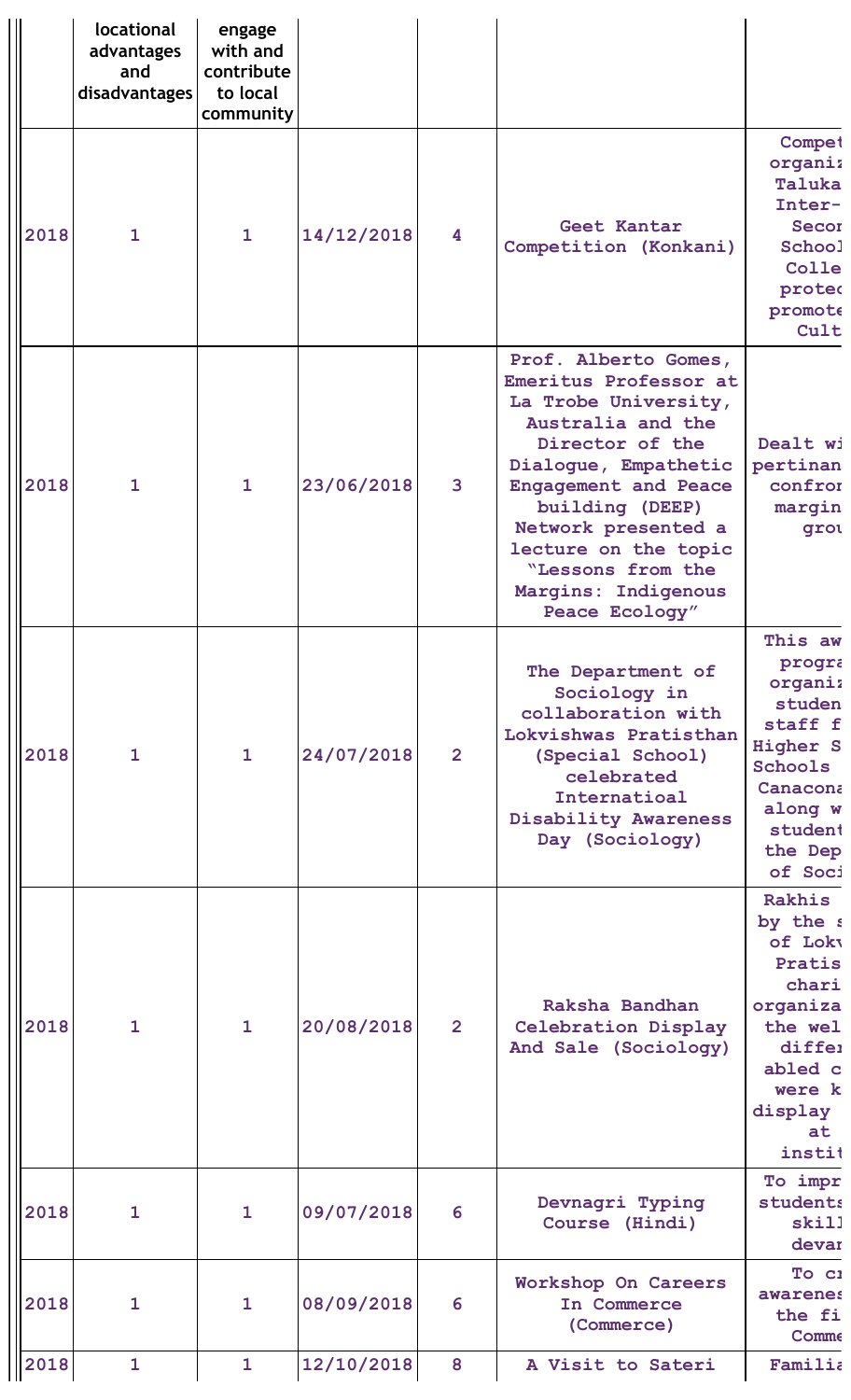|                                                      |  |                        |  |                                                                                                                            |                                                                           |                | Self Help Group<br>(Sociology)                                                                                                     | student<br>the fund     |                 |  |  |  |
|------------------------------------------------------|--|------------------------|--|----------------------------------------------------------------------------------------------------------------------------|---------------------------------------------------------------------------|----------------|------------------------------------------------------------------------------------------------------------------------------------|-------------------------|-----------------|--|--|--|
|                                                      |  |                        |  |                                                                                                                            |                                                                           |                |                                                                                                                                    | of sel                  |                 |  |  |  |
|                                                      |  |                        |  |                                                                                                                            |                                                                           |                |                                                                                                                                    |                         | grou            |  |  |  |
|                                                      |  |                        |  |                                                                                                                            |                                                                           |                | In conversation with                                                                                                               | For fos                 | 1 <sub>oc</sub> |  |  |  |
|                                                      |  |                        |  |                                                                                                                            |                                                                           |                | Mr. Devidas Gaonkar                                                                                                                | academic                |                 |  |  |  |
| 2018                                                 |  | $\mathbf{1}$           |  | $\mathbf{1}$                                                                                                               | 27/10/2018                                                                | 3              | and Mr. Devendra                                                                                                                   | buil                    |                 |  |  |  |
|                                                      |  |                        |  |                                                                                                                            |                                                                           |                | Tawadkar (History)                                                                                                                 | rese                    |                 |  |  |  |
|                                                      |  |                        |  |                                                                                                                            |                                                                           |                |                                                                                                                                    | capac                   |                 |  |  |  |
|                                                      |  |                        |  |                                                                                                                            |                                                                           |                | Meeting at Block<br>Level Civic Sense at                                                                                           | to disc                 |                 |  |  |  |
| 2018                                                 |  | $\mathbf{1}$           |  | $\mathbf{1}$                                                                                                               | 09/08/2018                                                                | $\overline{2}$ | Chaudi- Canacona                                                                                                                   | plan f<br>academi       |                 |  |  |  |
|                                                      |  |                        |  |                                                                                                                            |                                                                           |                | (sociology)                                                                                                                        |                         | 2018            |  |  |  |
|                                                      |  |                        |  |                                                                                                                            |                                                                           |                |                                                                                                                                    | Create a                |                 |  |  |  |
| 2019                                                 |  | $\mathbf{1}$           |  | $\mathbf{1}$                                                                                                               | 12/01/2019                                                                | 11             | Parents appreciation                                                                                                               | about te                |                 |  |  |  |
|                                                      |  |                        |  |                                                                                                                            |                                                                           |                | day                                                                                                                                |                         | isst            |  |  |  |
|                                                      |  |                        |  |                                                                                                                            |                                                                           |                |                                                                                                                                    | Formatio                |                 |  |  |  |
|                                                      |  |                        |  |                                                                                                                            |                                                                           |                | <b>View File</b>                                                                                                                   |                         |                 |  |  |  |
|                                                      |  |                        |  |                                                                                                                            |                                                                           |                | 7.1.5 - Human Values and Professional Ethics Code of conduct (handbooks) for various stakeholders                                  |                         |                 |  |  |  |
| <b>Title</b>                                         |  | Date of<br>publication |  |                                                                                                                            |                                                                           |                | Follow up(max 100 words)                                                                                                           |                         |                 |  |  |  |
|                                                      |  |                        |  |                                                                                                                            |                                                                           |                | The teachers, students and the support staff are st                                                                                |                         |                 |  |  |  |
|                                                      |  |                        |  |                                                                                                                            |                                                                           |                | quidelines provided by UGC and the Government of G                                                                                 |                         |                 |  |  |  |
| Handbook                                             |  |                        |  | guidelines whoever adopts teaching as a professic                                                                          |                                                                           |                |                                                                                                                                    |                         |                 |  |  |  |
| For                                                  |  |                        |  | obligation to conduct him/ herself in accordance with<br>19/12/2018 profession. The national ideals of education must be h |                                                                           |                |                                                                                                                                    |                         |                 |  |  |  |
| <b>Teachers</b>                                      |  |                        |  | The College believes in promoting a safe and effic.                                                                        |                                                                           |                |                                                                                                                                    |                         |                 |  |  |  |
|                                                      |  |                        |  | enforcing behavioural standards. All students must                                                                         |                                                                           |                |                                                                                                                                    |                         |                 |  |  |  |
|                                                      |  |                        |  | integrity, be respectful to all persons, to their righ<br>property and to the safety of others                             |                                                                           |                |                                                                                                                                    |                         |                 |  |  |  |
|                                                      |  |                        |  |                                                                                                                            |                                                                           |                |                                                                                                                                    |                         |                 |  |  |  |
|                                                      |  |                        |  | The teachers, students and the support staff are st<br>quidelines provided by UGC and the Government of G                  |                                                                           |                |                                                                                                                                    |                         |                 |  |  |  |
|                                                      |  |                        |  |                                                                                                                            | guidelines whoever adopts teaching as a professic                         |                |                                                                                                                                    |                         |                 |  |  |  |
| Handbook                                             |  |                        |  |                                                                                                                            |                                                                           |                | obligation to conduct him/ herself in accordance with<br>For Non 19/12/2018 profession. The national ideals of education must be h |                         |                 |  |  |  |
| Teaching                                             |  |                        |  |                                                                                                                            |                                                                           |                |                                                                                                                                    |                         |                 |  |  |  |
|                                                      |  |                        |  | The College believes in promoting a safe and effic:<br>enforcing behavioural standards. All students must                  |                                                                           |                |                                                                                                                                    |                         |                 |  |  |  |
|                                                      |  |                        |  |                                                                                                                            |                                                                           |                | integrity, be respectful to all persons, to their righ                                                                             |                         |                 |  |  |  |
|                                                      |  |                        |  |                                                                                                                            |                                                                           |                | property and to the safety of others                                                                                               |                         |                 |  |  |  |
|                                                      |  |                        |  |                                                                                                                            |                                                                           |                | The teachers, students and the support staff are st                                                                                |                         |                 |  |  |  |
|                                                      |  |                        |  |                                                                                                                            |                                                                           |                | guidelines provided by UGC and the Government of G<br>guidelines whoever adopts teaching as a professic                            |                         |                 |  |  |  |
| Handbook                                             |  |                        |  |                                                                                                                            |                                                                           |                | obligation to conduct him/ herself in accordance with                                                                              |                         |                 |  |  |  |
| For                                                  |  |                        |  |                                                                                                                            |                                                                           |                | 19/12/2018 profession. The national ideals of education must be h                                                                  |                         |                 |  |  |  |
| <b>Students</b>                                      |  |                        |  |                                                                                                                            |                                                                           |                | The College believes in promoting a safe and effic:                                                                                |                         |                 |  |  |  |
|                                                      |  |                        |  |                                                                                                                            |                                                                           |                | enforcing behavioural standards. All students must<br>integrity, be respectful to all persons, to their righ                       |                         |                 |  |  |  |
|                                                      |  |                        |  |                                                                                                                            |                                                                           |                | property and to the safety of others                                                                                               |                         |                 |  |  |  |
|                                                      |  |                        |  |                                                                                                                            | 7.1.6 - Activities conducted for promotion of universal Values and Ethics |                |                                                                                                                                    |                         |                 |  |  |  |
|                                                      |  |                        |  |                                                                                                                            | Activity                                                                  |                |                                                                                                                                    | <b>Duration</b><br>From |                 |  |  |  |
|                                                      |  |                        |  |                                                                                                                            | Celebration of International Yoga Day (NSS)                               |                |                                                                                                                                    | 21/06/2018 2            |                 |  |  |  |
|                                                      |  |                        |  |                                                                                                                            | Raksha Bandhan celebration sale. (Sociology)                              |                |                                                                                                                                    | 20/08/2018 2            |                 |  |  |  |
|                                                      |  |                        |  |                                                                                                                            | Celebration of Diwali                                                     |                |                                                                                                                                    | 05/11/2018 0            |                 |  |  |  |
|                                                      |  |                        |  |                                                                                                                            |                                                                           |                | Guest lecture on Responsible Citizen : Resource person-                                                                            | 23/01/2019 2            |                 |  |  |  |
| Shri. Kamlakar Mhalshi organised in association with |  |                        |  |                                                                                                                            |                                                                           |                |                                                                                                                                    |                         |                 |  |  |  |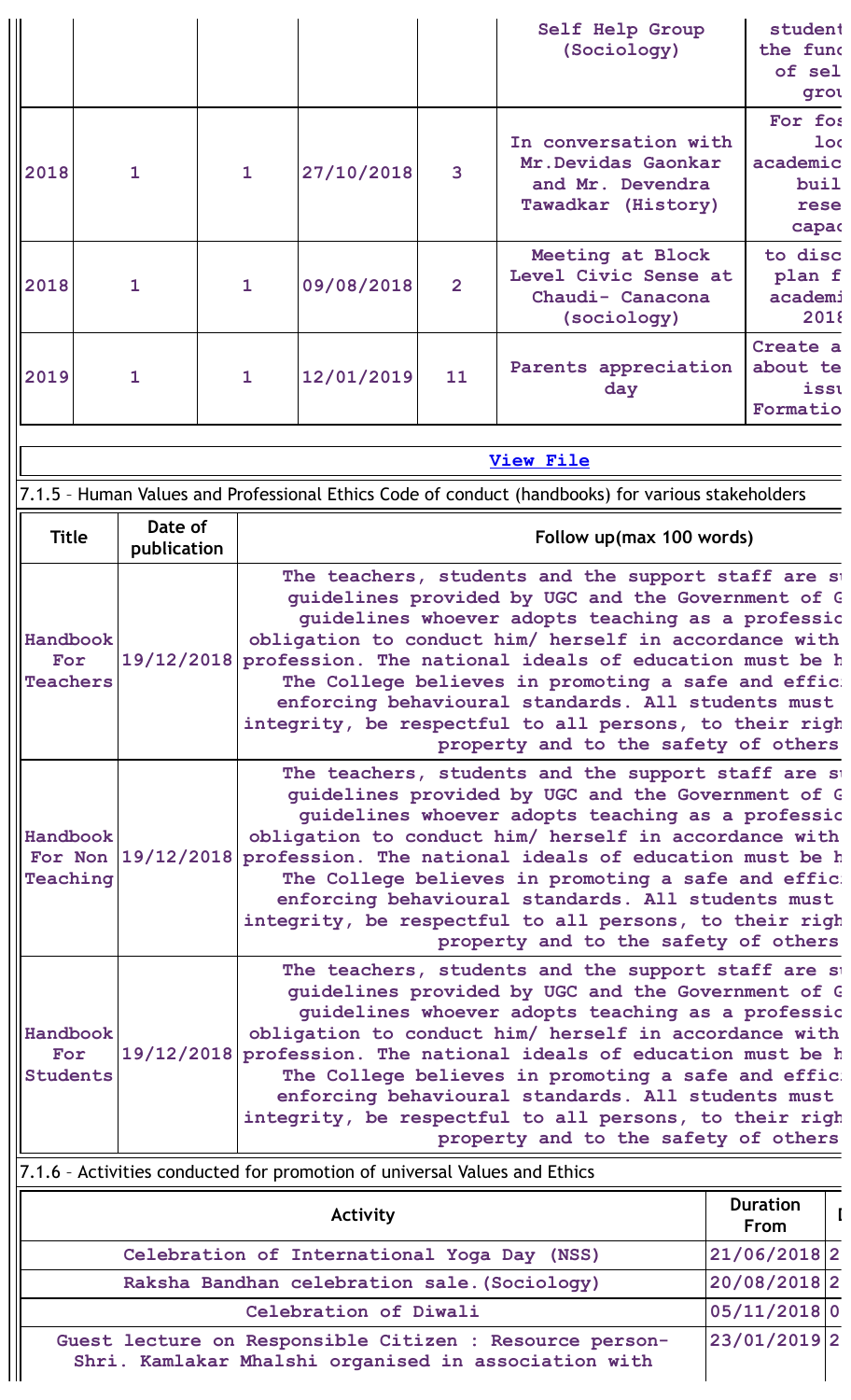| T.BCunha Civic Club. (Sociology)                                                                                                                                                                                                                                                                                                                                                                                                                                                                                                                                                                                                                                                                                          |              |  |
|---------------------------------------------------------------------------------------------------------------------------------------------------------------------------------------------------------------------------------------------------------------------------------------------------------------------------------------------------------------------------------------------------------------------------------------------------------------------------------------------------------------------------------------------------------------------------------------------------------------------------------------------------------------------------------------------------------------------------|--------------|--|
| Celebration of Shivjayanti in joint collaboration with<br>Shivjayanti Samaroh Samiti-Canacona                                                                                                                                                                                                                                                                                                                                                                                                                                                                                                                                                                                                                             | 23/03/2019 2 |  |
| Jaagtik Marathi Bhasha Din (Marathi)                                                                                                                                                                                                                                                                                                                                                                                                                                                                                                                                                                                                                                                                                      | 27/02/2019 2 |  |
| Goa Revolution Day ( History )                                                                                                                                                                                                                                                                                                                                                                                                                                                                                                                                                                                                                                                                                            | 27/06/2018 2 |  |
| São João Celebration ( History                                                                                                                                                                                                                                                                                                                                                                                                                                                                                                                                                                                                                                                                                            | 30/06/20183  |  |
| Id-Ul-Fitr ( History )                                                                                                                                                                                                                                                                                                                                                                                                                                                                                                                                                                                                                                                                                                    | 30/06/20183  |  |
| Yoga For Mindfullness-Meditation And Concentration Workshop<br>(History)                                                                                                                                                                                                                                                                                                                                                                                                                                                                                                                                                                                                                                                  | 11/07/2018 1 |  |
| <b>View File</b>                                                                                                                                                                                                                                                                                                                                                                                                                                                                                                                                                                                                                                                                                                          |              |  |
| 7.1.7 - Initiatives taken by the institution to make the campus eco-friendly (at least five)                                                                                                                                                                                                                                                                                                                                                                                                                                                                                                                                                                                                                              |              |  |
| 4. Vegetable Gardening (NSS) In order to give practical exposure of agric<br>to volunteers, vegetable gardening is being practised in the college c<br>Different types of vegetables were cultivated by using organic                                                                                                                                                                                                                                                                                                                                                                                                                                                                                                     |              |  |
| 5. Poshan Pakhwada Between 8th and 22nd March 2019, the NSS Unit celebrat<br>by organising presentation by Shri. Anand Velip, NSS Programme Officer,<br>'Nutritional Deficiency among Youths.' Nutritional charts were also prep<br>on the college notice board to spread awareness about it                                                                                                                                                                                                                                                                                                                                                                                                                              |              |  |
| 6. Swachh Bharat Pakhwada Swachh Bharat Pakhwada 2018 began with ad<br>swachhtashapath to the NSS volunteers by Officiating Principal Dr. F.<br>August 2018. 50 Volunteers involving 20 Males and 30 Females took swachh<br>activities were organised to achieve the objectives of this national mi<br>August and 15th August. These include campus, classroom as well as colleg<br>awareness campaign through village rally, street play, poster display. B<br>of August, about 237 volunteers (males - 71 females - 166) participate<br>laboratory, college campus and ground cleaning activity. On the eve of In<br>boys and 83 girls participated in village rally conducted at Vavurla, a h<br>the taluka of Quepem. |              |  |
| 7. One Day Special Camp With an objective of campus cleaning, and beautif<br>personality development, One Day Special Camp was held on 07th October 2<br>campus. 76 volunteers (23 males and 53 females) participated to keep t<br>clean and green. The camp began with NSS song and national anthem at 9.30<br>the planned work was assigned in groups during morning session. In the a<br>Prof. Vividh Pawaskar, Department of English, conducted an eventful and<br>personality traits. This was followed by feedback session of volunteers<br>national anthem, the special camp got over at 5.15 pm.                                                                                                                  |              |  |
| 8. Single use of plastic - Single use of plastics, often also referred<br>plastics, are commonly used for plastic packaging and include items int<br>only once before they are thrown away or recycled. These include, amo<br>grocery bags, food packaging, bottles, straws, containers, cups and cut<br>decided not to use such items in the campus of college.                                                                                                                                                                                                                                                                                                                                                          |              |  |
| 9. Geotagging of plants by using epicollect- Geo-tagging, tags the locat<br>in the campus and the user also gets a chance to save pictures. This dat<br>of latitude and longitude coordinates, but can also include altitude, b<br>accuracy data, names of places even a time stamp. The software epicollect<br>app will be used to save the data. This will give a mapping the biodiver<br>diversity of the campus.                                                                                                                                                                                                                                                                                                      |              |  |
| 10. Segragation of Waste- Waste segregation is very important as it is<br>recycle. Effective segregation of waste means that less waste goes to la<br>it cheaper and better for people and the environment. It is also importar<br>public health. In particular, hazardous waste can cause long term health<br>very important that they are disposed of correctly and safely. Hence th<br>waste is done at the source itself                                                                                                                                                                                                                                                                                              |              |  |
| 11. Purchasing star rated equipment - The star rating is a measure of en                                                                                                                                                                                                                                                                                                                                                                                                                                                                                                                                                                                                                                                  |              |  |

**an appliance, it is a five points scale where higher the rating lower consumption and hence better savings. In our campus, the procurement of with higher rate.**

 $\mathbb{I}$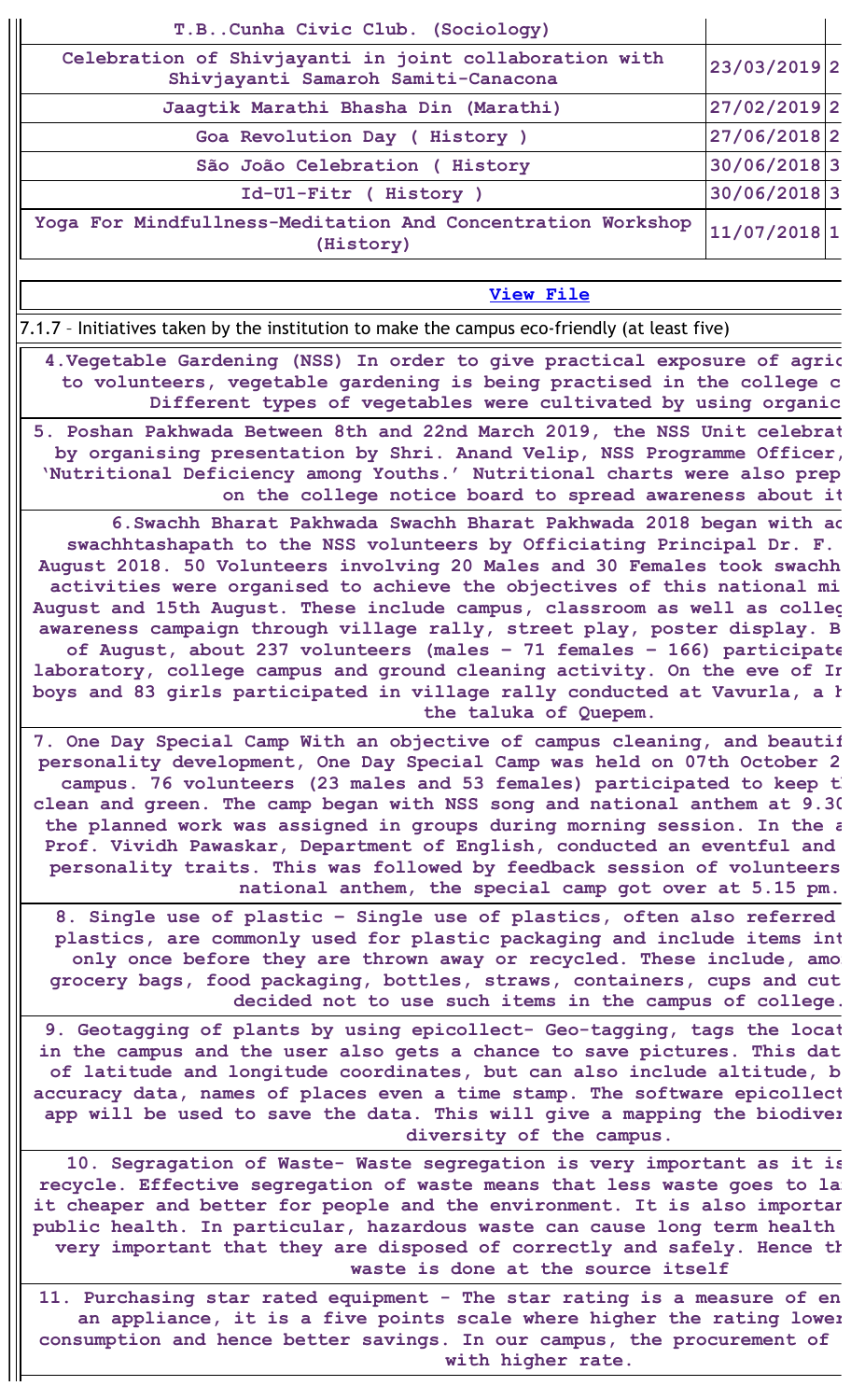**12. Environmental Field Visits- With a view to make students aware of th better awareness about the balanced environment , Departments conduct fi around Goa.**

**13. Cleaning Drives- Cleaning drives are motivated among students in all National Days are specially marked for cleaning drives along with oth**

**14. Converting open spaces into lawns- As a part of beautification of th space has been converted in beautiful lawns**

**1. Vanmahotsav Day Tree plantation was held in the campus on the occasi Day, with a motto in mind save tree save earth we are the guardians of n students and staff took active part on the occasion.**

**2. Paper Bags Distribution Drive The NSS unit initiates paper bags distri in volunteers are instruction to make paper bags of newspaper and distr local vendors.**

**3. Lecture on Solid Waste Management A talk was organized to sensitize vo waste segregation, disposal and its management.62 volunteers through an i about the complexity involved in the waste management. Solid waste ma Canacona has provided four dustbins to facilitate waste segregation in t**

#### **7.2 – Best Practices**

7.2.1 – Describe at least two institutional best practices

**Best practice 1. Title of the Practice- Outreach and Extension Activity committed to providing a holistic teaching-learning environment to its s beyond the standard campus setting by means of various extension progr initiatives. The institution aims at developing dynamic college-communi designed to build community capacity. To provide best service for the out hidden talent and weakness of the society and work for them. Foste the student about community and its work. The context- One of the notable College has been extension and outreach. College's philosophy of educa reaching out to the marginalized groups with special focus on research an are important manifestations of the college's curriculum and faculty's institution firmly believes in the application of classroom training and outside community for improving their quality of life which has been achi numerous extension and outreach activities at UG level in the form o instruction, technical assistance, applied research, distance instructi transfer. Since the college is situated in the remote area of extreme so Shree Mallikarjun College is the only college in this region. The colle for the communities betterment and also to build a good relationship wi providing better educational facilities as well as upward social mobility strives to address the needs of the family and community of the surrou mobilization** and participation of masses, gender equity, women empowerment **development through its interdisciplinary training and multifaceted prog 1) Medical camp for women – Medical camp for women is organized in Gaon Numbers of illiterate tribal people were situated in this area. Purpose provide free medical checkup and make them aware different health issue Sahavaas Sahitya Karyashala- Literary oriented extension activity was department of Konkani in collaboration with Gaondongari and Khotigao vil The main objective of this activity is to motivate the tribal people to w their own dialect Konkani. To come up new writer in society. 3) Study To Konkani organized study tour in Karnataka, Mangalore, Mysore interact communities as a extension activity – purpose is to learn the Konkani lan their local community and life style of the Konkani migrated people. 4) V Human being is a social animal , so the duty of human being is to conne students visit old age home at Cuncolim. The objective of the drive is t among the masses of the growing number of senior citizen in old age hom staying in the elderly home face neglect and abandonment for their fam nearest ones. The proved aria in this regard, call an attention of the pu the younger generation in particular college going students to share and and love to the elderly. 5) Visit to shree santeri Self-Help Group Gaval of visit is to that place to learn how their group is working. 6) Dr. A assisted the Gomantak Times team in bringing out a feature on " Water an the Cotigao wild life sanctuary. Evidence of success - 1) Awareness on v health issues and active participation of local community for this progra**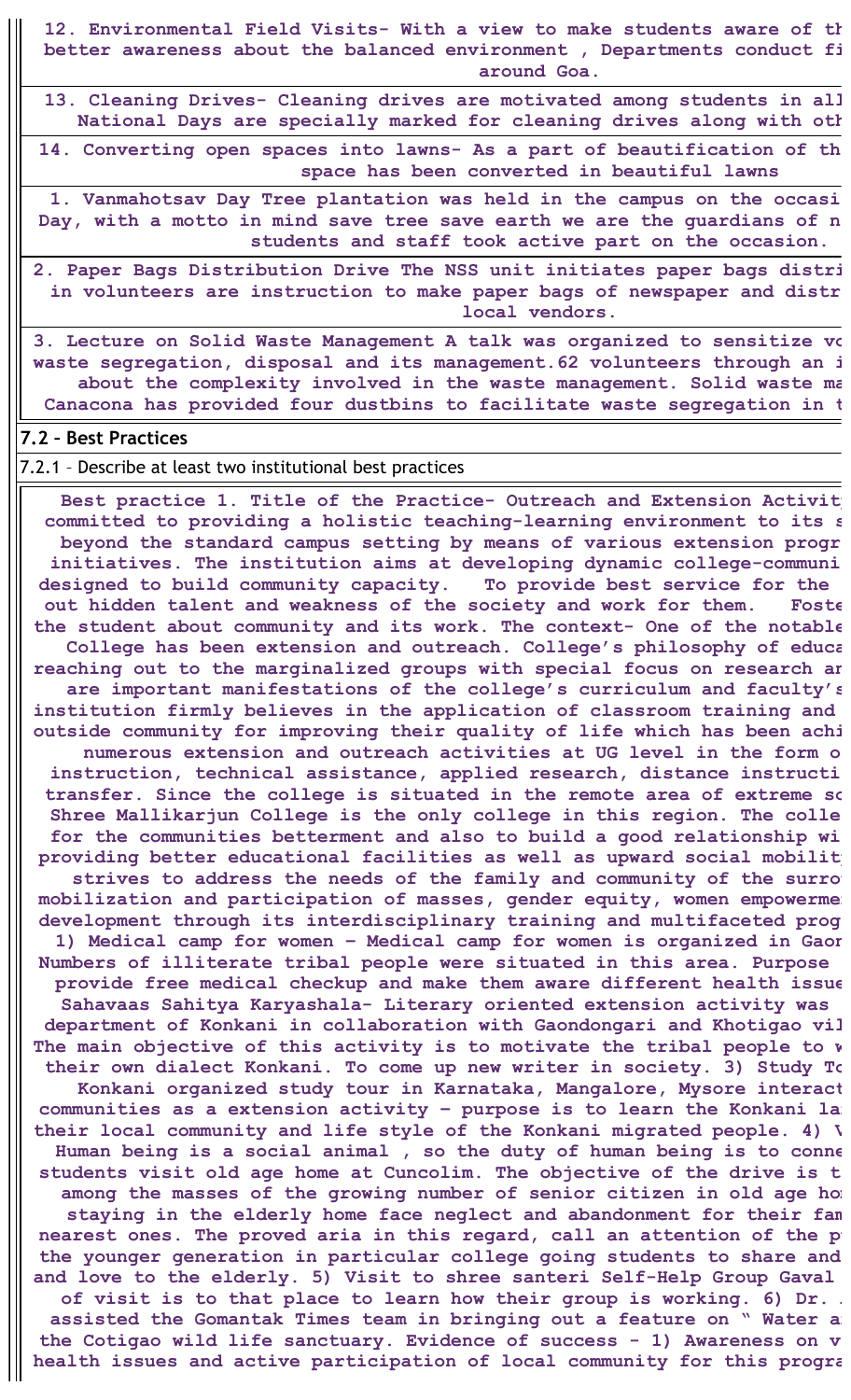**of the workshop were able to write Konkani dialect literature and presen people.** 3) Participants were familiarized with the different Karnataka-K **culture and lifestyle. 4) The drive Created Love, affection and a feeling towards senior citizen. 5) Learn business strategies from the Self-Help G scarcity issue at Cotigao village was brought froth and necessary action concern authority Problem encountered and resources required- 1) Financ visiting different places needs the financial assistance. 2) Proper counselling. Best practice 2. Title of the Practice- Communal Harmony Go give a detailed analysis on the concept of religious harmony. To fi portrayal can go a long way in bridging religious differences between c find out if there is any law or code to protect religious freedom and integrate part of learning and building a strong cultural belief in a chi students to embrace other traditions and culture just like the way they To built close bond between the students as they understand each oth customs. To identify the main festivals of India. To do co-operativ discuss and collect information on the specific details of any one festi the information on festivals creatively and coherently. To describe wh are celebrated. Context: The aim to explore a philosophical and functio prevent communal riots and social strife. The innovative schemes and pro to prevent communal riots in communally hypersensitive areas. Communa promote national integration. Peace in individual minds and peace in indispensable factors for social development and progress. The last cent bloodshed and destruction of life and property due to communal disharm strife, political terrorism, religious fundamentalism, etc. The diversity and the people's socio-economic conditions make Indian society a conven communal riots and sectarian strife. Such events can be traced to the tim as well during the post-independence era. Practice: Puja is the act of sh a god, a spirit, or another aspect of the divine through invocations, pr rituals. An essential part of puja for the Hindu devotee is making a spi with the divine. Ceremonial worship, ranging from brief daily rites elaborate temple rituals was celebrated at Shree Mallikarjun temple at S goa on 13th march 2019 with institution staff and student participation. by the holy spirit's empowerment, we seek to love god, his people, and th unity among people especially by working together with our presbytery, Diwali Celebration • Christmas • Sao Jao • ID-UL-Fitr • Puja of Shree Ma Prayers Service at St. Theresa Evidence of success – Awareness about re seen by the participation of all the staff members in these events of pr of their religious backgrounds. Problem encountered and resources**

**Upload details of two best practices successfully implemented by the institution as per NAAC for website, provide the link**

**[https://shreemallikarjuncollege.ac.in/wp-content/uploads/2021/12/Best-Pra](https://shreemallikarjuncollege.ac.in/wp-content/uploads/2021/12/Best-Practices-2018-19.pdf)**

### **7.3 – Institutional Distinctiveness**

7.3.1 - Provide the details of the performance of the institution in one area distinctive to its vision, prio more than 500 words

**"Education is the most powerful weapon which you can use to change the Mandela The vision of our institution focuses on constant evolvement of physical, mental and spiritual wellbeing in the field of academics, sport college is based in the taluka of Canacona, a remotely located rural pla belonging to mostly marginalized people belonging to ST/OBC/Economicall tribal population burdened by economic challenges and social deprivati Education was a distant dream to be pursued by elite and a fervent few talukas and neighbouring states. The institution runs on one motto, "Tams i.e. to lead the society from darkness of ignorance towards enlightenmen backward taluka of Canacona, with its first generation learner's, the student centric education by using modern teaching-learning tools and prepare students for future, and make them responsible and sensible citi them in innovative workshops, trainings and courses on regular basis. T institute focuses on aspects like learners' centric leadership with dedicated efforts continuously evolving from better to best. Shree Mal established with distinctive approach towards the comprehensive vision involving students in different activities which help them to emerge as g local roots. Shree Mallikarjun College has three dimensions 1) Excellen**